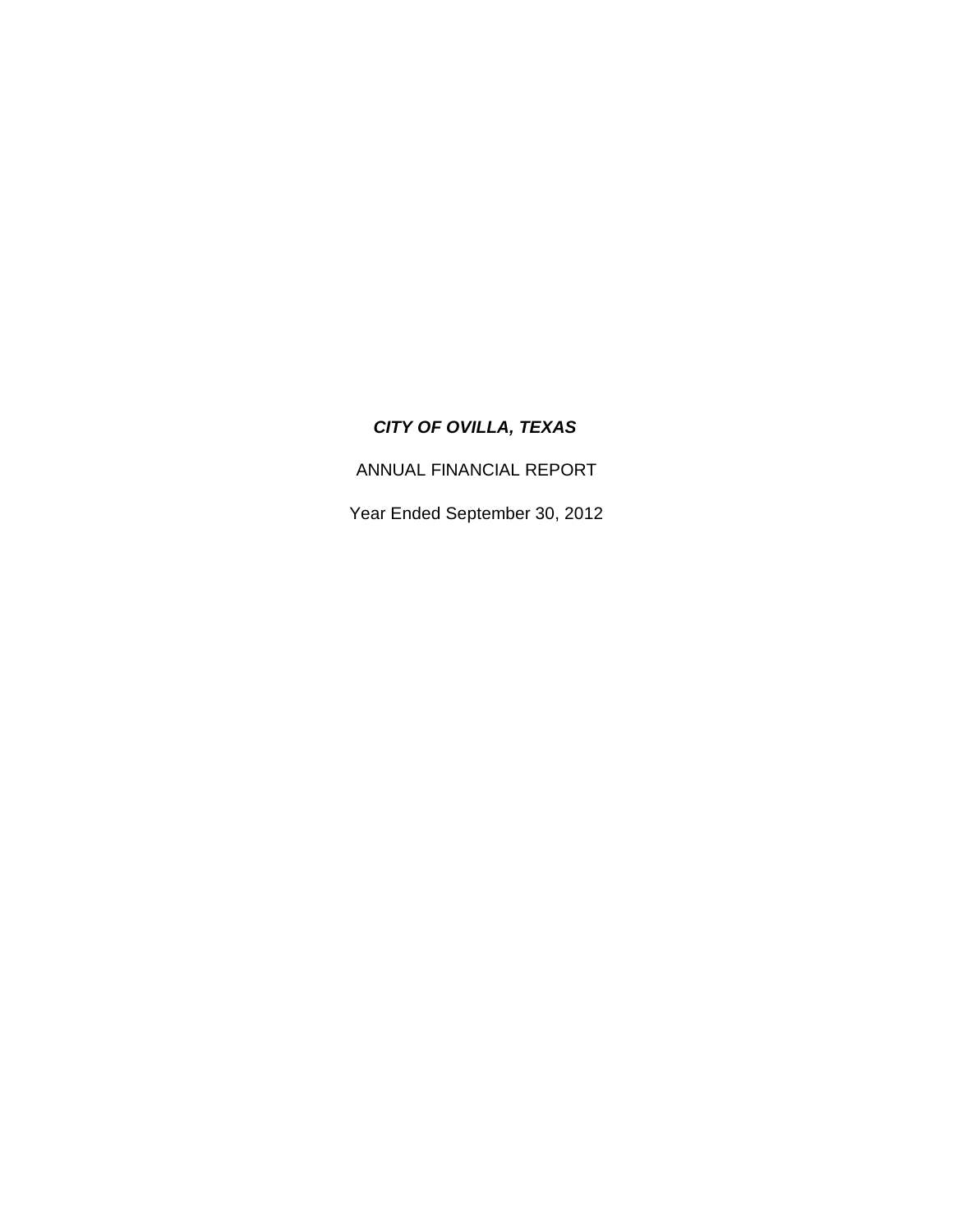ANNUAL FINANCIAL REPORT Year Ended September 30, 2012

# TABLE OF CONTENTS

|                                                                                                                                                 | <b>PAGE</b> |
|-------------------------------------------------------------------------------------------------------------------------------------------------|-------------|
| <b>Independent Auditor's Report</b>                                                                                                             | 1-2         |
| Management's Discussion and Analysis (unaudited)                                                                                                | $3 - 11$    |
| <b>Basic Financial Statements:</b>                                                                                                              |             |
| <b>Government-wide Financial Statements:</b>                                                                                                    |             |
| <b>Statement of Net Assets</b>                                                                                                                  | 12          |
| <b>Statement of Activities</b>                                                                                                                  | 13          |
| <b>Fund Financial Statements:</b>                                                                                                               |             |
| <b>Balance Sheet - Governmental Funds</b>                                                                                                       | 14          |
| Statement of Revenues, Expenditures, and Changes in Fund Balances -<br><b>Governmental Funds</b>                                                | 15          |
| Reconciliation of the Statement of Revenues, Expenditures, and Changes in<br>Fund Balances of Governmental Funds to the Statement of Activities | 16          |
| Statement of Net Assets - Proprietary Fund                                                                                                      | 17          |
| Statement of Revenues, Expenses, and Changes in Fund Net Assets -<br><b>Proprietary Fund</b>                                                    | 18          |
| Statement of Cash Flows - Proprietary Fund                                                                                                      | 19          |
| Notes to the Financial Statements                                                                                                               | $20 - 42$   |
| Required Supplementary Information:                                                                                                             | 43-44       |
| Schedule of Revenues, Expenditures, and Changes in Fund Balance<br>- Budget and Actual - General Fund                                           | 44          |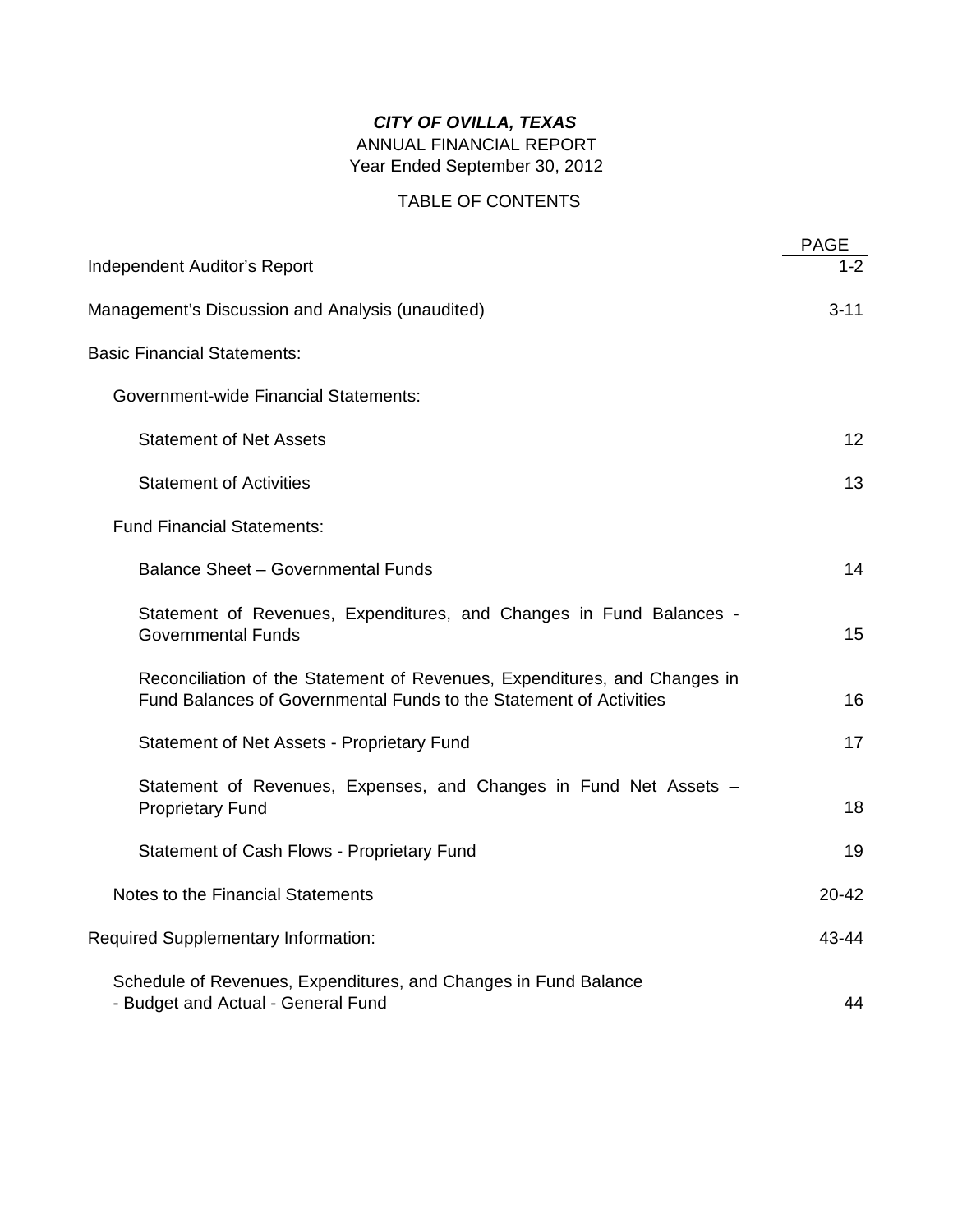# ANNUAL FINANCIAL REPORT

# Year Ended September 30, 2012

# TABLE OF CONTENTS (continued)

|                                                                                                              | <b>PAGE</b> |
|--------------------------------------------------------------------------------------------------------------|-------------|
| Combining and Individual Fund Statements and Schedules:                                                      | 45-51       |
| Combining Balance Sheet - Nonmajor Governmental Funds                                                        | 46          |
| Combining Statement of Revenues, Expenditures, and Changes in<br>Fund Balances - Nonmajor Governmental Funds | 47          |
| Schedule of Revenues, Expenditures, and Changes in Fund Balance<br>- Budget and Actual - Debt Service Fund   | 49          |
| Schedule of Operating Revenues and Expenses – Budget and<br>Actual – Enterprise Fund – Water and Sewer       | 51          |
| <b>Supplementary Financial Data:</b>                                                                         | 52-53       |
| Miscellaneous Statistical Facts                                                                              | 53          |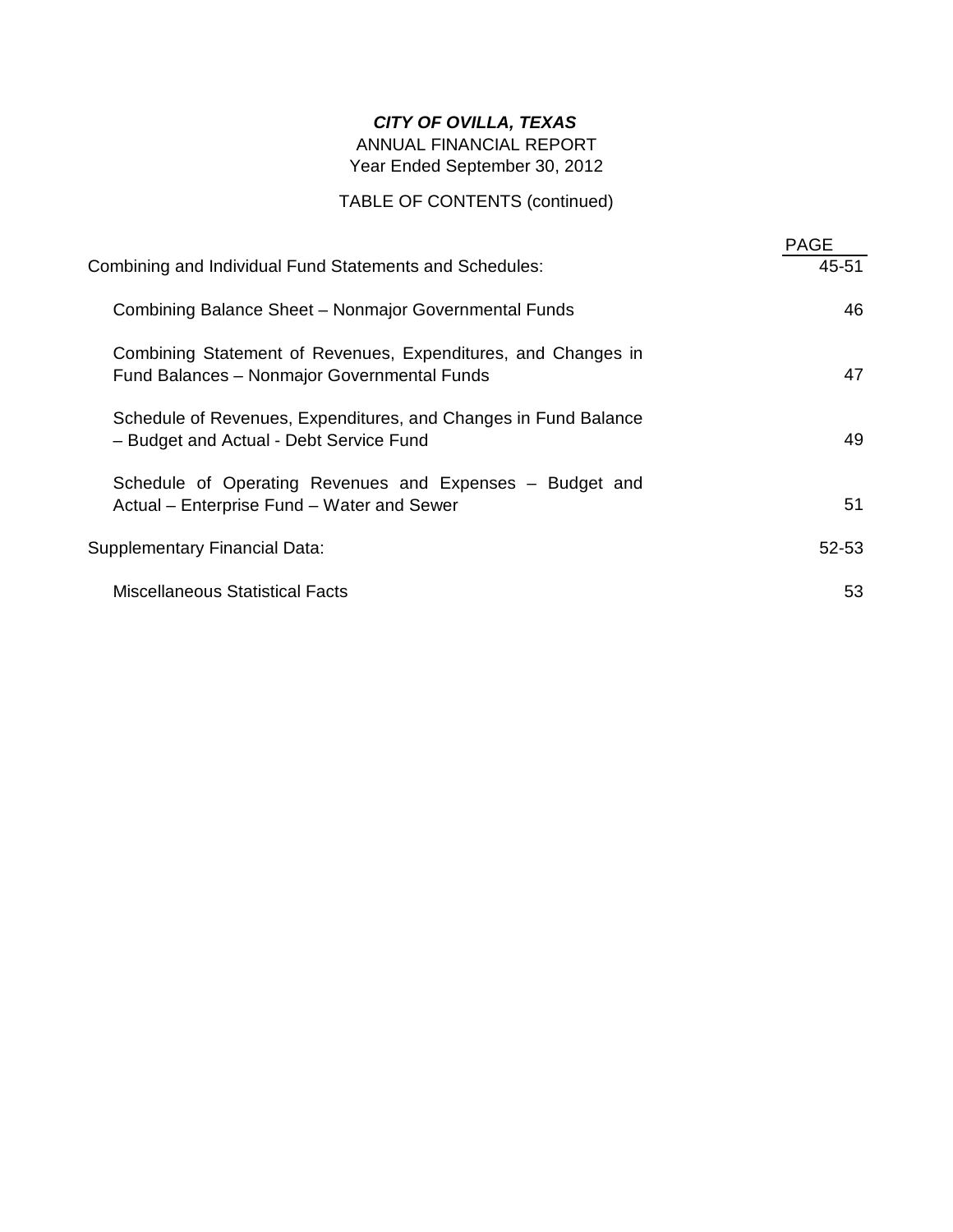# Yeldell, Wilson & Co., P.C.

CERTIFIED PUBLIC ACCOUNTANTS (A PROFESSIONAL CORPORATION) Members of American Institute of Certified Public Accountants / Members of Private Companies Practice Section

> Greer Yeldell, CPA / Glen D. Wilson, CPA Mary E. Coile, CPA / Brooke Farmer, CPA / Joyce Reeve, CPA

#### INDEPENDENT AUDITOR'S REPORT

To the Honorable Mayor and City Council City of Ovilla, Texas

We have audited the accompanying financial statements of the governmental activities, the businesstype activities, each major fund, and the aggregate remaining fund information of City of Ovilla, Texas, as of and for the year ended September 30, 2012, which collectively comprise the City's basic financial statements as listed in the table of contents. These financial statements are the responsibility of City of Ovilla, Texas' management. Our responsibility is to express opinions on these financial statements based on our audit.

We conducted our audit in accordance with auditing standards generally accepted in the United States of America. Those standards require that we plan and perform the audit to obtain reasonable assurance about whether the financial statements are free of material misstatement. An audit includes examining, on a test basis, evidence supporting the amounts and disclosures in the financial statements. An audit also includes assessing the accounting principles used and significant estimates made by management, as well as evaluating the overall financial statement presentation. We believe that our audit provides a reasonable basis for our opinions.

In our opinion, the financial statements referred to above present fairly, in all material respects, the respective financial position of the governmental activities, the business-type activities, each major fund, and the aggregate remaining fund information of the City of Ovilla, Texas, as of September 30, 2012, and the respective changes in financial position and, where applicable, cash flows thereof for the year then ended in conformity with accounting principles generally accepted in the United States of America.

Accounting principles generally accepted in the United States of America require that the management's discussion and analysis and budgetary comparison information on pages 3 through 11 and 44 be presented to supplement the basic financial statements. Such information, although not a part of the basic financial statements, is required by the Governmental Accounting Standards Board, who considers it to be an essential part of financial reporting for placing the basic financial statements in an appropriate operational, economic, or historical context. We have applied certain limited procedures to the required supplementary information in accordance with auditing standards generally accepted in the United States of America, which consisted of inquiries of management about the methods of preparing the information and comparing the information for consistency with management's responses to our inquiries, the basic financial statements, and other knowledge we obtained during our audit of the basic financial statements. We do not express an opinion or provide any assurance on the information because the limited procedures do not provide us with sufficient evidence to express an opinion or provide any assurance.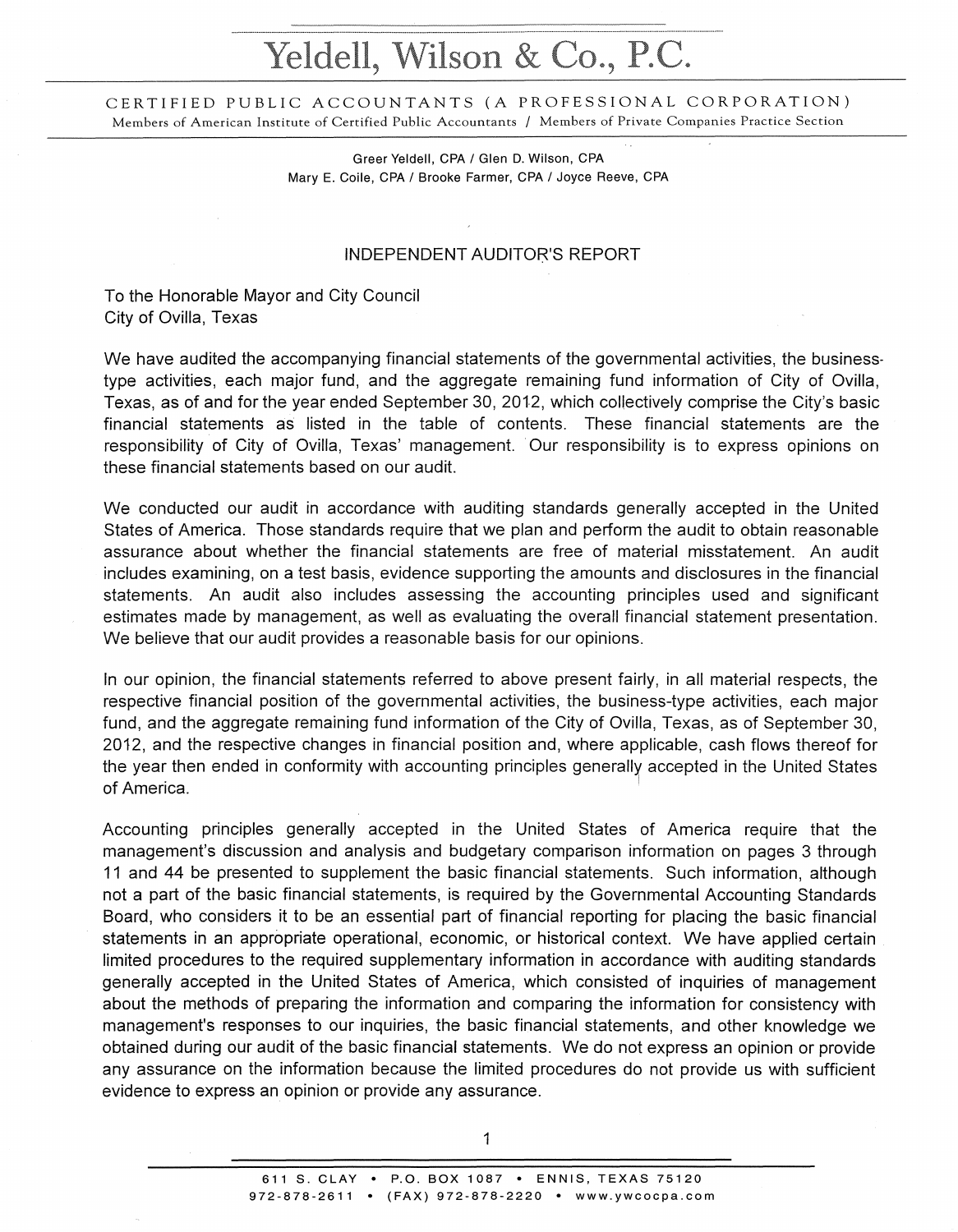#### Honorable Mayor and City Council Page Two

Our audit was conducted for the purpose of forming opinions on the financial statements that collectively comprise the City of Ovilla, Texas' financial statements as a whole. The combining and individual fund statements and schedules and supplementary financial data are presented for purposes of additional analysis and are not a required part of the basic financial statements. The combining and individual fund statements and schedules and supplementary financial data are the responsibility of management and were derived from and relate directly to the underlying accounting and other records used to prepare the financial statements. The information has been subjected to the auditing procedures applied in the audit of the basic financial statements and certain additional procedures, including comparing and reconciling such information directly to the underlying accounting and other records used to prepare the financial statements or to the financial statements themselves, and other additional procedures in accordance with auditing standards generally accepted in the United States of America. In our opinion, the information is fairly stated in all material respects in relation to the financial statements as a whole.

Yeldell, Wilson + Co., P.C.

Yeldell, Wilson & Co., P.C. Certified Public Accountants

January 31, 2013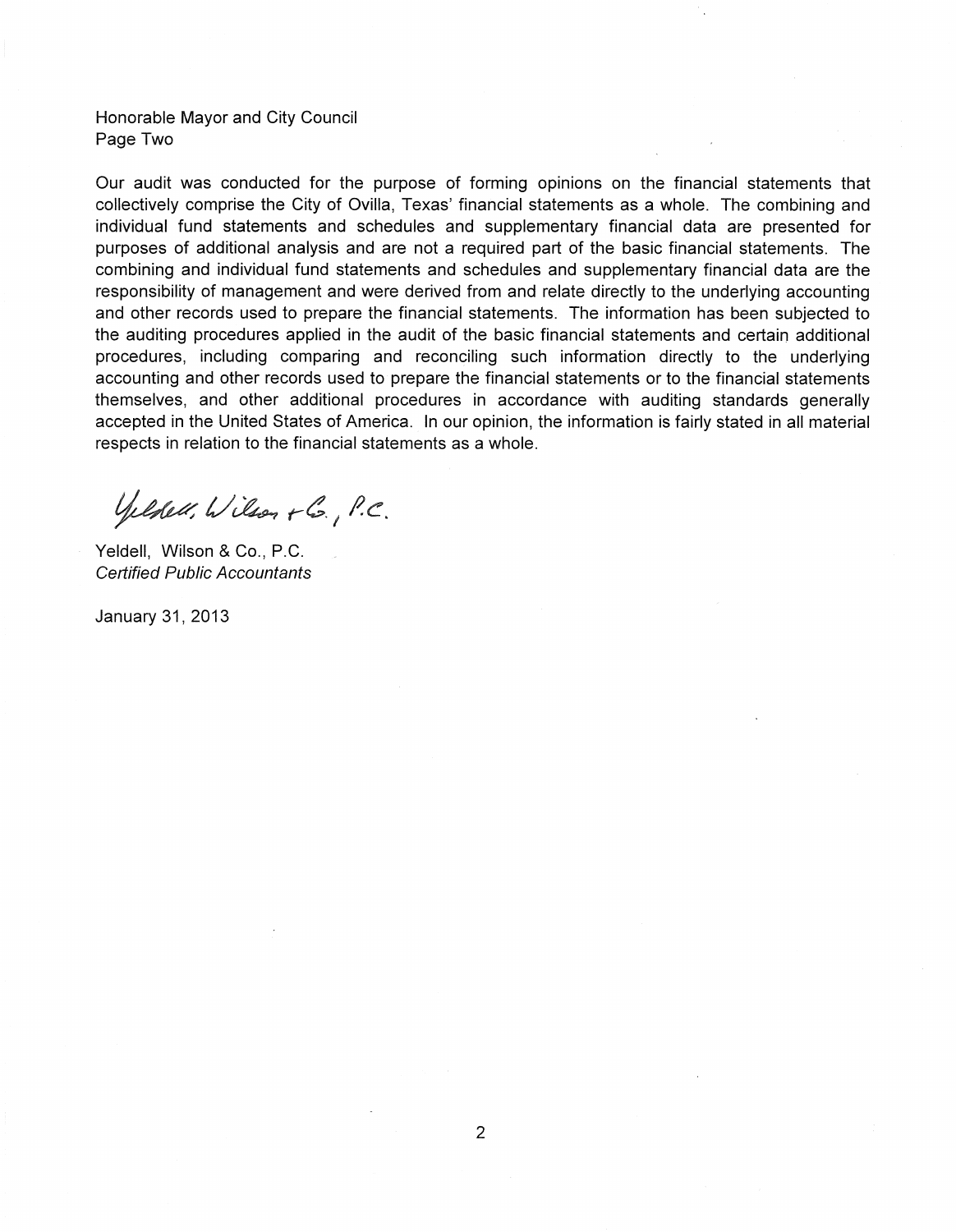105 South Cockrell Hill Road · Ovilla, Texas 75154 · (972) 617-7262 · FAX (972) 515-3221

# **MANAGEMENT'S DISCUSSION AND ANALYSIS**

As management of the City of Ovilla, we offer readers of the City's financial statements this narrative overview and analysis of the financial activities of the City for the fiscal year ended September 30, 2012.

#### **FINANCIAL HIGHLIGHTS**

- The liabilities of the City exceeded its assets at the close of the most recent fiscal year by \$1,099,204.
- The City's total net assets increased by \$344,358.
- As of the close of the current fiscal year, the City's governmental funds reported combined ending fund balances of \$1,673,545. Over 70% of this total amount, \$1,187,862 is unassigned and available for use within the City's designation and policies.
- At the end of the current fiscal year, unassigned fund balance for the general fund was \$1,187,862 or 54% of the total general fund expenditures.

#### **OVERVIEW OF THE FINANCIAL STATEMENTS**

This discussion and analysis is intended to serve as an introduction to the City's basic financial statements. The City's basic financial statements are comprised of three components: 1) governmentwide financial statements, 2) fund financial statements and 3) notes to the financial statements. This report also contains other supplementary information in addition to the basic financial statements themselves.

**Government-wide Financial Statements.** The government-wide financial statements are designed to provide readers with a broad overview of the City's finances, in a manner similar to a private-sector business.

The Statement of Net Assets presents information on all of the City's assets and liabilities, with the difference between the two reported as net assets. Over time, increases or decreases in net assets may serve as a useful indicator of whether the financial position of the City is improving or deteriorating.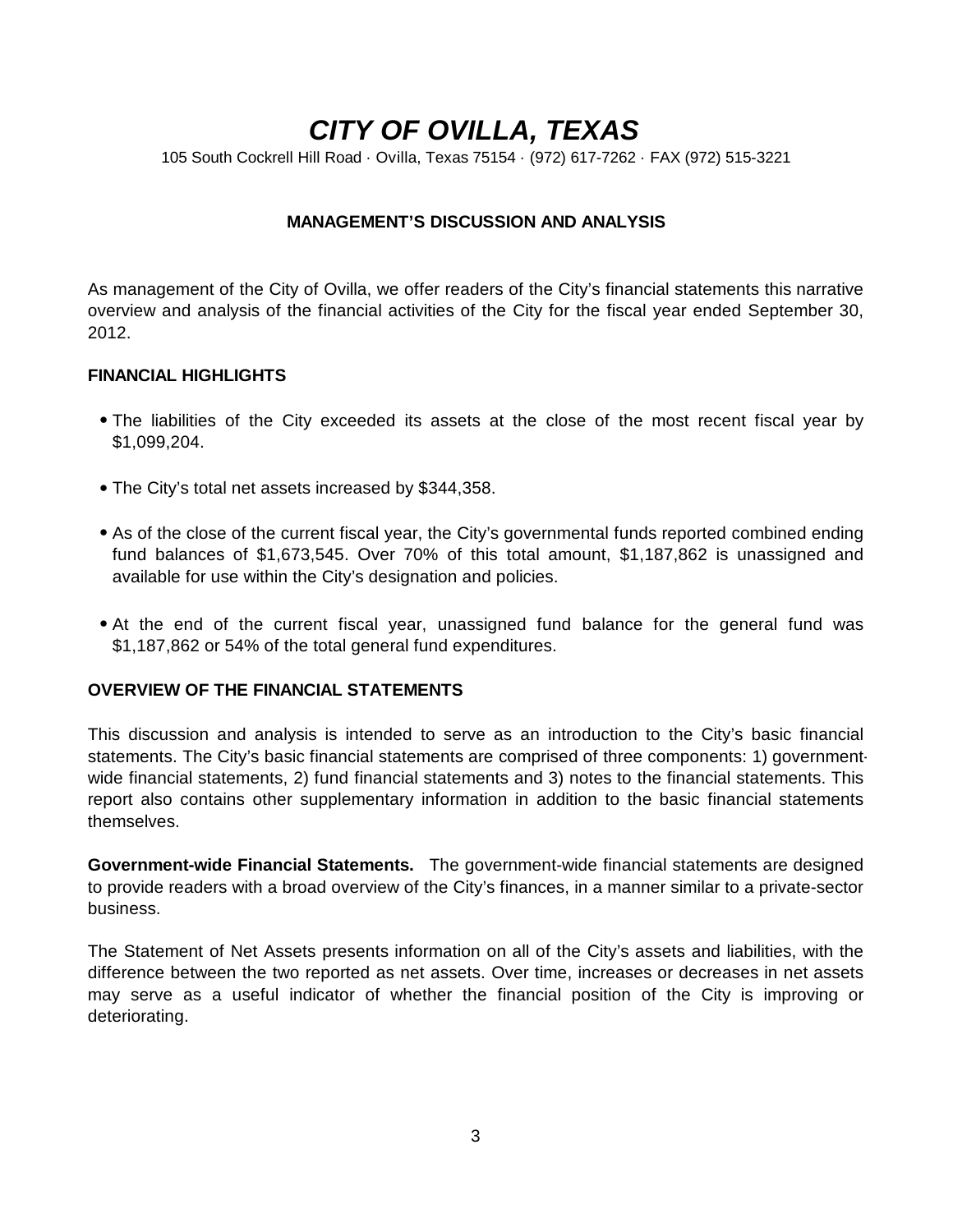The Statement of Activities presents information showing how the City's net assets changed during the most recent fiscal year. All changes in net assets are reported when the underlying event giving rise to the change occurs, regardless of the timing of related cash flows. Thus, revenues and expenses are reported in this statement for some items that will only result in cash flows in future fiscal periods (e.g., uncollected taxes and earned but unused compensated absences).

Both of the government-wide financial statements distinguish functions of the City that are principally supported by taxes and intergovernmental revenues (governmental activities) from functions that are intended to recover all or a significant portion of their costs through user fees and charges (businesstype activities). The governmental activities of the City include general government, public safety, streets, cultural and recreational, solid waste, economic development, and municipal development. The business-type activities of the City include water and sewer operations.

The government-wide financial statements include not only the City itself, but also a legally separate economic development corporation and municipal development district which function for all practical purposes as part of the City, and therefore has been included as blended component units as a integral part of the primary government.

The government-wide financial statements can be found on pages 12-13 of this report.

**Fund Financial Statements.** A fund is a grouping of related accounts that is used to maintain control over resources that have been segregated for specific activities or objectives. The City, like other state and local governments, uses fund accounting to ensure and demonstrate compliance with finance-related legal requirements. All of the funds of the City can be divided into two categoriesgovernmental funds and proprietary funds.

**Governmental Funds.** Governmental funds are used to account for essentially the same functions reported as governmental activities in the government-wide financial statements. However, unlike the government-wide financial statements, governmental fund financial statements focus on current sources and uses of spendable resources, as well as on balances of spendable resources available at the end of the fiscal year. Such information may be useful in evaluating a government's near-term financing requirements.

Because the focus of governmental funds is narrower than that of the government-wide financial statements, it is useful to compare the information presented for governmental funds with similar information presented for governmental activities in the government-wide financial statements. By doing so, readers may better understand the long-term impact of the government's near-term financing decisions. Both the governmental fund balance sheet and the governmental fund statements of revenues, expenditures, and changes in fund balances provide a reconciliation to facilitate this comparison between governmental funds and governmental activities.

The City maintains seven individual governmental funds. Information is presented separately in the Governmental Fund Balance Sheet and in the Governmental Fund Statement of Revenues, Expenditures, and Changes in Fund Balances for the General fund and Debt Service fund, both of which are considered to be major funds. Data from the other five funds are combined into a single, aggregated presentation. Individual fund data for each of these non-major governmental funds is provided in the form of combining statements elsewhere in this report.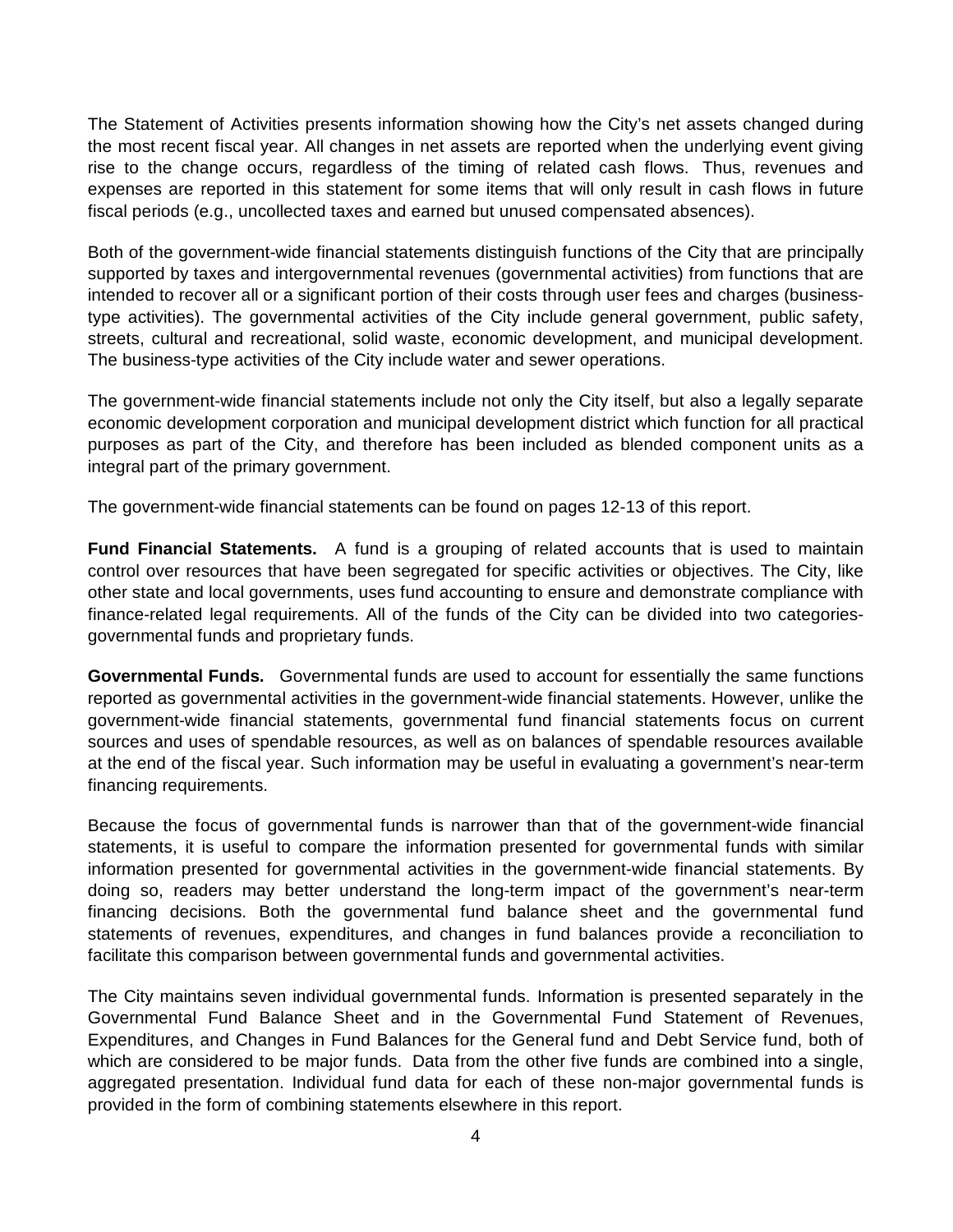The City adopts an annual appropriated budget for its general fund. A budgetary comparison statement has been provided for the general fund to demonstrate compliance with this budget.

The basic governmental fund financial statements can be found on pages 14-16 of this report.

**Proprietary Funds.** The City maintains one type of proprietary fund. The enterprise fund is used to report the same functions presented as business-type activities in the government-wide financial statements. The City uses the enterprise fund to account for its water and sewer operations.

Proprietary funds provide the same type of information as the government-wide financial statements, only in more detail. The proprietary fund financial statements provide separate information for the Water and Sewer fund since it is considered to be a major fund of the City.

The basic proprietary fund financial statements can be found on pages 17-19 of this report.

**Notes to the Financial Statements.** The notes provide additional information that is essential to a full understanding of the data provided in the government-wide and fund financial statements. The notes to the financial statements can be found on pages 20-42 of this report.

**Other Information.** In addition to the basic financial statements and accompanying notes, this report also presents combining statements referred to earlier in connection with non-major governmental funds. Combining and individual statements and schedules can be found on pages 43- 51 of this report.

#### **GOVERNMENT-WIDE FINANCIAL ANALYSIS**

As noted earlier, net assets may serve over time as a useful indicator of a government's financial position. In the case of the City, liabilities exceeded assets by \$1,099,204 as of September 30, 2012.

A large portion of the City's net assets reflects its investments in capital assets (e.g., land, buildings, improvements, machinery and equipment, and infrastructure), less any debt used to acquire those assets that is still outstanding. The City uses these capital assets to provide service to citizens; consequently these assets are not available for future spending. Although the City's investment in its capital assets is reported net of related debt, it should be noted that the resources needed to repay this debt must be provided from other sources, since the capital assets themselves cannot be used to liquidate these liabilities.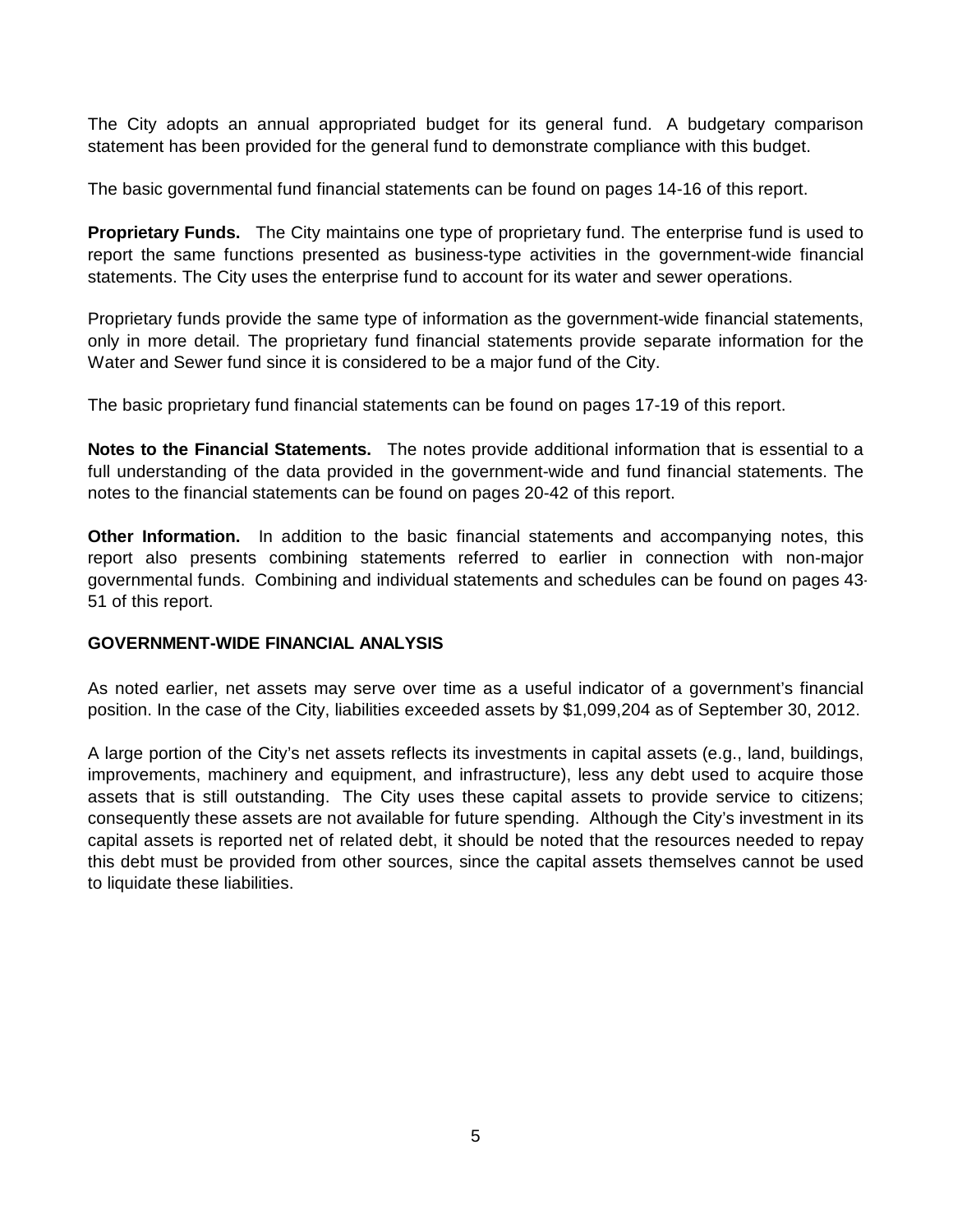|                             |   | Governmental<br>Activities |     |             |     | <b>Business-Type</b><br>Activities |    |           |    | Total       |    |             |  |
|-----------------------------|---|----------------------------|-----|-------------|-----|------------------------------------|----|-----------|----|-------------|----|-------------|--|
|                             |   | 2012                       |     | 2011        |     | 2012                               |    | 2011      |    | 2012        |    | 2011        |  |
| Current and other assets    | S | 2,066,332                  | \$. | 2,113,758   | \$. | 1,404,293                          | \$ | 1,418,276 | \$ | 3,470,625   | \$ | 3,532,034   |  |
| Capital assets              |   | 2,006,416                  |     | 2,112,138   |     | 3,000,630                          |    | 3,181,391 |    | 5,007,046   |    | 5,293,529   |  |
| <b>Total assets</b>         |   | 4,072,748                  |     | 4,225,896   |     | 4,404,923                          |    | 4,599,667 |    | 8,477,671   |    | 8,825,563   |  |
| Long term liabilities       |   | 5,722,818                  |     | 6,072,424   |     | 1,405,533                          |    | 1,483,878 |    | 7,128,351   |    | 7,556,302   |  |
| Other liabilities           |   | 151,700                    |     | 326,554     |     | 98,416                             |    | 187,861   |    | 250,116     |    | 514,415     |  |
| Total liabilities           |   | 5,874,518                  |     | 6,398,978   |     | 1,503,949                          |    | 1,671,739 |    | 7,378,467   |    | 8,070,717   |  |
| Net assets:                 |   |                            |     |             |     |                                    |    |           |    |             |    |             |  |
| Invested in capital assets. |   |                            |     |             |     |                                    |    |           |    |             |    |             |  |
| net of related debt         |   | (3,675,509)                |     | (3,897,667) |     | 1,742,787                          |    | 1,843,063 |    | (1,932,722) |    | (2,054,604) |  |
| Restricted                  |   | 485,683                    |     | 416.383     |     | 119,748                            |    | 118,587   |    | 605.431     |    | 534,970     |  |
| Unrestricted                |   | 1,388,056                  |     | 1,308,202   |     | 1,038,439                          |    | 966.278   |    | 2,426,495   |    | 2.274.480   |  |

#### **CITY OF OVILLA'S NET ASSETS**

Certain reclassifications have been made to the prior year data to conform with the current year presentation.

Total net assets (deficit)  $\overline{3}$  (1,801,770)  $\overline{3}$  (2,173,082)  $\overline{3}$  2,900,974  $\overline{3}$  2,927,928  $\overline{3}$  1,099,204  $\overline{3}$  754,846

An additional portion of the City's net assets represents resources that are subject to external restriction on how they may be used.

As noted on page 9, the City's net assets invested in capital assets increased as a result of the purchase of machinery and equipment, while long-term debt decreased due to scheduled debt payments being made.

**Analysis of the City's Operations.** The following table provides a summary of the City's operations for the year ended September 30, 2012. Governmental activities increased the City's net assets by \$371,312 and business-type activities decreased the City's net assets by \$26,954.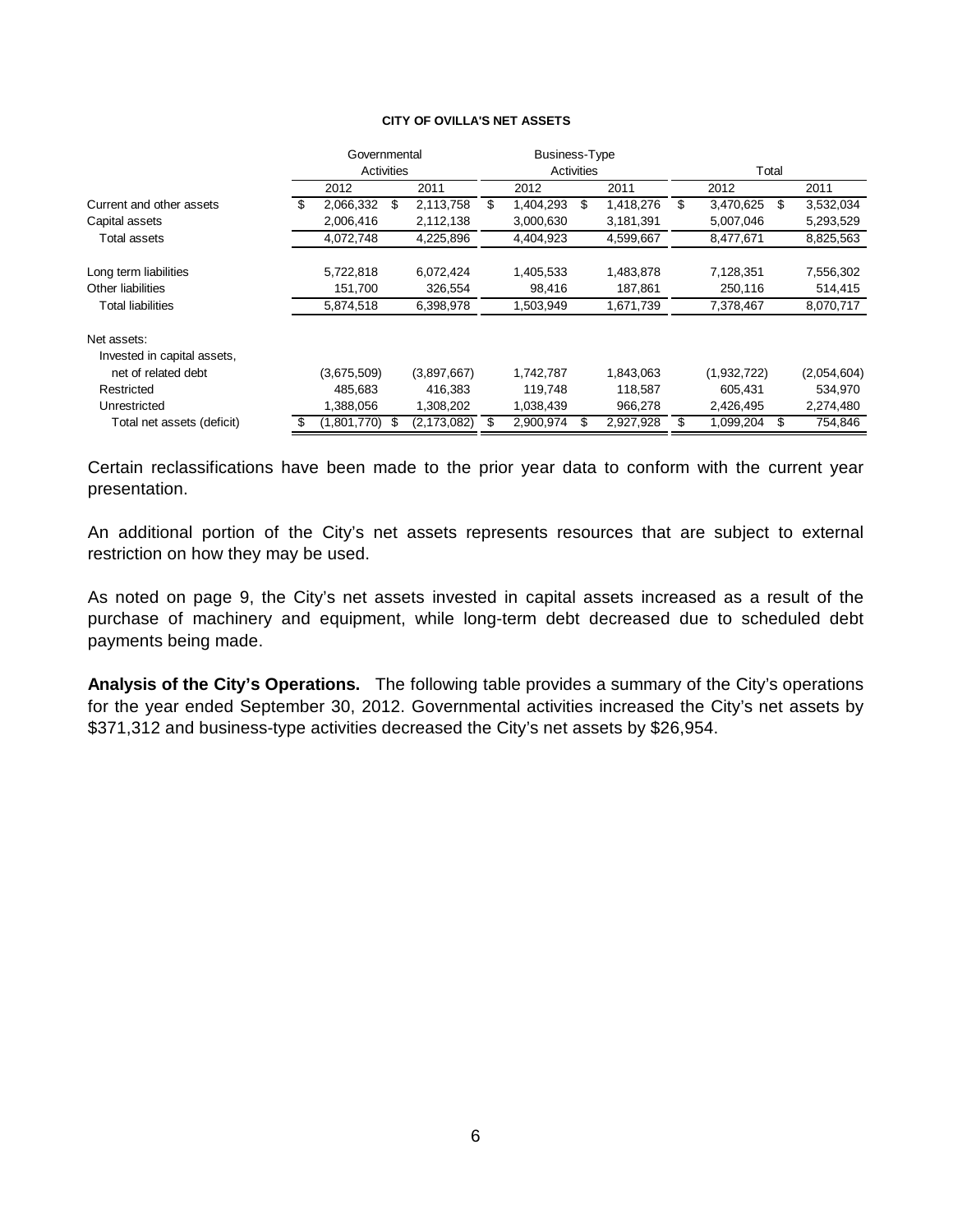|                         | Governmental      |                     | Business-Type   |                 |                 |       |            |
|-------------------------|-------------------|---------------------|-----------------|-----------------|-----------------|-------|------------|
|                         | Activities        |                     | Activities      |                 |                 | Total |            |
|                         | 2012              | 2011                | 2012            | 2011            | 2012            |       | 2011       |
| Revenues:               |                   |                     |                 |                 |                 |       |            |
| Program revenues:       |                   |                     |                 |                 |                 |       |            |
| Charges for services    | \$<br>455,013     | \$<br>483,303       | \$<br>1,172,301 | \$<br>1,421,562 | \$<br>1,627,314 | \$    | 1,904,865  |
| Operating grants and    |                   |                     |                 |                 |                 |       |            |
| contributions           | 26,560            | 31,489              |                 |                 | 26,560          |       | 31,489     |
| Capital grants and      |                   |                     |                 |                 |                 |       |            |
| contributions           |                   | 247,622             |                 |                 |                 |       | 247,622    |
| General revenues:       |                   |                     |                 |                 |                 |       |            |
| Property tax            | 1,685,846         | 1,747,894           |                 |                 | 1,685,846       |       | 1,747,894  |
| Sales tax               | 305,927           | 254,606             |                 |                 | 305,927         |       | 254,606    |
| Franchise tax           | 151,591           | 152,286             |                 |                 | 151,591         |       | 152,286    |
| Investment earnings     | 7,193             | 29,422              | 3,318           | 9,860           | 10,511          |       | 39,282     |
| Gain on sale of capital |                   |                     |                 |                 |                 |       |            |
| assets                  |                   | 18,669              |                 |                 |                 |       | 18,669     |
| Miscellaneous           | 106,324           | 112,227             |                 |                 | 106,324         |       | 112,227    |
| Total revenues          | 2,738,454         | 3,077,518           | 1,175,619       | 1,431,422       | 3,914,073       |       | 4,508,940  |
| Expenses:               |                   |                     |                 |                 |                 |       |            |
| General government      | 359,075           | 369,511             |                 |                 | 359,075         |       | 369,511    |
| Public safety           | 1,434,719         | 1,313,940           |                 |                 | 1,434,719       |       | 1,313,940  |
| <b>Streets</b>          | 291,644           | 277,689             |                 |                 | 291,644         |       | 277,689    |
| Cultural and            |                   |                     |                 |                 |                 |       |            |
| recreational            | 16,324            | 19,769              |                 |                 | 16,324          |       | 19,769     |
| Solid waste             | 196,493           | 192,113             |                 |                 | 196,493         |       | 192,113    |
| Economic development    | 7,394             | 21,233              |                 |                 | 7,394           |       | 21,233     |
| Municipal development   | 1,650             | 1,103               |                 |                 | 1,650           |       | 1,103      |
| Interest on long-       |                   |                     |                 |                 |                 |       |            |
| term debt               | 197,043           | 322,439             |                 |                 | 197,043         |       | 322,439    |
| Water and sewer         |                   |                     | 1,065,373       | 1,113,968       | 1,065,373       |       | 1,113,968  |
| Total expenses          | 2,504,342         | 2,517,797           | 1,065,373       | 1,113,968       | 3,569,715       |       | 3,631,765  |
| Increase in net assets  |                   |                     |                 |                 |                 |       |            |
| before transfers        | 234,112           | 559,721             | 110,246         | 317,454         | 344,358         |       | 877,175    |
| Transfers               | 137,200           | 53,237              | (137, 200)      | (53, 237)       |                 |       |            |
| Increase in net asset   | 371,312           | 612,958             | (26, 954)       | 264,217         | 344,358         |       | 877,175    |
| Net assets - beginning  | (2, 173, 082)     | (2,786,040)         | 2,927,928       | 2,663,711       | 754,846         |       | (122, 329) |
| Net assets - ending     | \$<br>(1,801,770) | \$<br>(2, 173, 082) | \$<br>2,900,974 | \$<br>2,927,928 | \$<br>1,099,204 | \$    | 754,846    |

#### **CITY OF OVILLA'S CHANGES IN NET ASSETS**

 The majority of the decrease in revenue resulted from a decrease in capital grants of about \$248,000 and an decrease in utility billing revenue of about \$249,000.

#### **FINANCIAL ANALYSIS OF THE GOVERNMENT'S FUNDS**

**Governmental Funds.** The focus of the City's governmental funds is to provide information on nearterm inflows, outflows, and balances of spendable resources. Such information is useful in assessing the City's financing requirements. In particular, unreserved fund balance may serve as a useful measure of a government's net resources available for spending at the end of the fiscal year.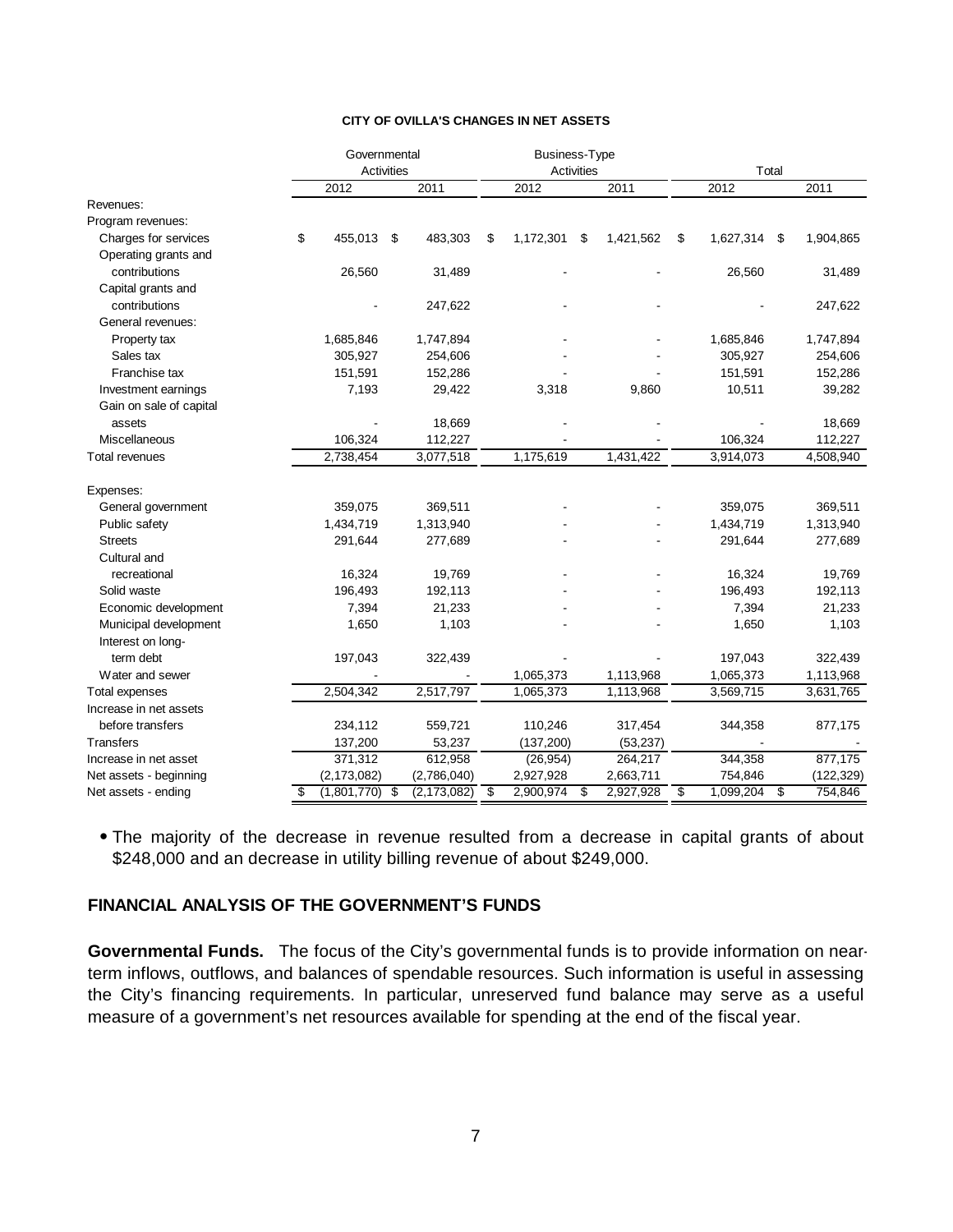As of the end of the current fiscal year, the City's governmental funds reported combined ending fund balances of \$1,673,545. Approximately 71% of this total amount \$1,187,862 constitutes unassigned fund balance. The remainder of the fund balance is reserved to indicate that it is not available for new spending because it has already been committed to pay for (1) public safety in the amount of \$16,465, (2) cultural and recreational in the amount of \$27,486, (3) economic development in the amount of \$249,770, (4) municipal development in the amount of \$45,028, and (5) debt service in the amount of \$146,934.

The general fund is the chief operating fund of the City. At the end of the current fiscal year, unassigned fund balance of the general fund was \$1,187,862. Unassigned fund balance represents 54% of total general fund expenditures.

The fund balance of the City's general fund increased \$105,190 during the current fiscal year.

The debt service fund has a total fund balance of \$146,934. The net decrease in fund balance during the current year in the debt service fund was \$25,938.

**Proprietary Funds.** The City's proprietary fund statements provide the same type of information found in the government-wide financial statements, but in more detail.

Unrestricted net assets of the Water and Sewer fund at the end of the year amounted to \$1,038,439. Net assets decreased in 2012 by \$26,954. Other factors concerning the finances of this fund have already been addressed in the analysis of the City's operations.

**General Fund Budgetary Highlights.** General fund actual revenues of \$2,167,693 exceeded budgeted revenues of \$2,132,443 by \$35,250.

Budgeted general fund expenditures of \$2,400,486 exceeded actual expenditures of \$2,164,680. This \$235,806 positive variance in expenditures was achieved through a series of expenditure restrictions imposed during the year.

The main components of the difference between original budget and final amended budget can be briefly summarized as follows:

- \$43,000 increase in sales tax revenue
- \$87,000 increase in fire protection expenditures
- \$23,000 increase in police protection expenditures
- \$85,000 increase in street expenditures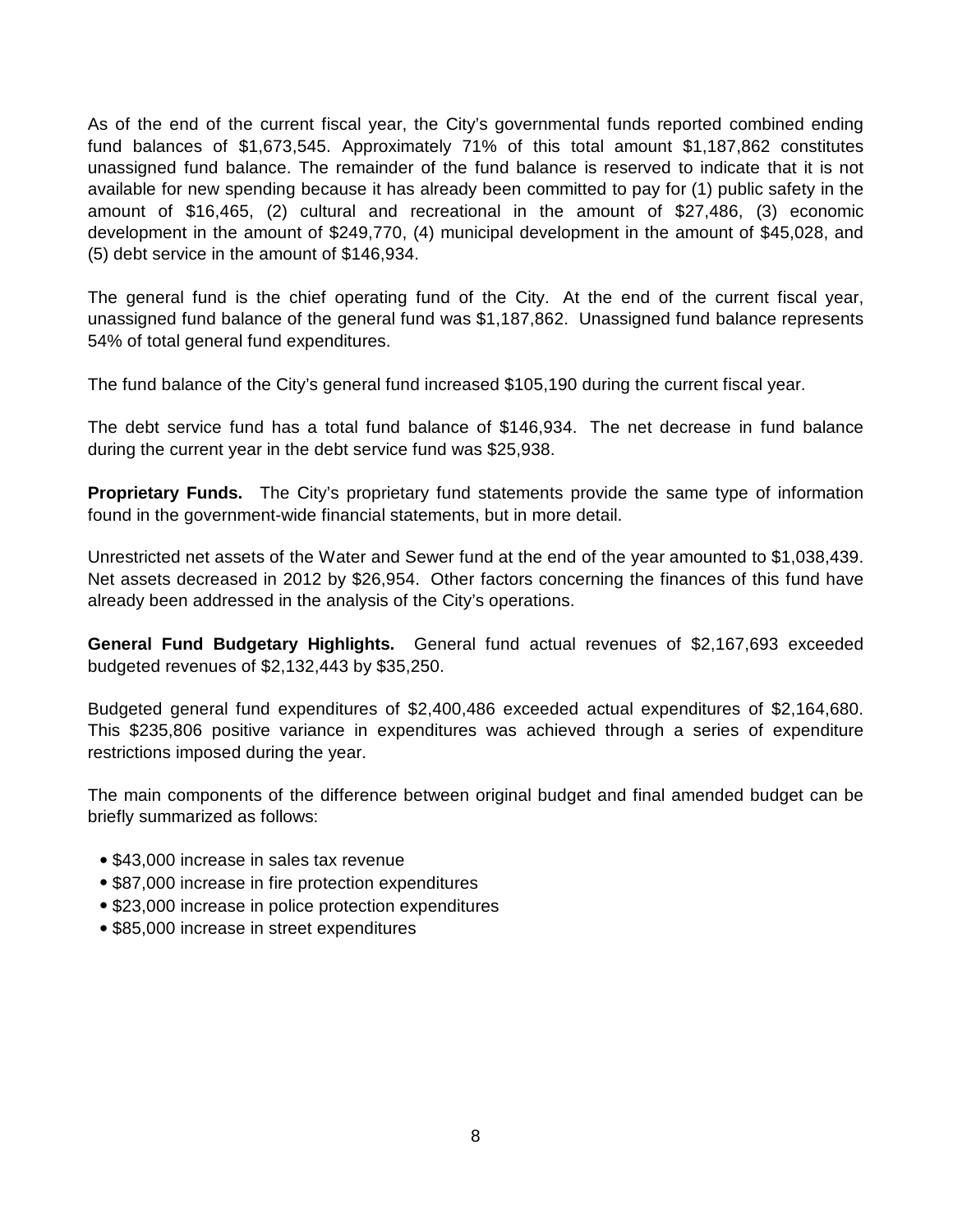## **CAPITAL ASSETS**

The City's investment in capital assets for its governmental and business-type activities as of September 30, 2012 amounts to \$5,007,046 (net of accumulated depreciation). This investment in capital assets includes land, buildings, improvements, machinery and equipment, and infrastructure.

Major capital asset events during the current fiscal year included the following:

- Machinery and equipment additions of approximately \$146,000.
- Infrastructure improvements of approximately \$9,500.

#### **Capital Assets at Year-End Net of Accumulated Depreciation**

|                         | Governmental |             | <b>Business-Type</b> |             |  |             |  |             |  |           |    |           |  |
|-------------------------|--------------|-------------|----------------------|-------------|--|-------------|--|-------------|--|-----------|----|-----------|--|
|                         |              | Activities  |                      |             |  | Activities  |  |             |  | Total     |    |           |  |
|                         |              | 2012        |                      | 2011        |  | 2012        |  | 2011        |  | 2012      |    | 2011      |  |
| Land                    |              | 92.685      |                      | 92.685      |  | 86.700      |  | 86.700      |  | 179.385   | S  | 179.385   |  |
| <b>Buildings</b>        |              | 185.029     |                      | 195,623     |  | 64,450      |  | 66,781      |  | 249,479   |    | 262,404   |  |
| Improvements            |              |             |                      |             |  | 2,734,201   |  | 2,897,589   |  | 2,734,201 |    | 2,897,589 |  |
| Machinery and equipment |              | 827,313     |                      | 896.979     |  | 115.279     |  | 130.321     |  | 942,592   |    | 1,027,300 |  |
| Infrastructure          |              | 901,389     |                      | 926,851     |  |             |  |             |  | 901,389   |    | 926,851   |  |
| Total                   |              | \$2,006,416 |                      | \$2.112.138 |  | \$3,000,630 |  | \$3,181,391 |  | 5,007,046 | \$ | 5,293,529 |  |

Additional information on the City of Ovilla's capital assets can be found in note 3 on pages 29-30 of this report.

#### **DEBT ADMINISTRATION**

At the end of the current fiscal year, the City had a total bonded debt of \$6,930,000, all of which comprises bonded debt backed by the full faith and credit of the government.

#### **Outstanding Debt at Year End Bonds Payable**

|                              | Governmental<br>Activities |             | Business-Type<br>Activities |             |  | Total     |  |           |  |
|------------------------------|----------------------------|-------------|-----------------------------|-------------|--|-----------|--|-----------|--|
|                              | 2012                       | 2011        | 2012                        | 2011        |  | 2012      |  | 2011      |  |
| General obligation refunding | \$5.569.830                | \$5.891.321 | \$1.360.170                 | \$1.438,679 |  | 6.930.000 |  | 7,330,000 |  |
| Total                        | \$5.569.830                | \$5.891.321 | \$<br>1,360,170             | .438.679    |  | 6.930.000 |  | .330.000  |  |

The City's General Obligation Refunding Bonds ratings are listed below.

Standard's & Poor's General Obligation Refunding AA+

Additional information on the City of Ovilla's long term-debt can be found in note 3 on pages 31-32 of this report.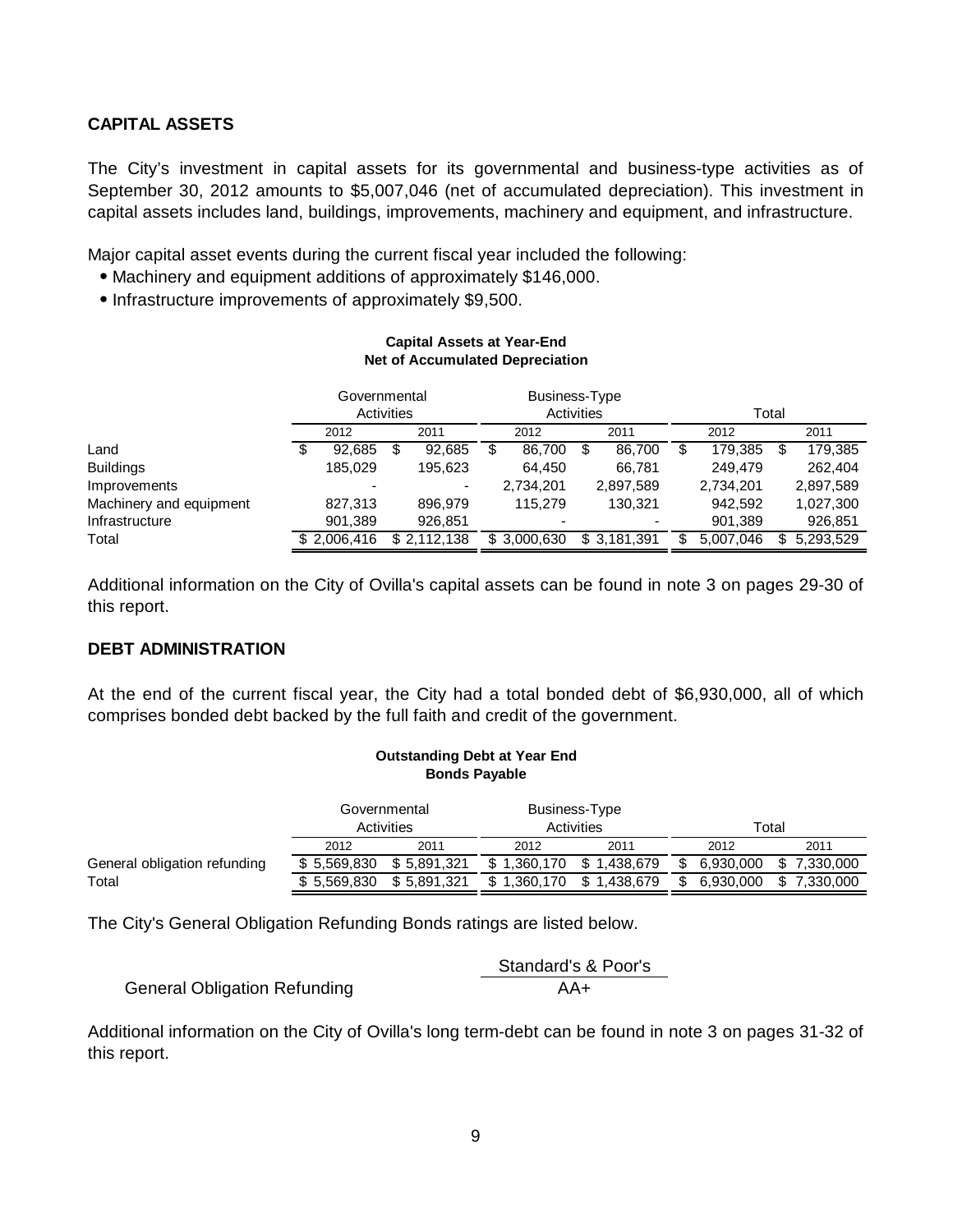### **ECONOMIC FACTORS AND NEXT YEAR'S BUDGETS AND RATES**

FY 2011-2012 the City continued its small increase in home starts. There were 6 new home starts in 2012, two more than 2011. Although Ad Valorem tax valuations dropped, Sales Tax and Franchise Fees continued their steady rise. The Enterprise Fund revenue increased along with the drought conditions in North Texas. Although the regions reservoirs collected much needed rain, the City never came out of the Stage 1 drought declared by the City of Dallas. In FY 2011-2012, the City completed several capital improvement projects. Ellis County chip-n-sealed 4 miles of city streets and should complete the rehabilitation of Red Oak Creek Road before the paving season ends. The Public Works Crews repaired several stretches of asphalt that had failed on Cockrell Hill Rd., Shadowwood Trail, and Silverwood, as well as, a stretch on Joe Wilson Road and enhancements to the City Hall Police Station parking lots. All of the Public Works Crew labor was facilitated by the use of the capital items purchased in 2012. The Public Works received a newer larger roller/packer and a considerably better used dump truck. Our ACO Officer also received an animal control vehicle purchased through an online auction. All of these purchases were completed well below market prices and resulted in the city being able to upgrade its fleet. The Council funded the preparation of a new city map as the City had not updated its boundary map in several years and needed an approved annexation map. The Council also approved the use of fund balance to replace two of the City's servers and combine them into one larger server. The result should produce future savings and increase our ability to do more IT functions in house. Council also approved the use of undesignated fund balance to purchase a new police pickup and a new backhoe.

The Council agreed in the FY 2011-2012 budget, to extend one of the daytime fire fighters to 24 hours, which assured someone would be at the station 24 hours a day, 7 days a week. The increased staffing provided much needed stability and assistance to the volunteers who staff the station at night and on weekends.

The challenge for FY 2012-2013 is to continue to provide services on a lean budget. The budget turned in by all departments included a separate list of capital items including request for additional manpower. The only additional manpower honored was to extend a second daytime fire fighter to 24 hours with the use of an additional \$35,000 contribution from ESD #2. For the most part, the emphasis for FY 2012-2013 remains on the streets. In 2011-2012, the City tried a new idea in that they began to chip-n-seal a layer over the asphalt streets to try to extend the life of the asphalt streets. The CIP Committee will begin this year to re-evaluate the CIP list to utilize this technique and hopefully extend the amount of streets that can receive maintenance each year.

The Budget calls for adopting the Effective M&O rate and an overall rate which includes a slight tax increase of .0037. The recommended rate is made possible by the City continuing to make voluntary contributions to the Debt Service from Water/Sewer Utilities which reduces the City's Interest and Sinking (I&S) rate. However, even with the recommended tax rate the projected revenue is still below the previous year's tax revenue. The City received slight increases from their providers for wholesale water, sewer treatment and solid waste collection, but elected to not pass the increases on to the residents in the utility rates.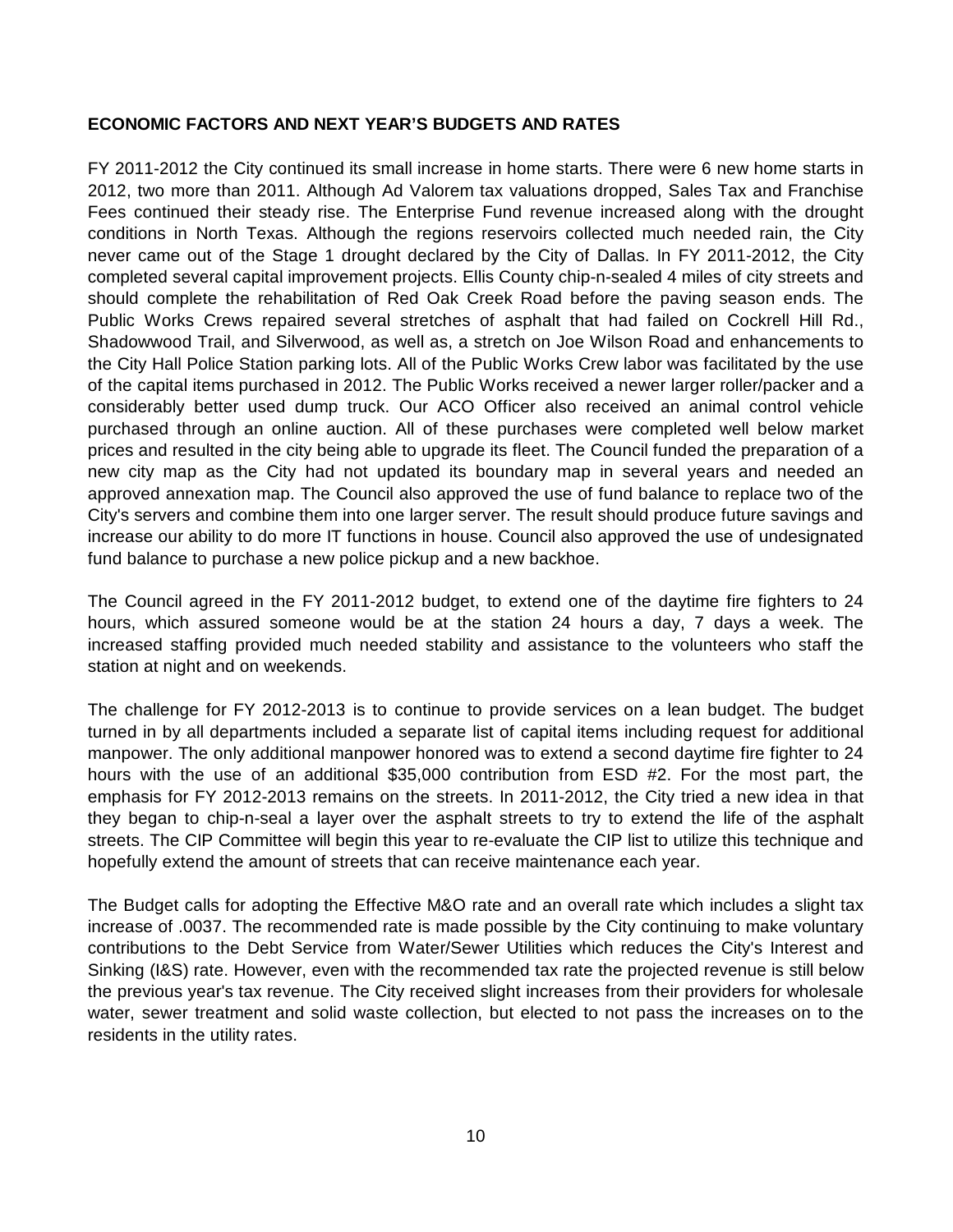For FY 2012-2013 Ovilla is a leaner and more efficient City. Emphasis remains on streets. From year to year, the components of the budget change but the overall goal is constant: the City of Ovilla, with an emphasis on service, will promote, encourage, guide, provide, and maintain a quality environment in which Ovilla citizens can work, play, learn, and live.

#### **REQUEST FOR INFORMATION**

This financial report is designed to provide a general overview of the City's finances for all those with an interest in the government's finances. Questions concerning any of the information provided in this report or requests for additional financial information should be addressed to the Office of the City Secretary, 105 South Cockrell Hill Rd., Ovilla, Texas 75154.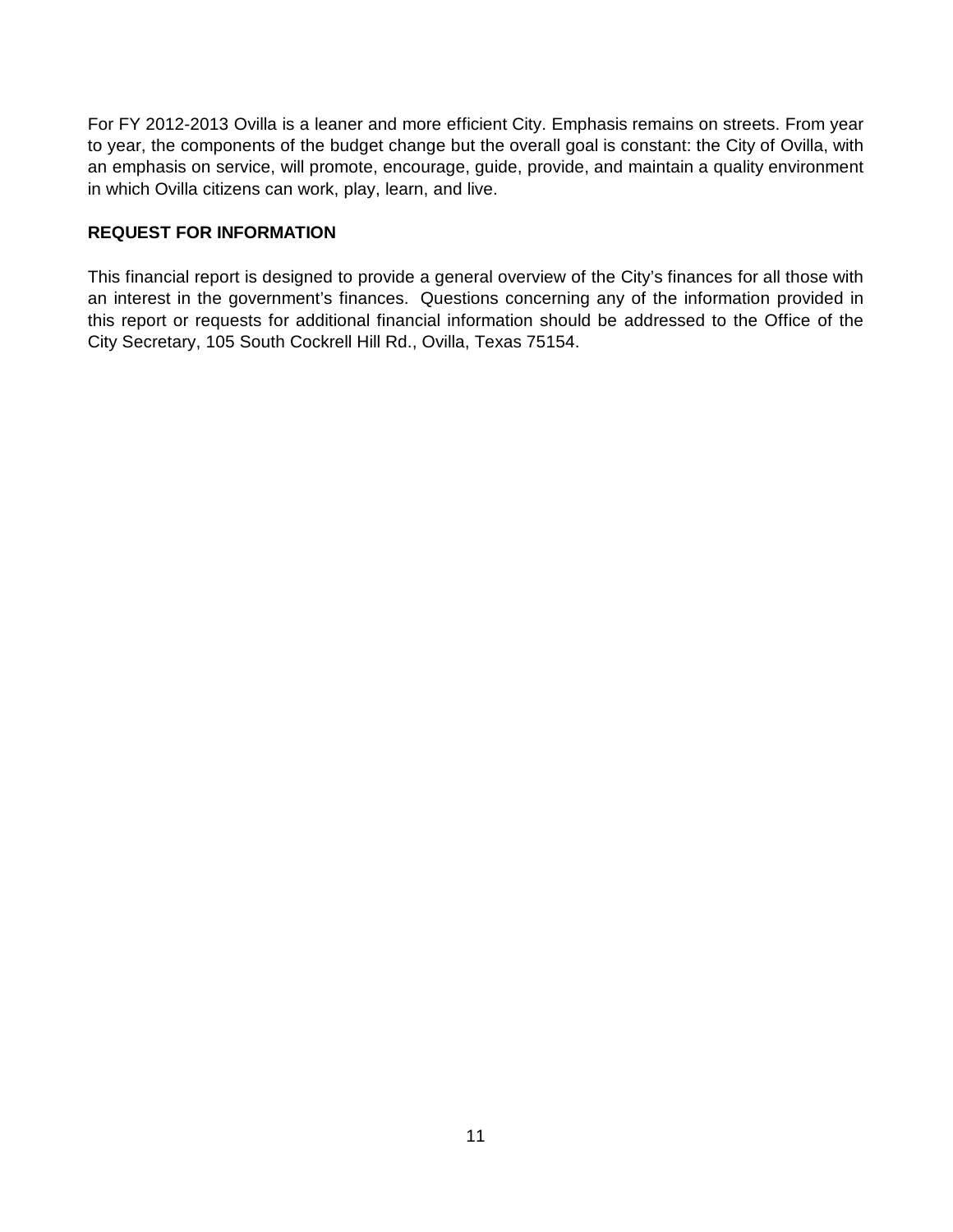# STATEMENT OF NET ASSETS

September 30, 2012

|                                    | Governmental      | Business-type   |                 |
|------------------------------------|-------------------|-----------------|-----------------|
|                                    | <b>Activities</b> | Activities      | Total           |
| <b>ASSETS</b>                      |                   |                 |                 |
| Cash and cash equivalents          | \$<br>1,713,025   | 846,952<br>\$   | 2,559,977<br>\$ |
| Investments                        | 4,648             | 1,144           | 5,792           |
| Receivables (net of allowance for  |                   |                 |                 |
| uncollectibles)                    | 101,676           | 219,167         | 320,843         |
| Due from other governments         | 1,730             |                 | 1,730           |
| Inventories                        |                   | 20,787          | 20,787          |
| Deferred charges                   | 245,253           | 65,517          | 310,770         |
| <b>Restricted assets:</b>          |                   |                 |                 |
| Cash and cash equivalents          |                   | 245,876         | 245,876         |
| Investments                        |                   | 4,850           | 4,850           |
| Capital assets:                    |                   |                 |                 |
| Non-depreciable                    | 92,685            | 86,700          | 179,385         |
| Depreciable (net of accumulated    |                   |                 |                 |
| depreciation)                      | 1,913,731         | 2,913,930       | 4,827,661       |
| <b>Total assets</b>                | 4,072,748         | 4,404,923       | 8,477,671       |
|                                    |                   |                 |                 |
| <b>LIABILITIES</b>                 |                   |                 |                 |
| Accounts payable and other current |                   |                 |                 |
| liabilities                        | 102,931           | 49,508          | 152,439         |
| Accrued payroll payable            | 17,771            | 6,122           | 23,893          |
| Accrued interest payable           | 22,648            | 5,531           | 28,179          |
| Due to other governments           | 8,350             |                 | 8,350           |
| Customer deposits payable          |                   | 37,255          | 37,255          |
| Noncurrent liabilities:            |                   |                 |                 |
| Due within one year                | 362,384           | 95,221          | 457,605         |
| Due in more than one year          | 5,360,434         | 1,310,312       | 6,670,746       |
| <b>Total liabilities</b>           | 5,874,518         | 1,503,949       | 7,378,467       |
|                                    |                   |                 |                 |
| <b>NET ASSETS</b>                  |                   |                 |                 |
| Invested in capital assets, net of |                   |                 |                 |
| related debt                       | (3,675,509)       | 1,742,787       | (1,932,722)     |
| <b>Restricted for:</b>             |                   |                 |                 |
| Public safety                      | 16,465            |                 | 16,465          |
| Cultural and recreational          | 27,486            |                 | 27,486          |
| Economic development               | 249,770           |                 | 249,770         |
| Municipal development              | 45,028            |                 | 45,028          |
| Debt service                       | 146,934           |                 | 146,934         |
| Infrastructure improvements        |                   | 119,748         | 119,748         |
| Unrestricted                       | 1,388,056         | 1,038,439       | 2,426,495       |
| Total net assets                   | \$<br>(1,801,770) | \$<br>2,900,974 | \$<br>1,099,204 |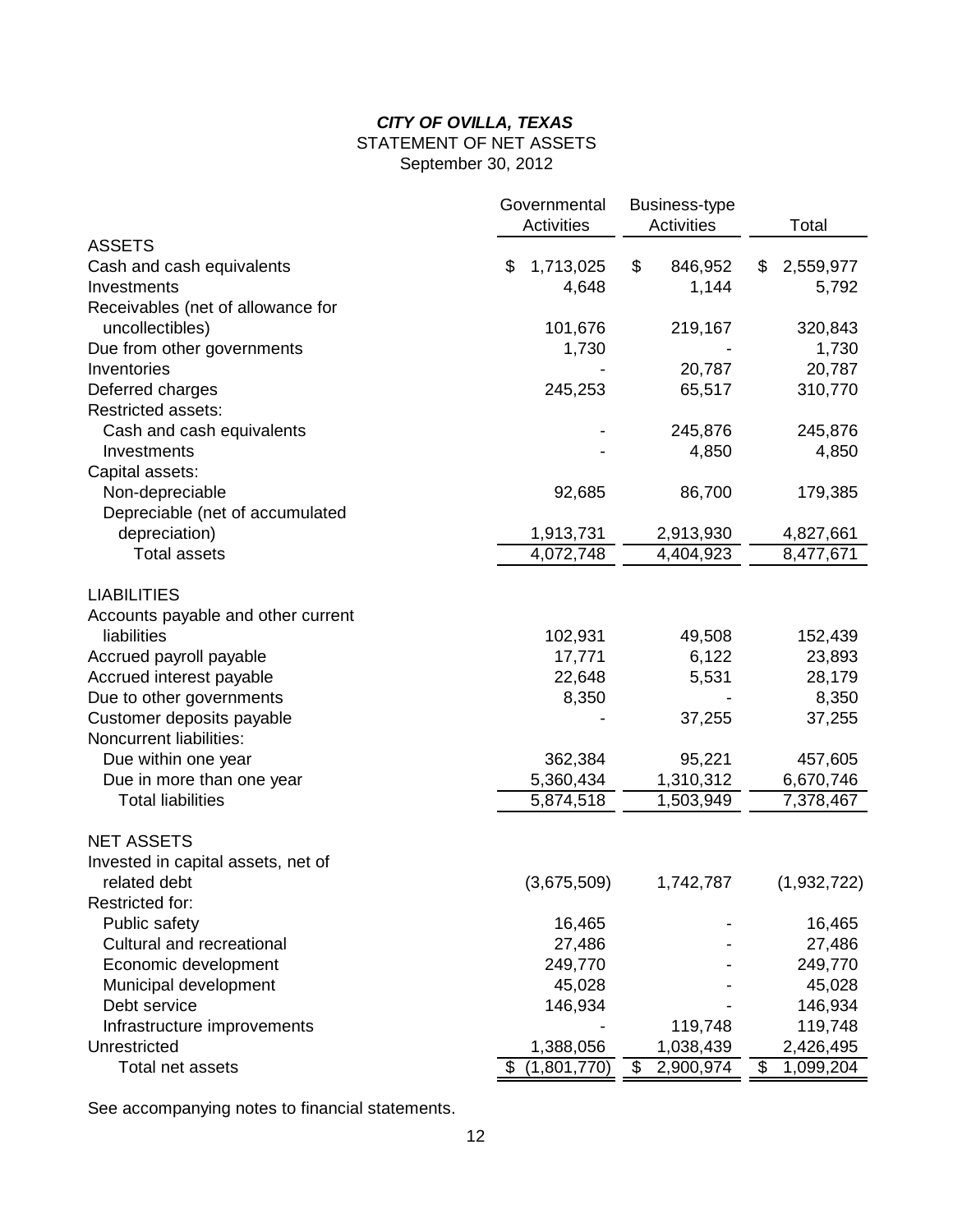STATEMENT OF ACTIVITIES Year Ended September 30, 2012

|                                |                        | Program Revenues |                |               | Net (Expense) Revenue and<br><b>Changes in Net Assets</b> |                 |               |
|--------------------------------|------------------------|------------------|----------------|---------------|-----------------------------------------------------------|-----------------|---------------|
|                                |                        |                  |                | Operating     |                                                           |                 |               |
|                                |                        | Charges for      |                | Grants and    | Governmental                                              | <b>Business</b> |               |
|                                | <b>Expenses</b>        | Services         |                | Contributions | Activities                                                | Activities      | Total         |
| Function/Program Activities    |                        |                  |                |               |                                                           |                 |               |
| Primary government:            |                        |                  |                |               |                                                           |                 |               |
| Governmental activities:       |                        |                  |                |               |                                                           |                 |               |
| General government             | 359,075<br>\$          | 35,640<br>S.     | \$             |               | \$<br>(323, 435)                                          | - \$            | $$$ (323,435) |
| Public safety                  | 1,434,719              | 208,840          |                | 26,560        | (1, 199, 319)                                             |                 | (1, 199, 319) |
| <b>Streets</b>                 | 291,644                |                  |                |               | (291, 644)                                                |                 | (291, 644)    |
| Cultural and recreational      | 16,324                 | 1,673            |                |               | (14, 651)                                                 |                 | (14, 651)     |
| Solid waste                    | 196,493                | 208,860          |                |               | 12,367                                                    |                 | 12,367        |
| Economic development           | 7,394                  |                  |                |               | (7, 394)                                                  |                 | (7, 394)      |
| Municipal development<br>ದ     | 1,650                  |                  |                |               | (1,650)                                                   |                 | (1,650)       |
| Interest on long-term debt     | 197,043                |                  |                |               | (197, 043)                                                |                 | (197, 043)    |
| Total governmental activities  | 2,504,342              | 455,013          |                | 26,560        | (2,022,769)                                               | $\blacksquare$  | (2,022,769)   |
| Business-type activities:      |                        |                  |                |               |                                                           |                 |               |
| Water and sewer                | 1,065,373              | 1,172,301        |                |               |                                                           | 106,928         | 106,928       |
| Total business-type activities | 1,065,373              | 1,172,301        |                |               |                                                           | 106,928         | 106,928       |
| Total primary government       | \$3,569,715            | \$1,627,314      | $\mathfrak{S}$ | 26,560        | (2,022,769)                                               | 106,928         | (1,915,841)   |
|                                |                        |                  |                |               |                                                           |                 |               |
|                                | General revenues:      |                  |                |               |                                                           |                 |               |
|                                | Property tax           |                  |                |               | 1,685,846                                                 |                 | 1,685,846     |
|                                | Sales tax              |                  |                |               | 305,927                                                   |                 | 305,927       |
|                                | Franchise tax          |                  |                |               | 151,591                                                   |                 | 151,591       |
|                                | Investment earnings    |                  |                |               | 7,193                                                     | 3,318           | 10,511        |
|                                |                        | 106,324          |                | 106,324       |                                                           |                 |               |
| <b>Transfers</b>               |                        |                  |                | 137,200       | (137, 200)                                                |                 |               |
|                                | Total general revenues |                  |                | 2,394,081     | (133, 882)                                                | 2,260,199       |               |
|                                | Change in net assets   |                  |                | 371,312       | (26, 954)                                                 | 344,358         |               |
|                                | Net assets - beginning |                  |                |               | (2, 173, 082)                                             | 2,927,928       | 754,846       |
|                                | Net assets - ending    |                  |                |               | \$(1,801,770)                                             | \$2,900,974     | \$1,099,204   |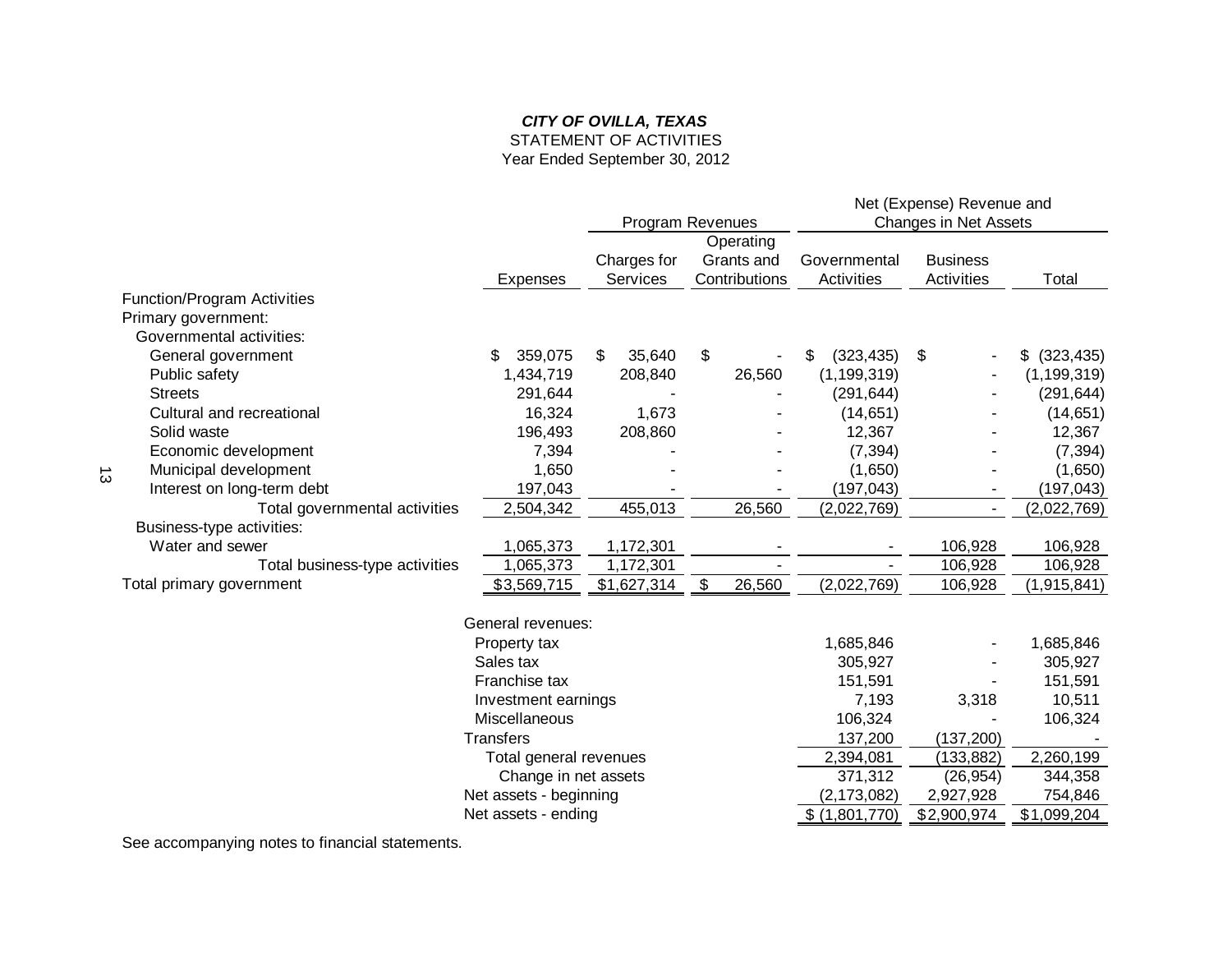#### *CITY OF OVILLA, TEXAS* BALANCE SHEET GOVERNMENTAL FUNDS September 30, 2012

| Debt<br>Governmental<br>Governmental<br>Service<br>Funds<br>Funds<br>General<br><b>ASSETS</b><br>\$1,258,837<br>308,410<br>1,713,025<br>Cash and cash equivalents<br>145,778<br>\$<br>\$<br>\$<br>4,648<br>4,648<br>Investments<br>Receivables (net of allowance for uncollectibles)<br>92,412<br>5,900<br>101,676<br>3,364<br>Due from other governments<br>1,730<br>1,730<br>Due from other funds<br>14,515<br>14,515<br>326,289<br>\$1,357,627<br>151,678<br>\$<br>1,835,594<br><b>Total assets</b><br>\$<br>\$<br>LIABILITIES AND FUND BALANCES<br>Liabilities:<br>\$<br>\$<br>102,931<br>\$<br>\$<br>102,931<br>Accounts payable<br>Accrued payroll payable<br>17,771<br>17,771<br>Due to other funds<br>14,515<br>14,515<br>8,350<br>8,350<br>Due to other governments<br>Deferred revenue<br>18,482<br>13,738<br>4,744<br><b>Total liabilities</b><br>157,305<br>4,744<br>162,049<br>Fund Balances:<br>Restricted for:<br>7,489<br>Public safety<br>8,976<br>16,465<br>Cultural and recreational<br>4,971<br>22,515<br>27,486<br>Economic development<br>249,770<br>249,770<br>Municipal development<br>45,028<br>45,028<br>Debt service<br>146,934<br>146,934<br>Unassigned<br>1,187,862<br>1,187,862<br>1,200,322<br>Total fund balances<br>146,934<br>326,289<br>1,673,545 |                                     |             |               | Other |         | Total |  |
|--------------------------------------------------------------------------------------------------------------------------------------------------------------------------------------------------------------------------------------------------------------------------------------------------------------------------------------------------------------------------------------------------------------------------------------------------------------------------------------------------------------------------------------------------------------------------------------------------------------------------------------------------------------------------------------------------------------------------------------------------------------------------------------------------------------------------------------------------------------------------------------------------------------------------------------------------------------------------------------------------------------------------------------------------------------------------------------------------------------------------------------------------------------------------------------------------------------------------------------------------------------------------------------|-------------------------------------|-------------|---------------|-------|---------|-------|--|
|                                                                                                                                                                                                                                                                                                                                                                                                                                                                                                                                                                                                                                                                                                                                                                                                                                                                                                                                                                                                                                                                                                                                                                                                                                                                                      |                                     |             |               |       |         |       |  |
|                                                                                                                                                                                                                                                                                                                                                                                                                                                                                                                                                                                                                                                                                                                                                                                                                                                                                                                                                                                                                                                                                                                                                                                                                                                                                      |                                     |             |               |       |         |       |  |
|                                                                                                                                                                                                                                                                                                                                                                                                                                                                                                                                                                                                                                                                                                                                                                                                                                                                                                                                                                                                                                                                                                                                                                                                                                                                                      |                                     |             |               |       |         |       |  |
|                                                                                                                                                                                                                                                                                                                                                                                                                                                                                                                                                                                                                                                                                                                                                                                                                                                                                                                                                                                                                                                                                                                                                                                                                                                                                      |                                     |             |               |       |         |       |  |
|                                                                                                                                                                                                                                                                                                                                                                                                                                                                                                                                                                                                                                                                                                                                                                                                                                                                                                                                                                                                                                                                                                                                                                                                                                                                                      |                                     |             |               |       |         |       |  |
|                                                                                                                                                                                                                                                                                                                                                                                                                                                                                                                                                                                                                                                                                                                                                                                                                                                                                                                                                                                                                                                                                                                                                                                                                                                                                      |                                     |             |               |       |         |       |  |
|                                                                                                                                                                                                                                                                                                                                                                                                                                                                                                                                                                                                                                                                                                                                                                                                                                                                                                                                                                                                                                                                                                                                                                                                                                                                                      |                                     |             |               |       |         |       |  |
|                                                                                                                                                                                                                                                                                                                                                                                                                                                                                                                                                                                                                                                                                                                                                                                                                                                                                                                                                                                                                                                                                                                                                                                                                                                                                      |                                     |             |               |       |         |       |  |
|                                                                                                                                                                                                                                                                                                                                                                                                                                                                                                                                                                                                                                                                                                                                                                                                                                                                                                                                                                                                                                                                                                                                                                                                                                                                                      |                                     |             |               |       |         |       |  |
|                                                                                                                                                                                                                                                                                                                                                                                                                                                                                                                                                                                                                                                                                                                                                                                                                                                                                                                                                                                                                                                                                                                                                                                                                                                                                      |                                     |             |               |       |         |       |  |
|                                                                                                                                                                                                                                                                                                                                                                                                                                                                                                                                                                                                                                                                                                                                                                                                                                                                                                                                                                                                                                                                                                                                                                                                                                                                                      |                                     |             |               |       |         |       |  |
|                                                                                                                                                                                                                                                                                                                                                                                                                                                                                                                                                                                                                                                                                                                                                                                                                                                                                                                                                                                                                                                                                                                                                                                                                                                                                      |                                     |             |               |       |         |       |  |
|                                                                                                                                                                                                                                                                                                                                                                                                                                                                                                                                                                                                                                                                                                                                                                                                                                                                                                                                                                                                                                                                                                                                                                                                                                                                                      |                                     |             |               |       |         |       |  |
|                                                                                                                                                                                                                                                                                                                                                                                                                                                                                                                                                                                                                                                                                                                                                                                                                                                                                                                                                                                                                                                                                                                                                                                                                                                                                      |                                     |             |               |       |         |       |  |
|                                                                                                                                                                                                                                                                                                                                                                                                                                                                                                                                                                                                                                                                                                                                                                                                                                                                                                                                                                                                                                                                                                                                                                                                                                                                                      |                                     |             |               |       |         |       |  |
|                                                                                                                                                                                                                                                                                                                                                                                                                                                                                                                                                                                                                                                                                                                                                                                                                                                                                                                                                                                                                                                                                                                                                                                                                                                                                      |                                     |             |               |       |         |       |  |
|                                                                                                                                                                                                                                                                                                                                                                                                                                                                                                                                                                                                                                                                                                                                                                                                                                                                                                                                                                                                                                                                                                                                                                                                                                                                                      |                                     |             |               |       |         |       |  |
|                                                                                                                                                                                                                                                                                                                                                                                                                                                                                                                                                                                                                                                                                                                                                                                                                                                                                                                                                                                                                                                                                                                                                                                                                                                                                      |                                     |             |               |       |         |       |  |
|                                                                                                                                                                                                                                                                                                                                                                                                                                                                                                                                                                                                                                                                                                                                                                                                                                                                                                                                                                                                                                                                                                                                                                                                                                                                                      |                                     |             |               |       |         |       |  |
|                                                                                                                                                                                                                                                                                                                                                                                                                                                                                                                                                                                                                                                                                                                                                                                                                                                                                                                                                                                                                                                                                                                                                                                                                                                                                      |                                     |             |               |       |         |       |  |
|                                                                                                                                                                                                                                                                                                                                                                                                                                                                                                                                                                                                                                                                                                                                                                                                                                                                                                                                                                                                                                                                                                                                                                                                                                                                                      |                                     |             |               |       |         |       |  |
|                                                                                                                                                                                                                                                                                                                                                                                                                                                                                                                                                                                                                                                                                                                                                                                                                                                                                                                                                                                                                                                                                                                                                                                                                                                                                      |                                     |             |               |       |         |       |  |
|                                                                                                                                                                                                                                                                                                                                                                                                                                                                                                                                                                                                                                                                                                                                                                                                                                                                                                                                                                                                                                                                                                                                                                                                                                                                                      |                                     |             |               |       |         |       |  |
|                                                                                                                                                                                                                                                                                                                                                                                                                                                                                                                                                                                                                                                                                                                                                                                                                                                                                                                                                                                                                                                                                                                                                                                                                                                                                      |                                     |             |               |       |         |       |  |
|                                                                                                                                                                                                                                                                                                                                                                                                                                                                                                                                                                                                                                                                                                                                                                                                                                                                                                                                                                                                                                                                                                                                                                                                                                                                                      |                                     |             |               |       |         |       |  |
|                                                                                                                                                                                                                                                                                                                                                                                                                                                                                                                                                                                                                                                                                                                                                                                                                                                                                                                                                                                                                                                                                                                                                                                                                                                                                      |                                     |             |               |       |         |       |  |
|                                                                                                                                                                                                                                                                                                                                                                                                                                                                                                                                                                                                                                                                                                                                                                                                                                                                                                                                                                                                                                                                                                                                                                                                                                                                                      | Total liabilities and fund balances | \$1,357,627 | \$<br>151,678 | \$    | 326,289 |       |  |

Amounts reported for governmental activities in the statement of net assets are different because:

| Net assets of governmental activities                                                                                                                                               |    |             | (1,801,770) |
|-------------------------------------------------------------------------------------------------------------------------------------------------------------------------------------|----|-------------|-------------|
| Deferred charges                                                                                                                                                                    |    | 245,253     | (5,477,565) |
| Due in more than one year                                                                                                                                                           |    | (5,360,434) |             |
| Due within one year                                                                                                                                                                 | \$ | (362, 384)  |             |
| and, therefore, are not reported in the governmental funds balance sheet.                                                                                                           |    |             |             |
| Long-term liabilities, including bonds payable, are not due and payable in the current period                                                                                       |    |             |             |
| therefore, are deferred in the funds.                                                                                                                                               |    |             | 18,482      |
| Other long-term assets are not available to pay for current-period expenditures and,                                                                                                |    |             |             |
| Interest payable on long-term debt does not require current financial resources. Therefore,<br>interest payable is not reported as a liability in governmental funds balance sheet. |    | (22, 648)   |             |
|                                                                                                                                                                                     |    |             |             |
| Capital assets used in governmental activities are not financial resources and, therefore, are<br>not reported in the funds.                                                        |    |             | 2,006,416   |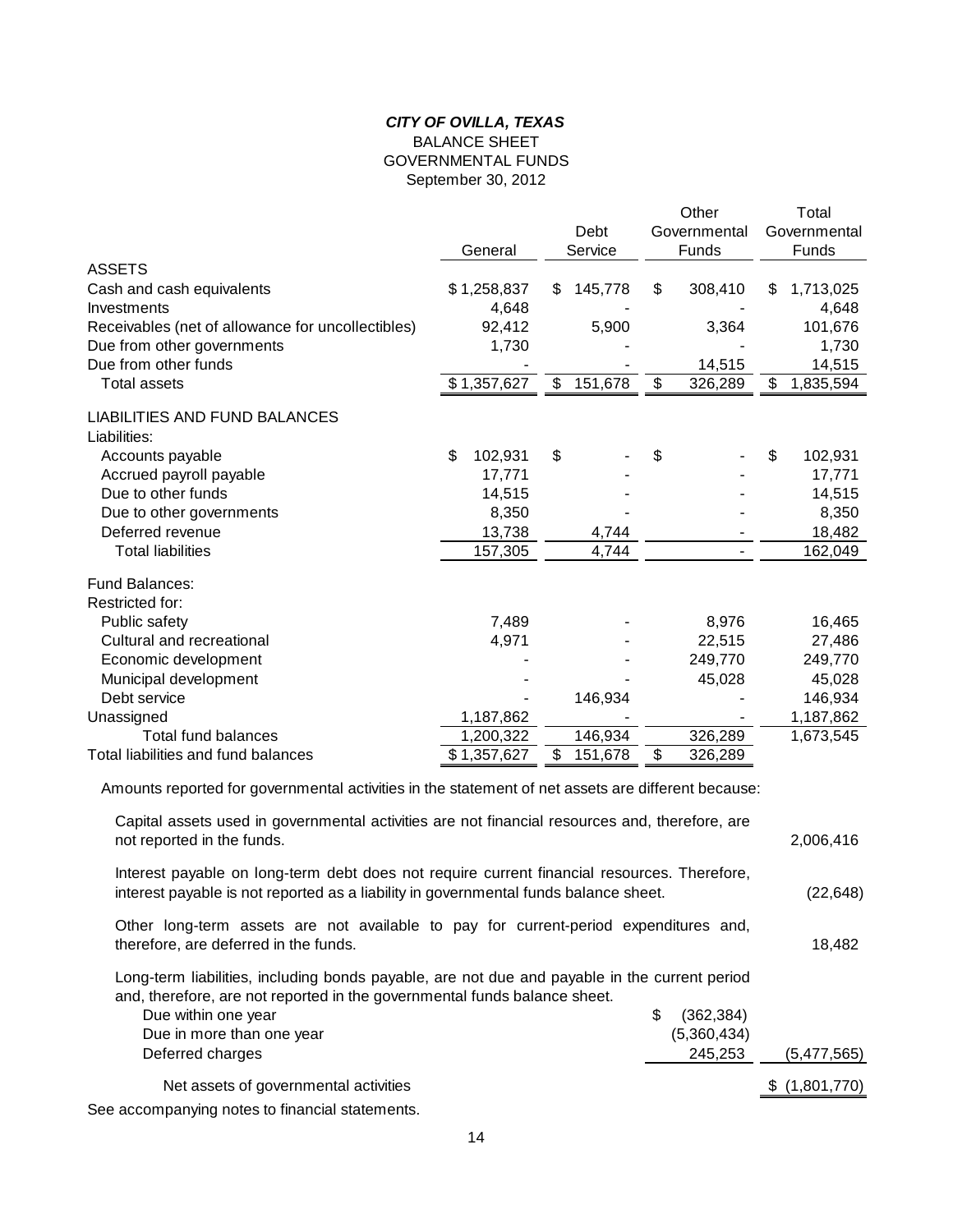## *CITY OF OVILLA, TEXAS* STATEMENT OF REVENUES, EXPENDITURES, AND CHANGES IN FUND BALANCES GOVERNMENTAL FUNDS Year Ended September 30, 2012

|                                         |                 |               | Other         | Total           |
|-----------------------------------------|-----------------|---------------|---------------|-----------------|
|                                         |                 | Debt          | Governmental  | Governmental    |
| <b>REVENUES</b>                         | General         | Service       | Funds         | Funds           |
| Taxes:                                  |                 |               |               |                 |
| Property                                | \$<br>1,253,786 | 435,447<br>\$ | \$            | 1,689,233<br>\$ |
| <b>Sales</b>                            | 201,432         |               | 104,495       |                 |
|                                         |                 |               |               | 305,927         |
| Franchise                               | 151,591         |               |               | 151,591         |
| Licenses and permits                    | 30,184          |               |               | 30,184          |
| Fines and forfeitures                   | 58,844          |               |               | 58,844          |
| Charges for current services            | 364,312         |               |               | 364,312         |
| Revenues from use of money and property | 5,591           | 929           | 673           | 7,193           |
| Other                                   | 101,700         | 4,623         | 1,673         | 107,996         |
| Intergovernmental                       | 28,226          |               | 1,462         | 29,688          |
| Contributions and donations             |                 |               | 19,903        | 19,903          |
| <b>Total revenues</b>                   | 2,195,666       | 440,999       | 128,206       | 2,764,871       |
| <b>EXPENDITURES</b>                     |                 |               |               |                 |
| Current:                                |                 |               |               |                 |
| General government                      | 358,218         |               |               | 358,218         |
| <b>Public safety</b>                    | 1,259,383       |               | 23,539        | 1,282,922       |
| <b>Streets</b>                          | 340,034         |               |               | 340,034         |
| Cultural and recreational               | 21,993          |               |               | 24,993          |
|                                         |                 |               | 3,000         |                 |
| Solid waste                             | 196,493         |               |               | 196,493         |
| Economic development                    |                 |               | 7,394         | 7,394           |
| Municipal development                   |                 |               | 1,650         | 1,650           |
| Debt service:                           |                 |               |               |                 |
| Principal retirement                    | 11,597          | 321,491       |               | 333,088         |
| Interest and fiscal charges             | 494             | 187,910       |               | 188,404         |
| Total expenditures                      | 2,188,212       | 509,401       | 35,583        | 2,733,196       |
| Excess (deficiency) of revenues over    |                 |               |               |                 |
| (under) expenditures                    | 7,454           | (68, 402)     | 92,623        | 31,675          |
| OTHER FINANCING SOURCES (USES)          |                 |               |               |                 |
| Transfers in                            | 97,736          | 42,464        |               | 140,200         |
| Transfers out                           |                 |               | (3,000)       | (3,000)         |
|                                         |                 |               |               |                 |
| Total other financing sources (uses)    | 97,736          | 42,464        | (3,000)       | 137,200         |
| Net change in fund balances             | 105,190         | (25, 938)     | 89,623        | 168,875         |
| Fund balances at beginning of year      | 1,095,132       | 172,872       | 236,666       | 1,504,670       |
| Fund balances at end of year            | 1,200,322<br>S. | \$146,934     | 326,289<br>\$ | 1,673,545<br>\$ |
|                                         |                 |               |               |                 |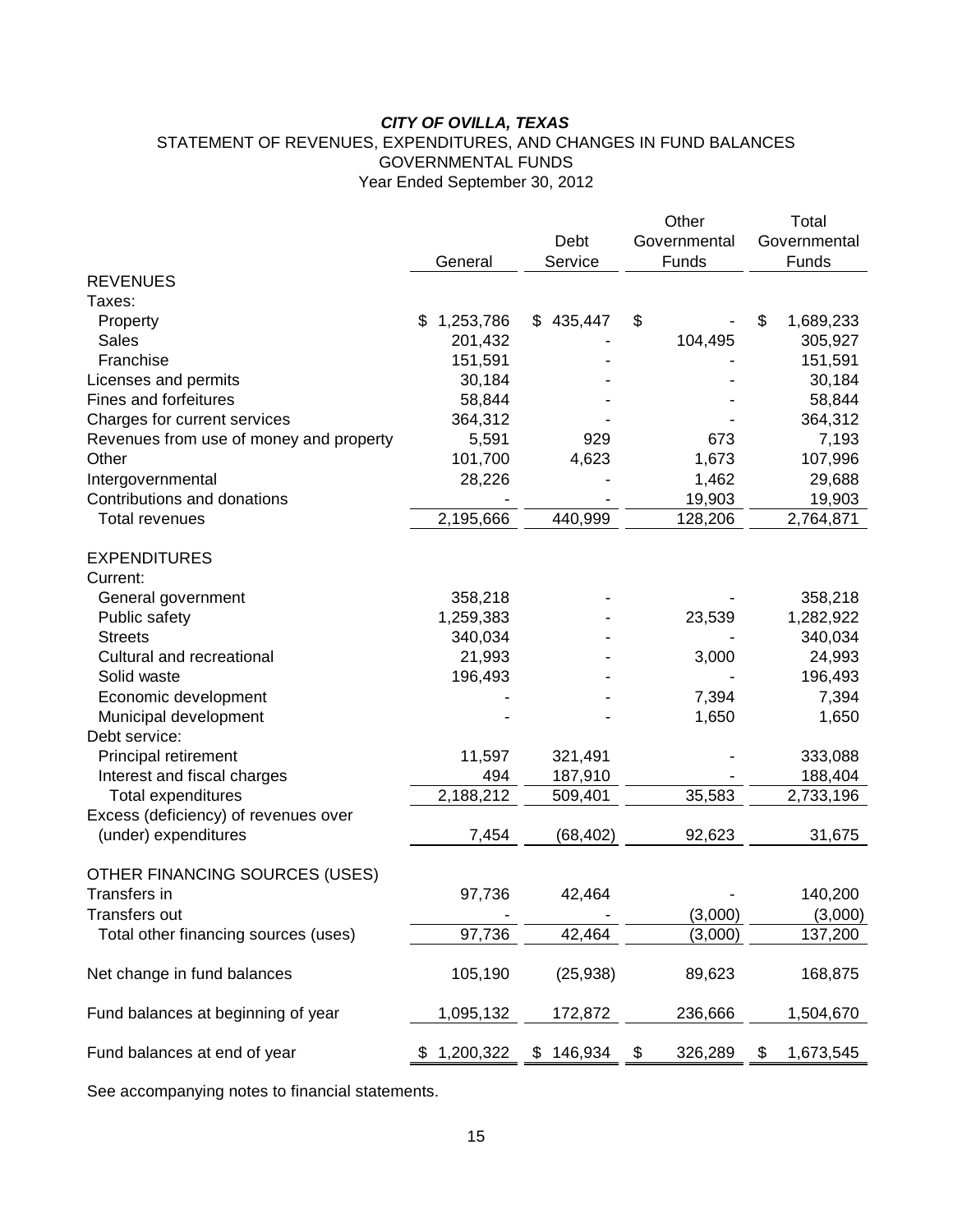#### *CITY OF OVILLA, TEXAS* RECONCILIATION OF THE STATEMENT OF REVENUES, EXPENDITURES, AND CHANGES IN FUND BALANCES OF GOVERNMENTAL FUNDS TO THE STATEMENT OF ACTIVITIES Year Ended September 30, 2012

Amounts reported for governmental activities in the statement of activities (page 13) are different because:

| Net change in fund balance-total governmental funds (page 15)                                                                                                                                                                                                                                                                                                                                                                                                                                                                                                                                                                        | \$<br>168,875 |
|--------------------------------------------------------------------------------------------------------------------------------------------------------------------------------------------------------------------------------------------------------------------------------------------------------------------------------------------------------------------------------------------------------------------------------------------------------------------------------------------------------------------------------------------------------------------------------------------------------------------------------------|---------------|
| Governmental funds report capital outlay as expenditures. However, in the government-<br>wide statement of activities and changes in net assets, the cost of those assets is allocated<br>over their estimated useful lives as depreciation expense. This is the amount of capital<br>outlay recorded as capital assets in the current period.                                                                                                                                                                                                                                                                                       | 155,388       |
| Depreciation expense on capital assets is reported in the government-wide statement of<br>activities and changes in net assets, but they do not require the use of current financial<br>resources. Therefore, depreciation expense is not reported as expenditure in governmental<br>funds.                                                                                                                                                                                                                                                                                                                                          | (261, 110)    |
| The issuance of long-term debt (e.g. bonds) provides current financial resources to<br>governmental funds, while the repayment of the principal of long-term debt consumes the<br>current financial resources of governmental funds. Neither transaction, however, has any<br>effect on net assets. Also, governmental funds report the effect of issuance costs,<br>premiums, discounts, and similar items when debt is first issued, whereas the amounts are<br>deferred and amortized in the statement of activities. This amount is the net effect of these<br>differences in the treatment of long-term debt and related items. |               |
| \$<br>Bond principal repayments<br>321,491<br>Amortization of deferred charges<br>(15, 834)<br>Amortization of bond discount<br>(773)<br>7,162<br>Amortization of bond premium<br>Capital lease obligations retired<br>11,597                                                                                                                                                                                                                                                                                                                                                                                                        | 323,643       |
| Payment of compensated absences is reported as expenditures in the governmental funds<br>when actually paid. However, on the government-wide statement of changes in net assets<br>compensated absences are expensed as they are accrued. Change in the compensated<br>absences liability.                                                                                                                                                                                                                                                                                                                                           | 10,129        |
| Some revenues will not be collected for several months after the city's fiscal year end.<br>These are not considered "available" revenues in the governmental funds until received.<br>Change in amount deferred on Fund statements.                                                                                                                                                                                                                                                                                                                                                                                                 | (26, 417)     |
| Accrued interest expense on long-term debt is reported in the government-wide statement<br>of activities and changes in net assets, but does not require the use of current financial<br>resources; therefore, accrued interest expense is not reported as expenditures in<br>governmental funds. Change in accrued interest.                                                                                                                                                                                                                                                                                                        | 804           |
| Change in net assets of governmental activities (page 13)                                                                                                                                                                                                                                                                                                                                                                                                                                                                                                                                                                            | \$<br>371,312 |
|                                                                                                                                                                                                                                                                                                                                                                                                                                                                                                                                                                                                                                      |               |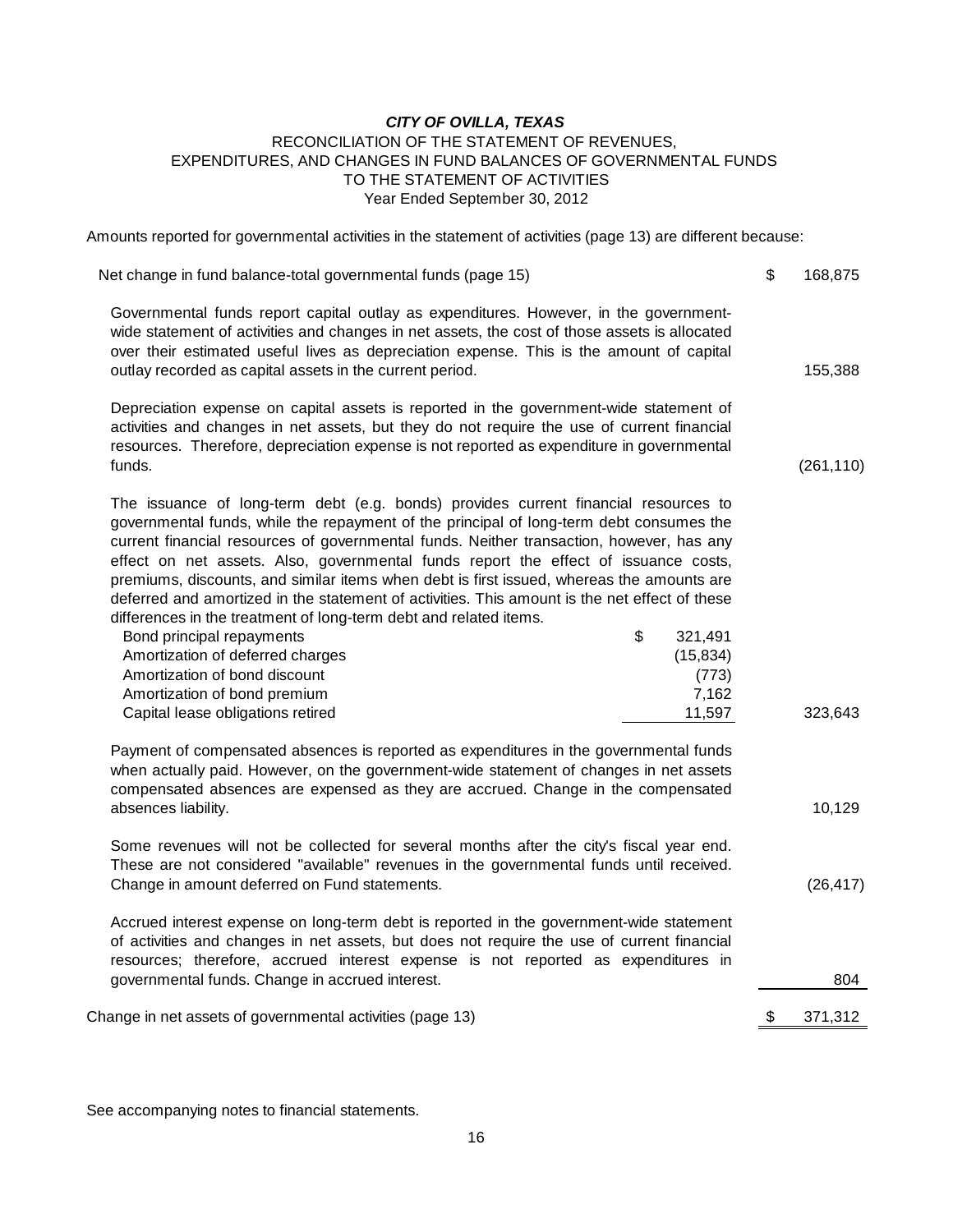# STATEMENT OF NET ASSETS PROPRIETARY FUND

September 30, 2012

|                                                                    |    | Business-type<br><b>Activities - Enterprise</b><br>(Water and Sewer)<br>Fund |  |  |  |
|--------------------------------------------------------------------|----|------------------------------------------------------------------------------|--|--|--|
| <b>ASSETS</b>                                                      |    |                                                                              |  |  |  |
| <b>Current assets:</b>                                             |    |                                                                              |  |  |  |
| Cash and cash equivalents                                          | \$ | 846,952                                                                      |  |  |  |
| Investments                                                        |    | 1,144                                                                        |  |  |  |
| Receivables (net of allowance for uncollectibles)                  |    | 219,167                                                                      |  |  |  |
| Inventory                                                          |    | 20,787                                                                       |  |  |  |
| <b>Total current assets</b>                                        |    | 1,088,050                                                                    |  |  |  |
| Noncurrent assets:<br><b>Restricted assets:</b>                    |    |                                                                              |  |  |  |
| Cash and cash equivalents                                          |    | 245,876                                                                      |  |  |  |
| Investments                                                        |    | 4,850                                                                        |  |  |  |
| <b>Total restricted assets</b>                                     |    | 250,726                                                                      |  |  |  |
| Deferred charges                                                   |    | 65,517                                                                       |  |  |  |
| Capital assets (net, where applicable of accumulated depreciation) |    | 3,000,630                                                                    |  |  |  |
| <b>Total noncurrent assets</b><br><b>Total assets</b>              |    | 3,316,873<br>4,404,923                                                       |  |  |  |
| <b>LIABILITIES</b>                                                 |    |                                                                              |  |  |  |
| <b>Current liabilities:</b>                                        |    |                                                                              |  |  |  |
| Accounts payable                                                   |    | 49,508                                                                       |  |  |  |
| Accrued payroll payable                                            |    | 6,122                                                                        |  |  |  |
| Accrued interest payable                                           |    | 5,531                                                                        |  |  |  |
| Compensated absences                                               |    | 16,712                                                                       |  |  |  |
| Customer deposits payable                                          |    | 37,255                                                                       |  |  |  |
| Bonds payable                                                      |    | 78,509                                                                       |  |  |  |
| <b>Total current liabilities</b><br>Noncurrent liabilities:        |    | 193,637                                                                      |  |  |  |
| Bonds payable                                                      |    | 1,310,312                                                                    |  |  |  |
| <b>Total noncurrent liabilities</b>                                |    | 1,310,312                                                                    |  |  |  |
| <b>Total liabilities</b>                                           |    | 1,503,949                                                                    |  |  |  |
| <b>NET ASSETS</b>                                                  |    |                                                                              |  |  |  |
| Invested in capital assets, net of related debt                    |    | 1,742,787                                                                    |  |  |  |
| Restricted for infrastructure improvements                         |    | 119,748                                                                      |  |  |  |
| Unrestricted                                                       |    | 1,038,439                                                                    |  |  |  |
| Total net assets                                                   | \$ | 2,900,974                                                                    |  |  |  |
| See accompanying notes to financial statements.                    |    |                                                                              |  |  |  |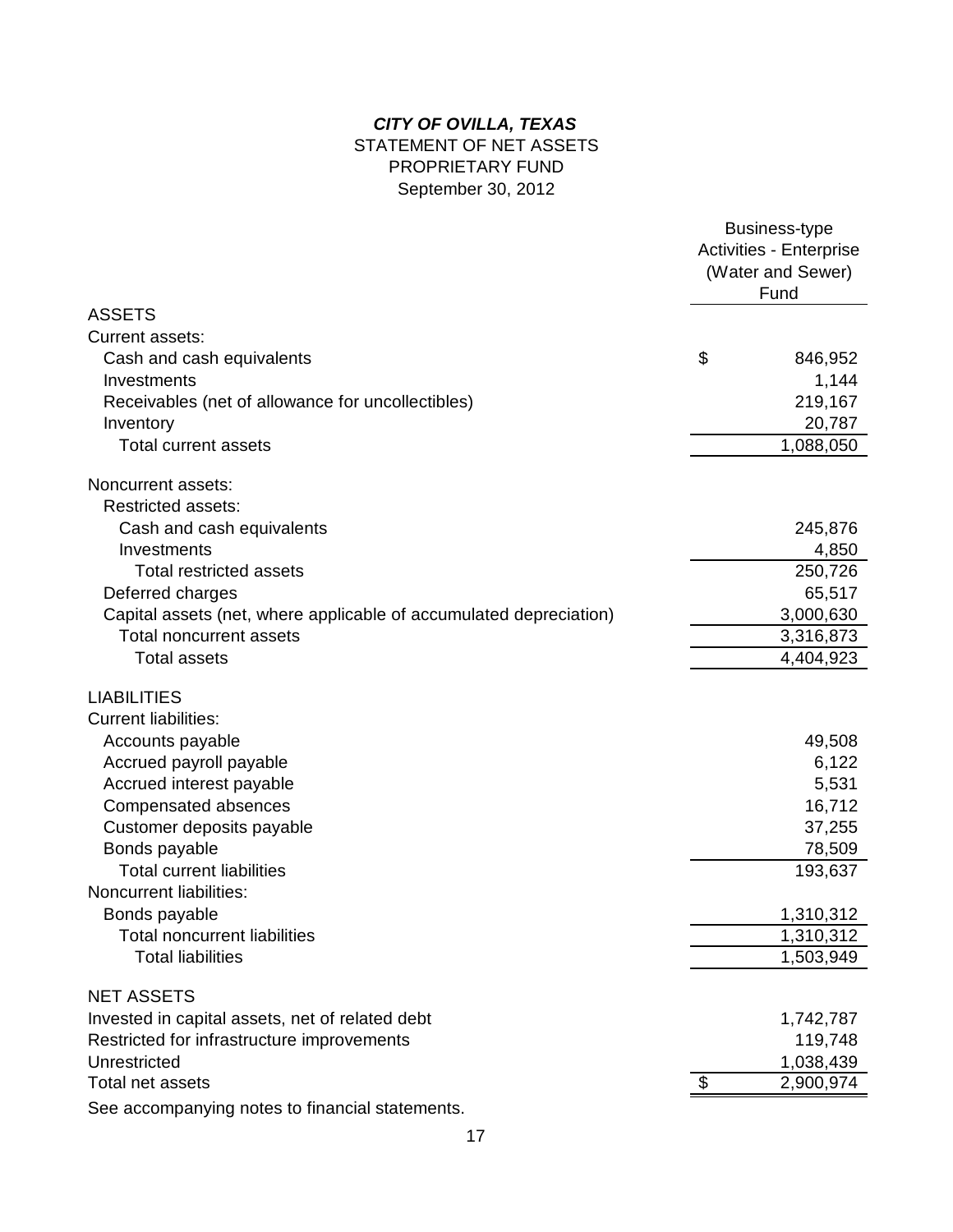# STATEMENT OF REVENUES, EXPENSES, AND CHANGES IN FUND NET ASSETS PROPRIETARY FUND Year Ended September 30, 2012

| Operating revenues:<br>\$<br>Water sales<br>Sewer service charge<br>Impact fees<br>Infrastructure improvement fees<br><b>Miscellaneous</b><br>Total operating revenues<br>Operating expenses:<br>Water administration<br>Water expenses<br>Sewer expenses<br>Depreciation<br>Total operating expenses<br>Operating income<br>Nonoperating revenue (expenses):<br>Investment earnings<br>Interest and fiscal charges<br>Bond issuance costs<br>Total nonoperating revenue (expenses)<br>Income before transfers | 927,450<br>150,117<br>3,049 |
|----------------------------------------------------------------------------------------------------------------------------------------------------------------------------------------------------------------------------------------------------------------------------------------------------------------------------------------------------------------------------------------------------------------------------------------------------------------------------------------------------------------|-----------------------------|
|                                                                                                                                                                                                                                                                                                                                                                                                                                                                                                                |                             |
|                                                                                                                                                                                                                                                                                                                                                                                                                                                                                                                |                             |
|                                                                                                                                                                                                                                                                                                                                                                                                                                                                                                                |                             |
|                                                                                                                                                                                                                                                                                                                                                                                                                                                                                                                |                             |
|                                                                                                                                                                                                                                                                                                                                                                                                                                                                                                                | 55,439                      |
|                                                                                                                                                                                                                                                                                                                                                                                                                                                                                                                | 36,246                      |
|                                                                                                                                                                                                                                                                                                                                                                                                                                                                                                                | 1,172,301                   |
|                                                                                                                                                                                                                                                                                                                                                                                                                                                                                                                |                             |
|                                                                                                                                                                                                                                                                                                                                                                                                                                                                                                                | 145,808                     |
|                                                                                                                                                                                                                                                                                                                                                                                                                                                                                                                | 547,333                     |
|                                                                                                                                                                                                                                                                                                                                                                                                                                                                                                                | 141,052                     |
|                                                                                                                                                                                                                                                                                                                                                                                                                                                                                                                | 180,761                     |
|                                                                                                                                                                                                                                                                                                                                                                                                                                                                                                                | 1,014,954                   |
|                                                                                                                                                                                                                                                                                                                                                                                                                                                                                                                | 157,347                     |
|                                                                                                                                                                                                                                                                                                                                                                                                                                                                                                                |                             |
|                                                                                                                                                                                                                                                                                                                                                                                                                                                                                                                | 3,318                       |
|                                                                                                                                                                                                                                                                                                                                                                                                                                                                                                                | (43, 947)                   |
|                                                                                                                                                                                                                                                                                                                                                                                                                                                                                                                | (6, 472)                    |
|                                                                                                                                                                                                                                                                                                                                                                                                                                                                                                                | (47, 101)                   |
|                                                                                                                                                                                                                                                                                                                                                                                                                                                                                                                | 110,246                     |
| <b>Transfer out</b>                                                                                                                                                                                                                                                                                                                                                                                                                                                                                            | (137, 200)                  |
| Change in net assets                                                                                                                                                                                                                                                                                                                                                                                                                                                                                           | (26, 954)                   |
| Total net assets - beginning                                                                                                                                                                                                                                                                                                                                                                                                                                                                                   |                             |
| \$<br>Total net assets - ending                                                                                                                                                                                                                                                                                                                                                                                                                                                                                | 2,927,928<br>2,900,974      |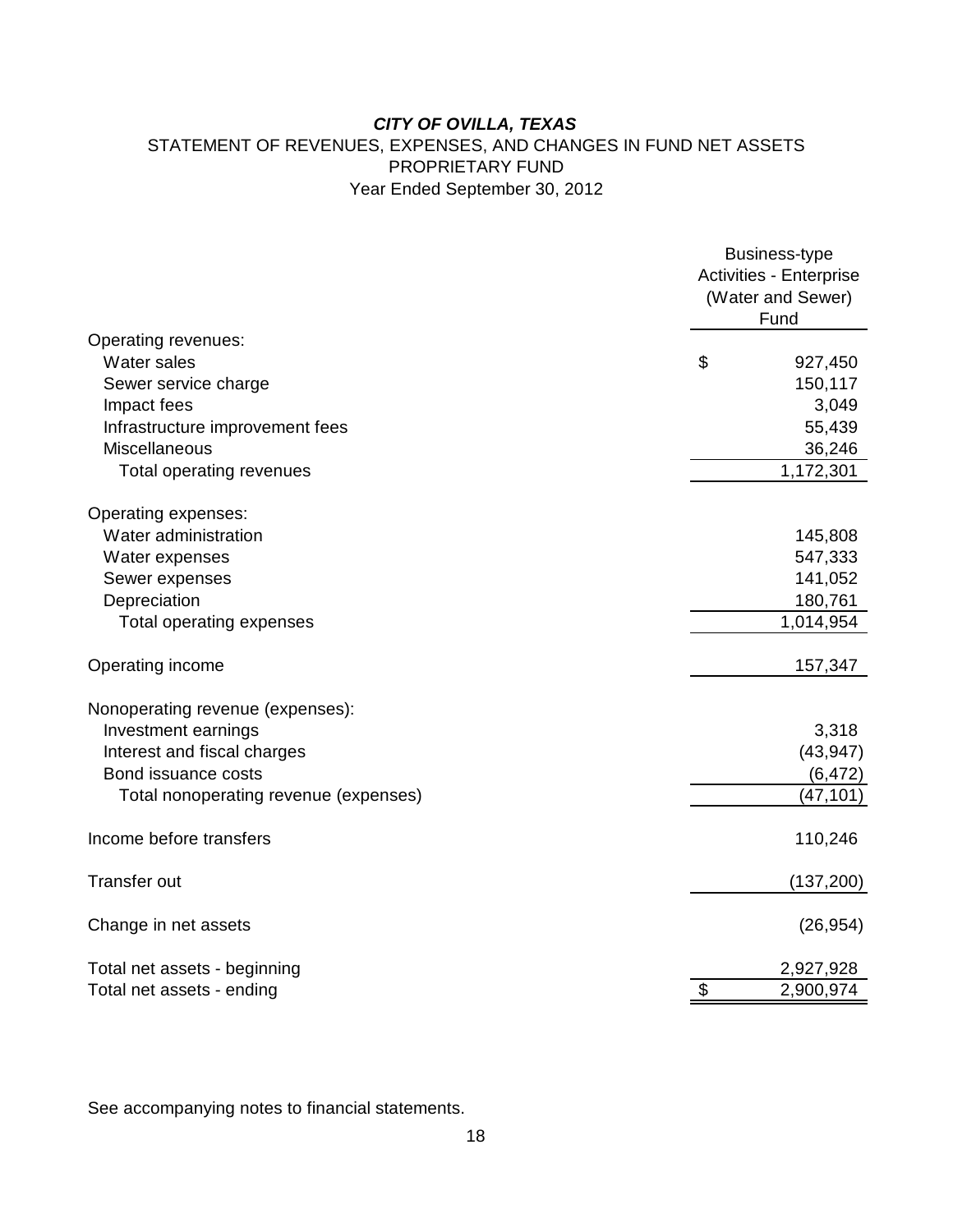#### *CITY OF OVILLA, TEXAS* STATEMENT OF CASH FLOWS PROPRIETARY FUND

# Year Ended September 30, 2012

|                                                                                                                                                                                                                               |    | Business-type<br>Activities - Enterprise<br>(Water and Sewer)<br>Fund |
|-------------------------------------------------------------------------------------------------------------------------------------------------------------------------------------------------------------------------------|----|-----------------------------------------------------------------------|
| Cash flows from operating activities:<br>Receipts from customers and users<br>Payments to suppliers<br>Payments to employees                                                                                                  |    | 1,298,412<br>(650, 664)<br>(282, 660)                                 |
| Net cash provided (used) by operating activities                                                                                                                                                                              |    | 365,088                                                               |
| Cash flows from noncapital financing activities:<br>Repayment of advances to other funds<br>Repayment of advances from other funds<br>Transfers to other funds<br>Net cash provided (used) by noncapital financing activities |    | 30,630<br>(10,081)<br>(137, 200)<br>(116,651)                         |
| Cash flows from capital and related financing activities:<br>Principal paid on bond maturities<br>Interest and fiscal charges paid on bonds<br>Net cash provided (used) by capital and related financing activities           |    | (78, 509)<br>(45, 815)<br>(124, 324)                                  |
| Cash flows from investing activities:<br>Interest on investments<br>Net cash provided (used) by investing activities                                                                                                          |    | 3,318<br>3,318                                                        |
| Net increase in cash and cash equivalents                                                                                                                                                                                     |    | 127,431                                                               |
| Cash and cash equivalents at beginning of year                                                                                                                                                                                |    | 971,391                                                               |
| Cash and cash equivalents at end of year                                                                                                                                                                                      | \$ | 1,098,822                                                             |
| Reconciliation of operating income to net cash provided by operating activities:<br>Operating income<br>Adjustments to reconcile operating income to net cash provided by<br>operating activities:                            | \$ | 157,347                                                               |
| Depreciation<br>(Increase) decrease in accounts receivable                                                                                                                                                                    |    | 180,761<br>119,206                                                    |
| (Increase) decrease in inventory<br>Increase (decrease) in accounts payable and accrued expenses<br>Increase (decrease) in customer deposits                                                                                  |    | (4, 813)<br>(94, 318)<br>6,905                                        |
| <b>Total adjustments</b><br>Net cash provided by operating activities                                                                                                                                                         | \$ | 207,741<br>365,088                                                    |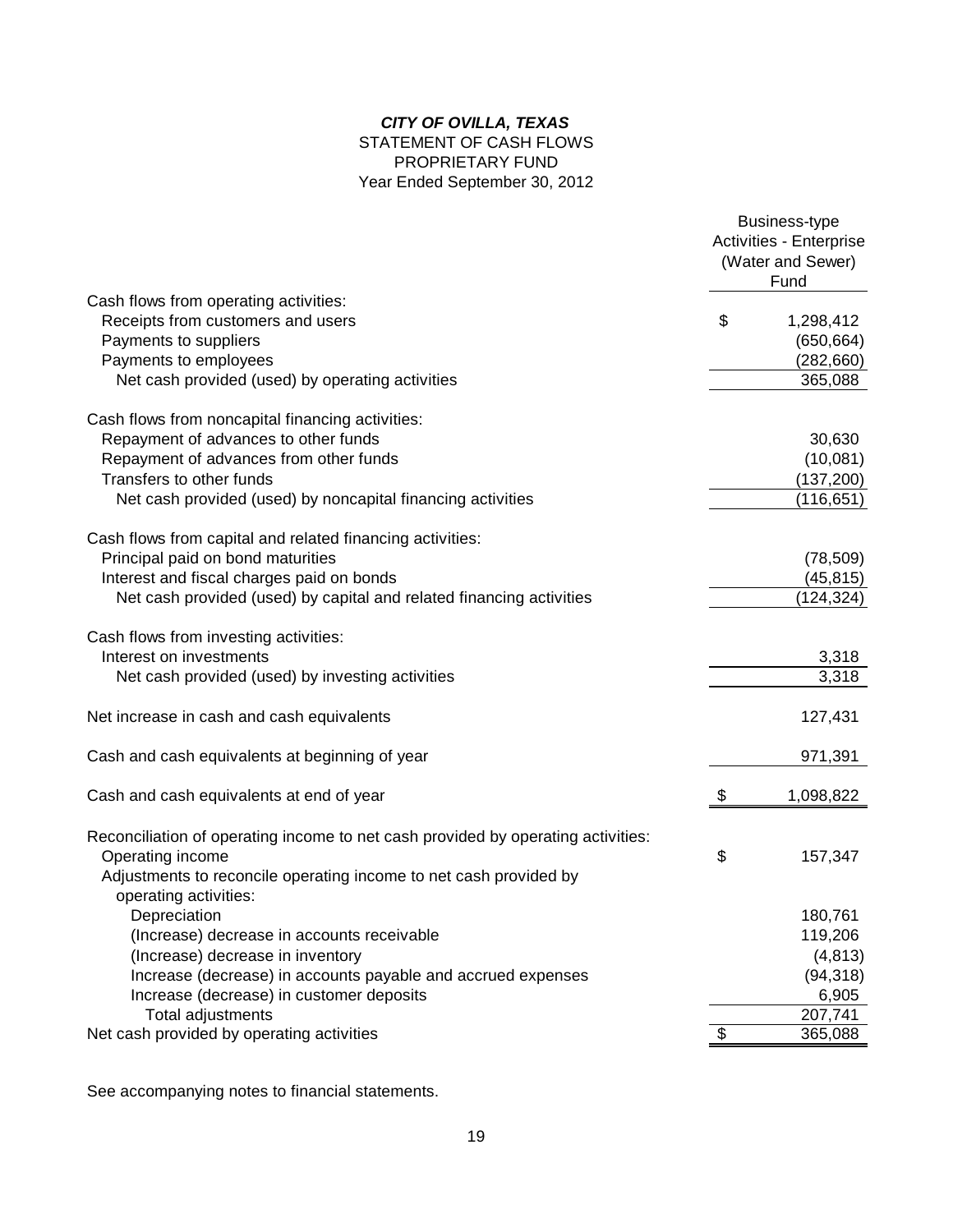#### NOTE 1 - SUMMARY OF SIGNIFICANT ACCOUNTING POLICIES

#### A. Reporting entity

The City of Ovilla, Texas (the "City") is a general law municipality and was incorporated in 1963. The accompanying financial statements present the activity of the City.

*Blended Component Units.* Following are descriptions of legally separate component units for which the City is financially accountable that are blended with the City.

The Ovilla 4B Economic Development Corporation was created under Section 4B of the Development Corporation Act of 1979, as amended, Article 5190.6, Vernon's Texas civil statutes, as amended, and is responsible for collecting and disbursing the one-half percent sales tax to be used for economic development within the City. The members of the Corporation's board are appointed by the City. The Corporation is presented as a governmental fund type and has a September 30 year-end.

The Ovilla Municipal Development District was created in accordance with Chapter 377 of the Texas Local Government Code and is responsible for collecting and disbursing the one-quarter percent sales tax to be used for municipal development within the City. The members of the District's board are appointed by the City. The District is presented as a governmental fund type and has a September 30 year-end.

Separate financial statements for the Ovilla 4B Economic Development Corporation and the Ovilla Municipal Development District are not issued.

#### B. Government-wide and fund financial statements

The government-wide financial statements (i.e., the statement of net assets and the statement of changes in net assets) report information of the primary government and its component unit. Governmental activities, which normally are supported by taxes and intergovernmental revenues, are reported separately from business-type activities, which rely to a significant extent on fees and charges for support.

The statement of activities demonstrates the degree to which the direct expenses of a given function or segment is offset by program revenues. Direct expenses are those that are clearly identifiable with a specific function or segment. Certain indirect costs have been included as part of the program expenses reported for the various functional activities. Program revenues include 1) charges to customers or applicants who purchase, use, or directly benefit from goods, services, or privileges provided by a given function or segment and 2) grants and contributions that are restricted to meeting the operational or capital requirements of a particular function or segment. Taxes and other items not properly included among program revenues are reported instead as general revenues.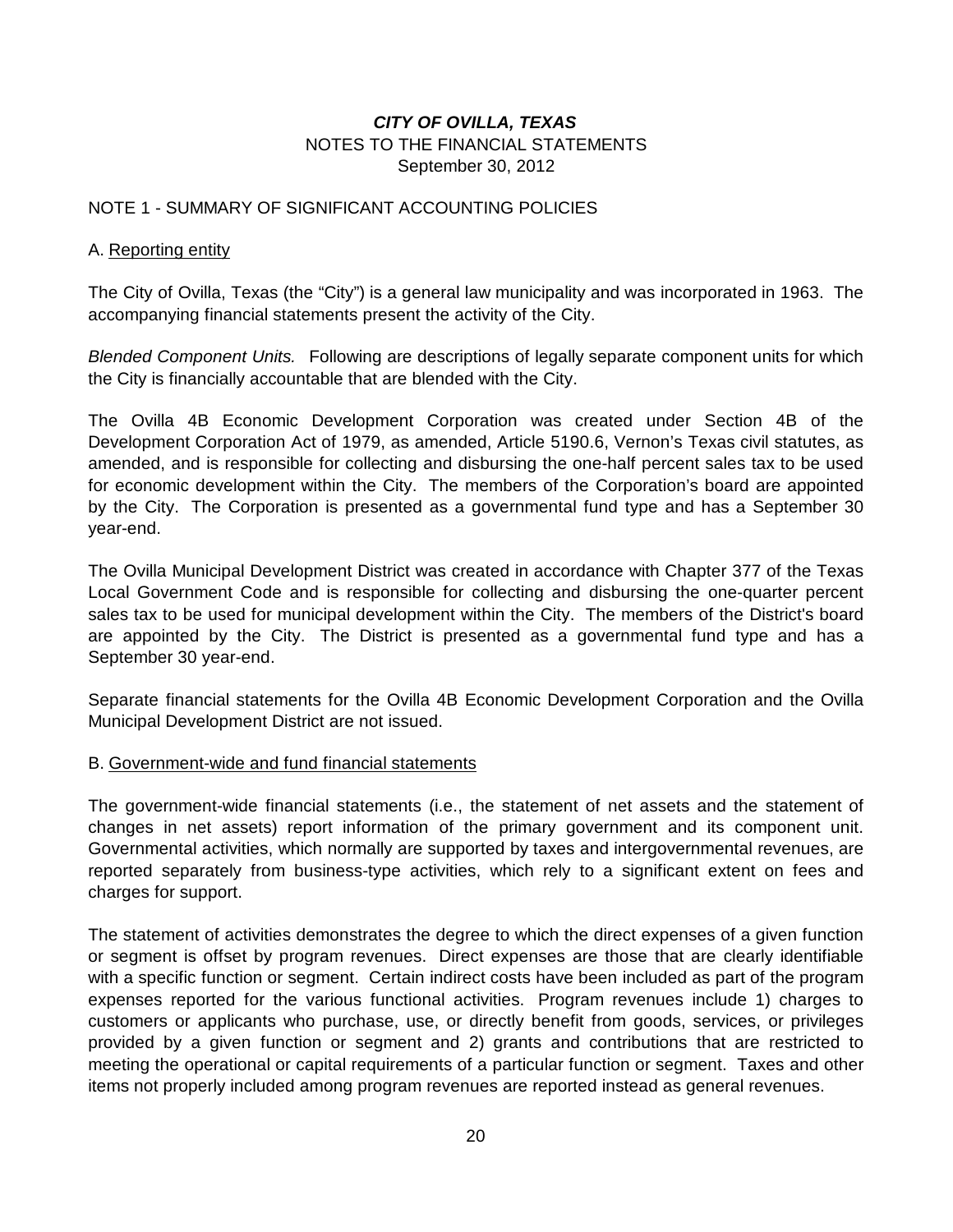#### NOTE 1 - SUMMARY OF SIGNIFICANT ACCOUNTING POLICIES (continued)

#### C. Measurement focus, basis of accounting, and financial statement presentation

Separate financial statements are provided for governmental funds and proprietary funds. Major individual governmental funds and major individual enterprise funds are reported as separate columns in the fund financial statements.

The government-wide financial statements are reported using the economic resources measurement focus and the accrual basis of accounting, as are the proprietary fund financial statements. Revenues are recorded when earned and expenses are recorded when a liability is incurred, regardless of the timing of related cash flows. Property taxes are recognized as revenues in the year for which they are levied. Grants and similar items are recognized as revenue as soon as all eligibility requirements imposed by the provider have been met.

Governmental fund financial statements are reported using the current financial resources measurement focus and the modified accrual basis of accounting. Revenues are recognized as soon as they are both measurable and available. Revenues are considered to be available when they are collectible within the current period or soon enough thereafter to pay liabilities of the current period. For this purpose, the government considers revenues to be available if they are collected within sixty days of the end of the current fiscal period. Expenditures generally are recorded when a liability is incurred, as under accrual accounting. However, inventories of materials and supplies are considered expenditures when used and debt service expenditures, as well as expenditures related to accumulated unpaid sick pay, are recorded only when payment is due.

Property taxes, when levied for, intergovernmental revenues, when eligibility requirements are met, solid waste collection fees, interest and special assessments associated with the current fiscal year are all considered to be susceptible to accrual (measurable) and so have been recognized as revenues of the current fiscal period, if available. Available has been defined as received within sixty days of the fiscal year end. All other revenue items are considered to be measurable and available only when cash is received by the government.

The City reports the following major governmental funds:

The *general fund* is the City's primary operating fund. It accounts for all financial resources of the general government, except those required to be accounted for in another fund.

The *debt service fund* accounts for the resources accumulated and payments made for principal and interest and related costs on long-term general obligation debt of governmental funds.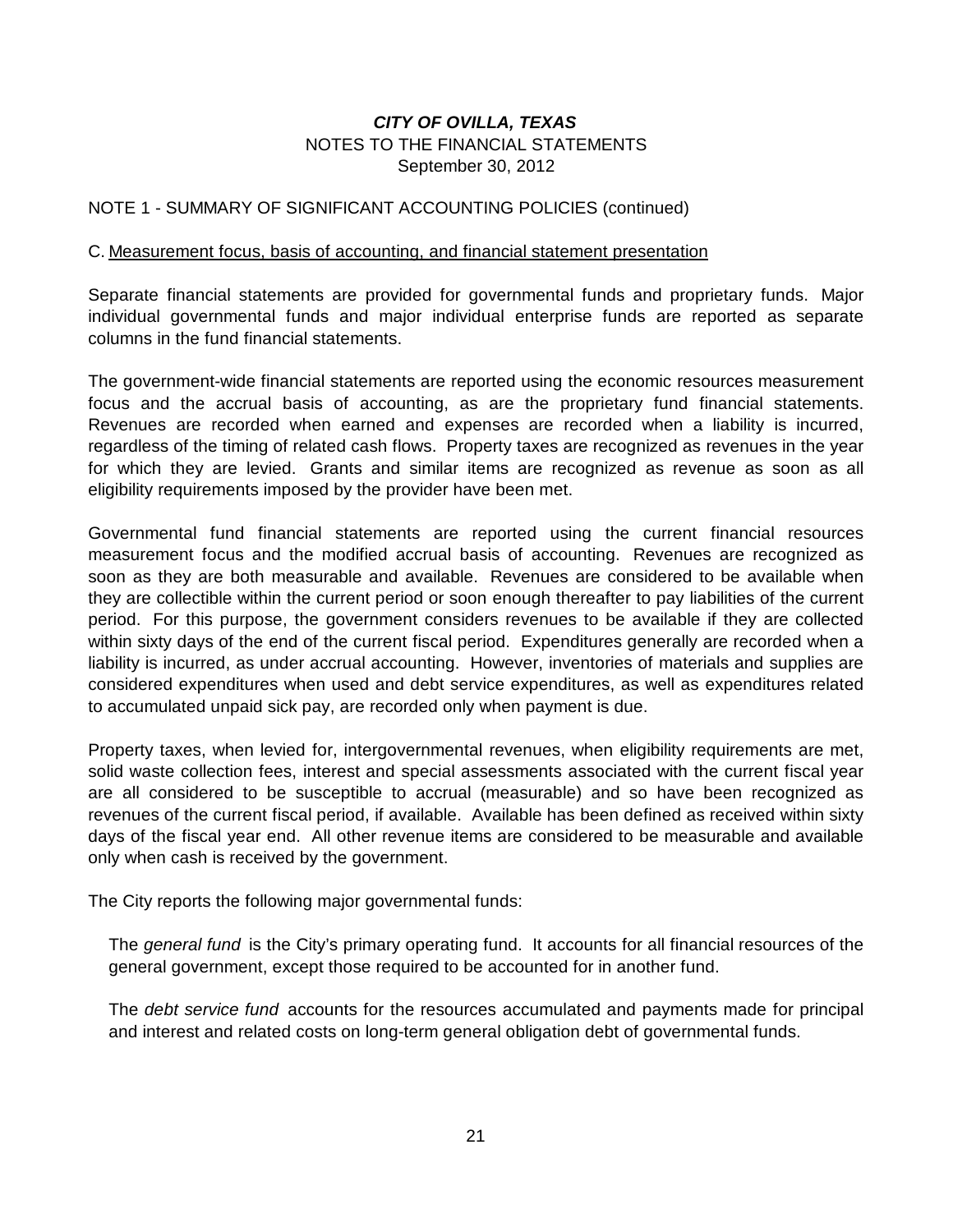#### NOTE 1 - SUMMARY OF SIGNIFICANT ACCOUNTING POLICIES (continued)

#### C. Measurement focus, basis of accounting, and financial statement presentation (continued)

The City reports the following major proprietary fund:

The *water and sewer fund* accounts for the activities of the sewage pumping stations and collection systems, and the water distribution system.

Private-sector standards of accounting and financial reporting issued on or before November 30, 1989, generally are followed in the government-wide governmental and business type activities to the extent that those standards do not conflict with or contradict guidance of the Governmental Accounting Standards Board. The City has elected not to apply private-sector guidance issued after November 30, 1989.

As a general rule the effect of interfund activity has been eliminated from the government-wide financial statements. Exceptions to this general rule are charges between the city's water and sewer function and various other functions of the City. Elimination of these charges would distort the direct costs and program revenues reported for the various functions concerned.

Amounts reported as program revenues include 1) charges to customers or applicants for goods, services, or privileges provided, 2) operating grants and contributions, and 3) capital grants and contributions, including special assessments. Internally dedicated resources are reported as general revenues rather than as program revenues. Likewise, general revenues include all taxes.

Proprietary funds distinguish operating revenues and expenses from nonoperating items. Operating revenues and expenses generally result from providing services and producing and delivering goods in connection with a proprietary fund's principal ongoing operations. The principal operating revenues of the water and sewer enterprise fund are charges to customers for sales and services and the portion of tap fees intended to recover the cost of connecting new customers to the system. Operating expenses for the water and sewer fund include the cost of sales and services, administrative expenses, and depreciation on capital assets. All revenues and expenses not meeting this definition are reported as nonoperating revenues and expenses.

Deposits and Investments -

For purposes of the Statement of Cash Flows, the City's cash and cash equivalents are considered to be cash on hand, demand deposits, certificates of deposit and short-term investments with original maturities of three months or less from the date of acquisition.

Investments for the City are reported at fair value.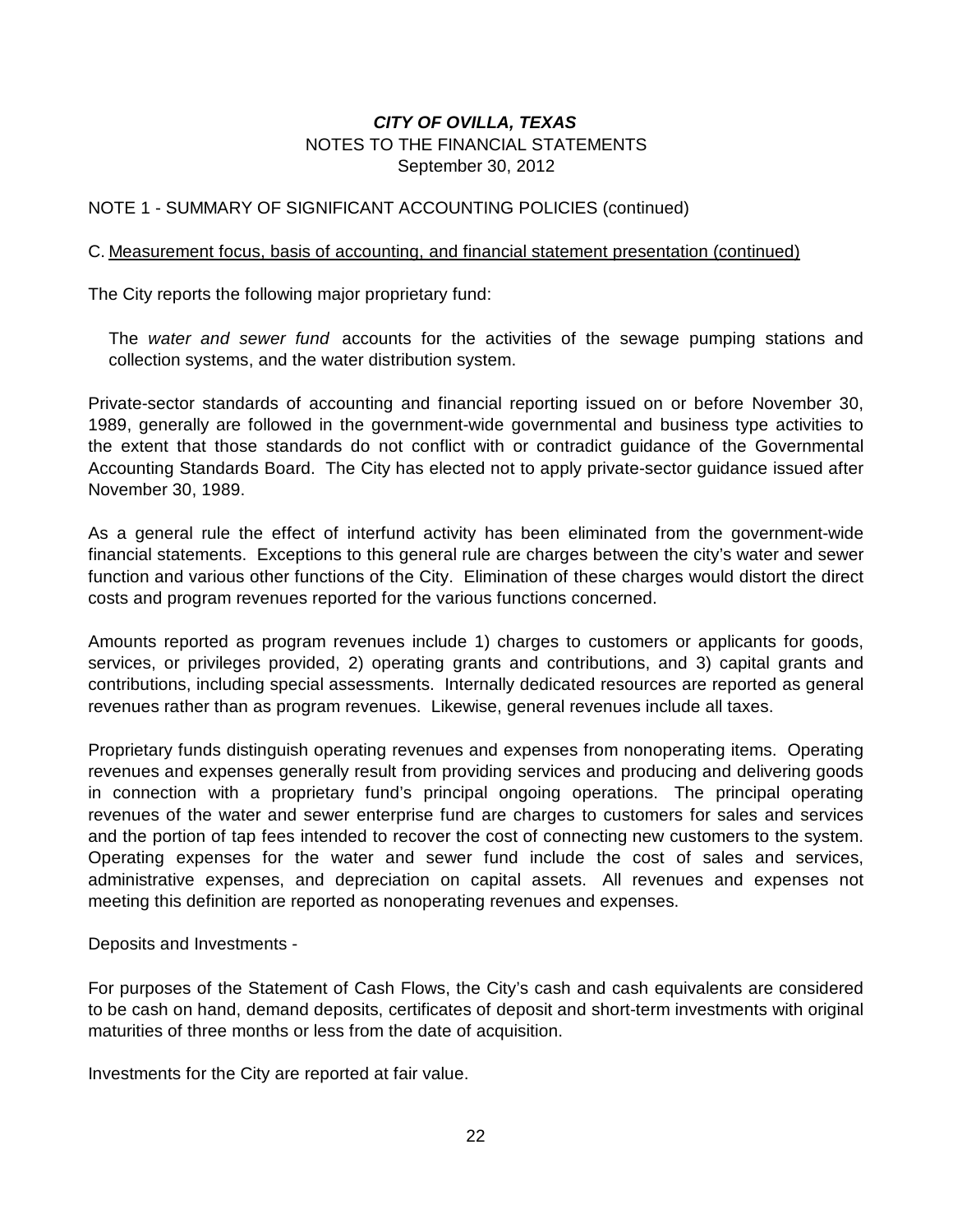### NOTE 1 - SUMMARY OF SIGNIFICANT ACCOUNTING POLICIES (continued)

#### D. Assets, liabilities, and net assets or equity

Receivables and payables -

Activity between funds that are representative of lending/borrowing arrangements outstanding at the end of the fiscal year are referred to as either "due to/from other funds" (i.e., the current portion of interfund loans) or "advances to/from other funds" (i.e., the non-current portion of interfund loans). All other outstanding balances between funds are reported as "due to/from other funds." Any residual balances outstanding between the governmental activities and business-type activities are reported in the government-wide financial statements as "internal balances."

Advances between funds, as reported in the fund financial statements, are offset by a fund balance reserve account in applicable governmental funds to indicate that they are not available for appropriation and are not expendable available financial resources.

All trade and property tax receivables are shown net of an allowance for uncollectibles. Trade accounts receivables in excess of sixty days comprise the trade accounts receivable allowance for uncollectibles. The property tax receivable allowance is equal to .2 percent of taxes levied each year.

The City's property tax is levied each October 1 on the assessed value listed as of the prior January 1 for all real and personal property. Appraised values are established by the Ellis Central Tax Appraisal District as market value and assessed at 100% of appraised value. Property taxes attach as an enforceable lien on property as of January 1. The Ellis County Tax Assessor/Collector bills and collects the City's property taxes, which are due October 1. Full payment can be made prior to the next January 31 to avoid penalty and interest charges. Over time substantially all property taxes are collected.

Inventory -

All inventories are valued at cost using the first-in/first-out (FIFO) method. Inventories of governmental funds are recorded as expenditures when consumed rather than when purchased.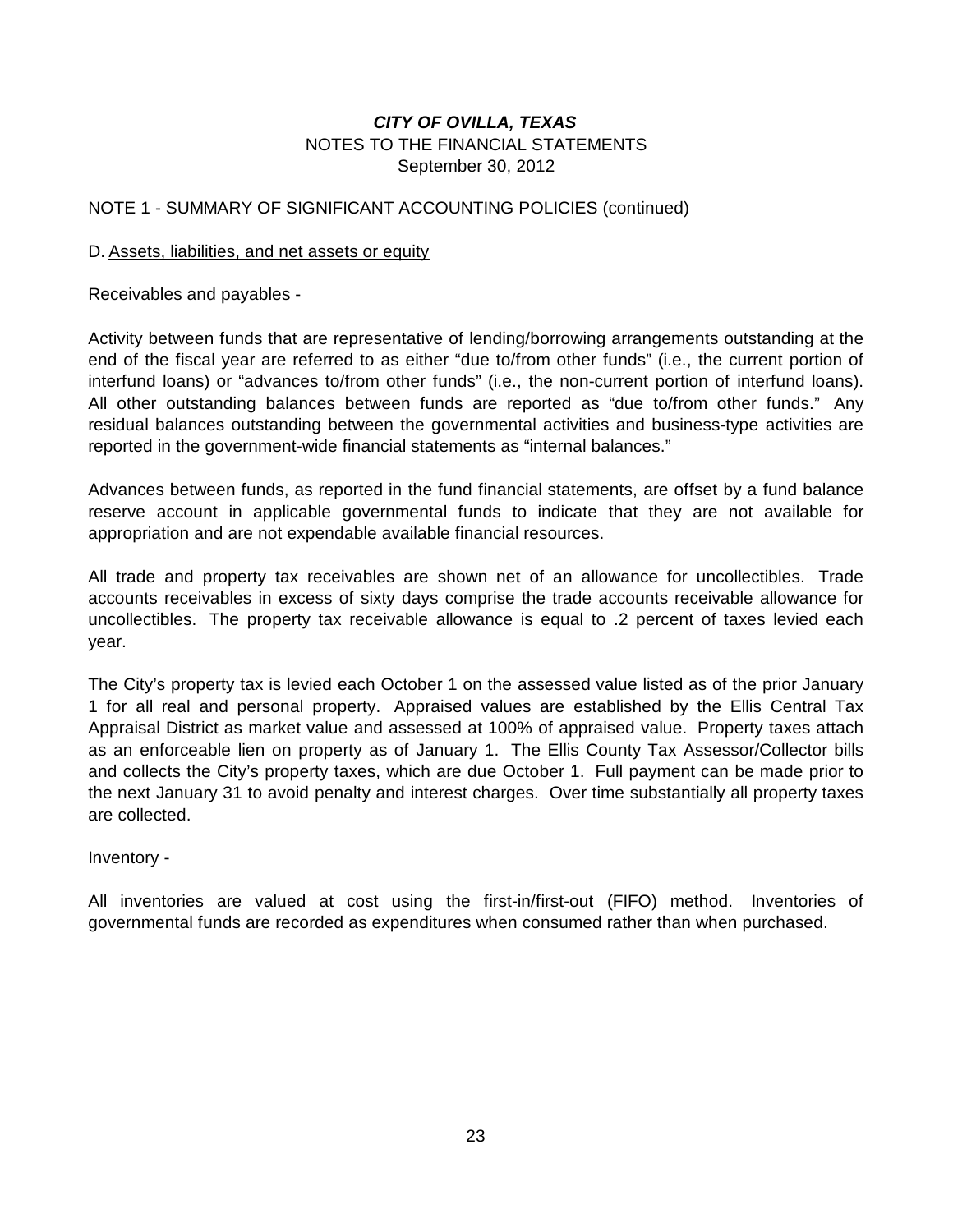### NOTE 1 - SUMMARY OF SIGNIFICANT ACCOUNTING POLICIES (continued)

#### D. Assets, liabilities, and net assets or equity (continued)

Restricted assets –

Certain proceeds of the City's enterprise fund bonds are classified as restricted assets on the statement of net assets because they are maintained in separate bank accounts and their use is limited by applicable bond covenants. The "bond construction" account is used to report those proceeds of bond issuances that are restricted for use in construction. The "infrastructure impact fees" account is used to segregate resources accumulated for infrastructure improvements.

Capital assets -

Capital assets, which include property, plant, equipment and infrastructure assets (e.g., roads, bridges, curbs and gutters, streets and sidewalks, drainage systems and lighting systems), are reported in the applicable governmental or business-type activities columns in the government-wide financial statements. Capital assets are defined by the City as assets with an initial, individual cost of more than \$2,000 and an estimated useful life in excess of one year. Such assets are recorded at historical cost or estimated historical cost if purchased of constructed. Donated capital assets are recorded at estimated fair market value at the date of donation.

The costs of normal maintenance and repairs that do not add to the value of the asset or materially extend asset lives are not capitalized.

Major outlays for capital assets and improvements are capitalized as projects are constructed. Interest incurred during the construction phase of capital assets of business-type activities is included as part of the capitalized value of the assets constructed, net of interest earned on the invested proceeds over the same period.

Property, plant, equipment and infrastructure are depreciated using the straight line method over the following estimated useful lives:

| Assets                  | Years     |
|-------------------------|-----------|
| <b>Buildings</b>        | $30-40$   |
| Improvements            | $7 - 40$  |
| Machinery and equipment | $3 - 15$  |
| Infrastructure          | $15 - 40$ |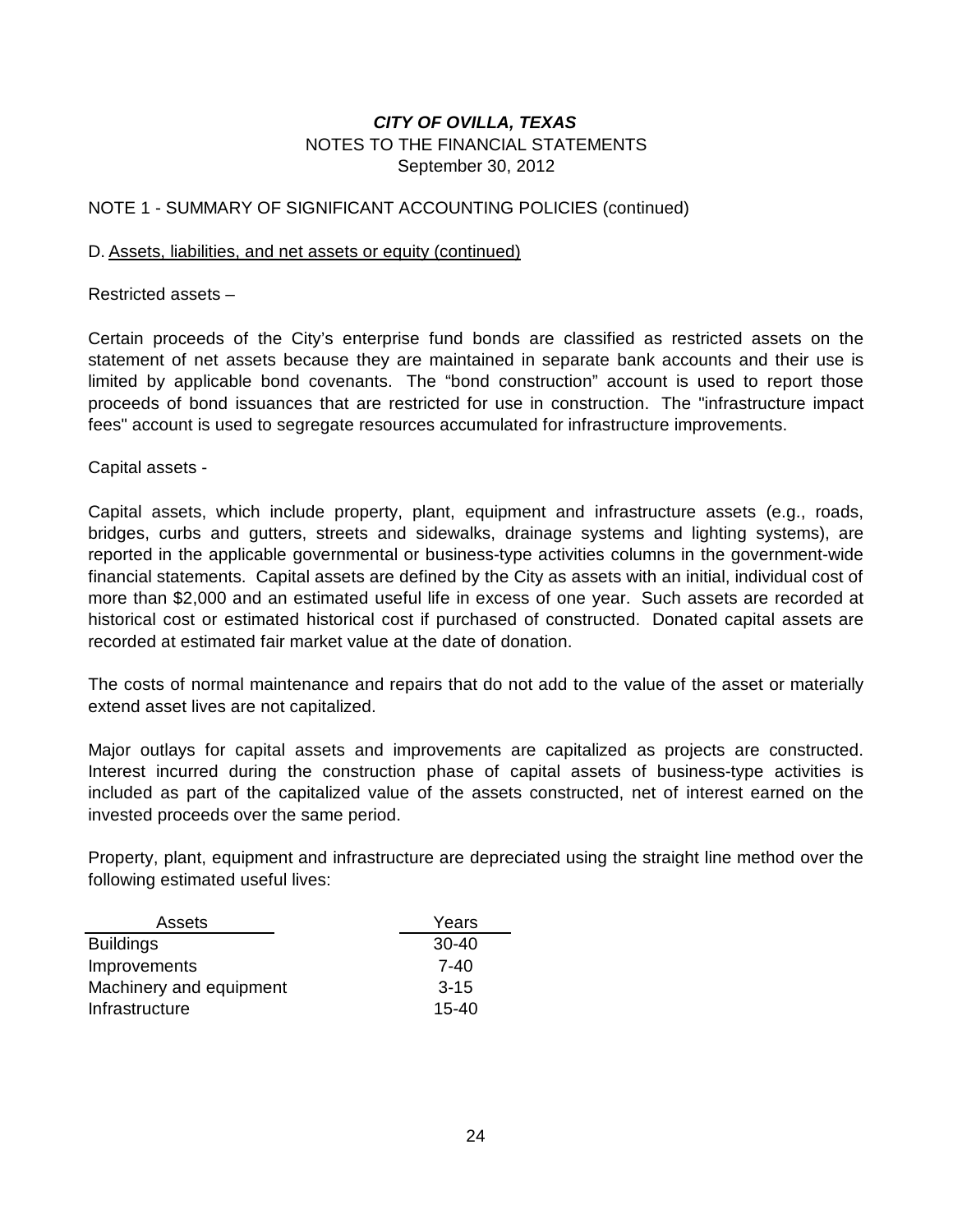# NOTE 1 - SUMMARY OF SIGNIFICANT ACCOUNTING POLICIES (continued)

#### D. Assets, liabilities, and net assets or equity (continued)

Compensated absences –

It is the government's policy to permit employees to accumulate earned but unused vacation pay benefits. All vacation pay is accrued when incurred in the government-wide and proprietary fund financial statements. A liability for these amounts is reported in governmental funds only if they have matured, for example, as a result of employee resignations and retirements. Vacation leave shall be taken annually.

Long-term obligations -

In the government-wide financial statements, and proprietary fund types in the fund financial statements, long-term debt and other long-term obligations are reported as liabilities in the applicable governmental activities, business-type activities, or proprietary fund type statement of net assets. Bond premiums and discounts, as well as issuance costs, are deferred and amortized over the life of the bonds using the effective interest method. Bonds payable are reported net of the applicable bond premium or discount. Bond issuance costs are reported as deferred charges and amortized over the term of the related debt.

In the fund financial statements, governmental fund types recognize bond premiums and discounts, as well as bond issuance costs, during the current period. The face amount of debt issued is reported as other financing sources. Premiums received on debt issuances are reported as other financing sources while discounts on debt issuances are reported as other financing uses. Issuance costs, whether or not withheld from the actual debt proceeds received, are reported as debt service expenditures.

Fund Equity -

The governmental fund financials present fund balance categorized based on the nature and extent of the constraints placed on the specific purposes for which a government's funds may be spent. The following classifications describe the relative strength of the spending constraints:

*Restricted fund balance* —amounts constrained to specific purposes by their providers (such as grantors, bondholders, and higher levels of government), through constitutional provisions, or by enabling legislation.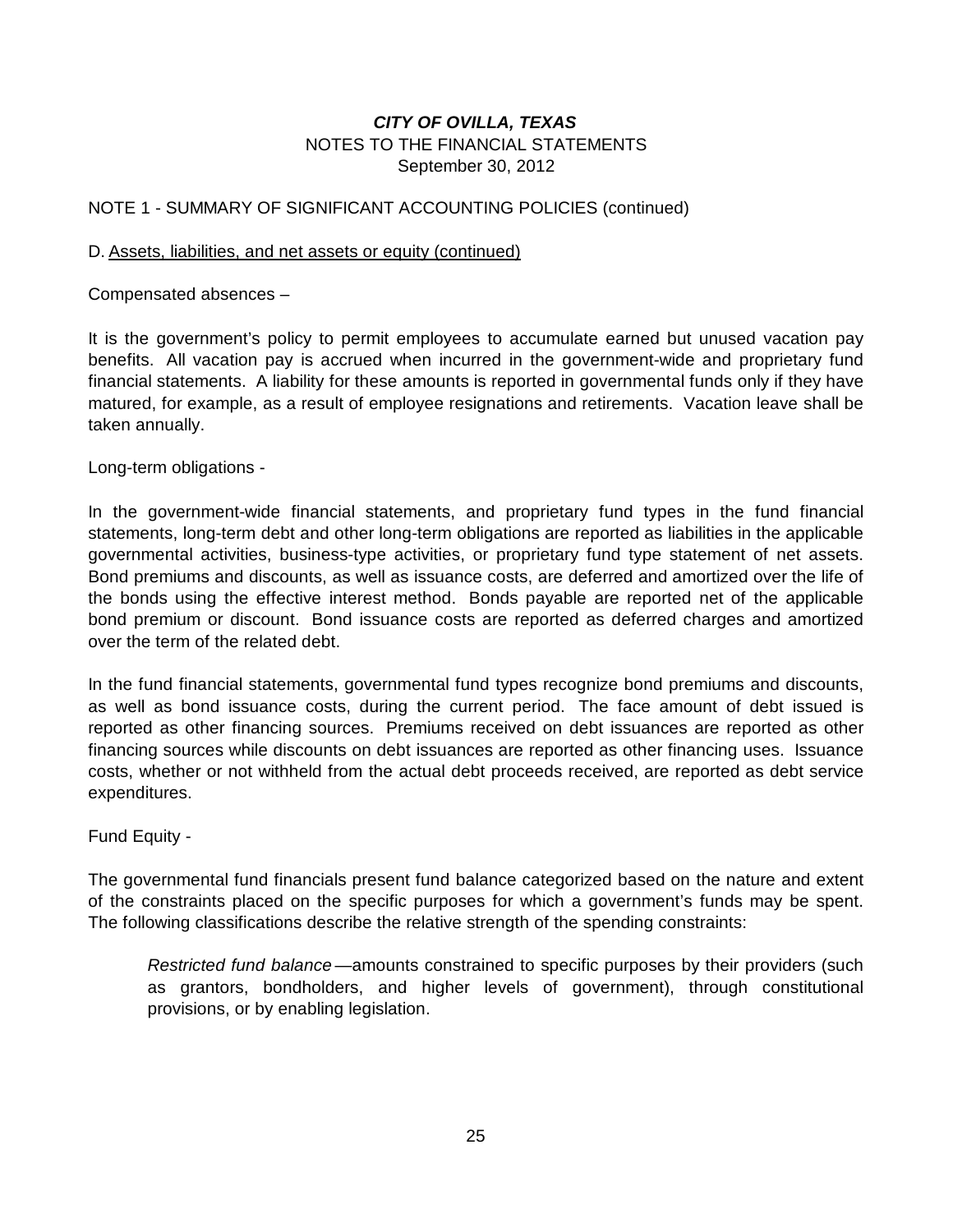#### NOTE 1 - SUMMARY OF SIGNIFICANT ACCOUNTING POLICIES (continued)

#### D. Assets, liabilities, and net assets or equity (continued)

*Unassigned fund balance—* amounts that represent fund balance that has not been assigned to other funds and that has not been restricted, committed, or assigned to specific purposes within the general fund. Other governmental funds might report a negative balance in this classification, as the result of overspending for specific purposes for which amounts had been restricted, committed, or assigned. Positive balances are reported only in the general fund.

When both restricted and unrestricted resources are available for use, it is the government's policy to use externally restricted resources first, then unrestricted resources - committed, assigned, and unassigned, in order as needed.

In the general fund, the City strives to maintain an adequate General Fund Reserve which shall be at least the equivalent of ninety days of general fund budgeted operating revenues less capital expenditures, budgeted reserves, and one time budgeted expenditures.

#### NOTE 2 - STEWARDSHIP, COMPLIANCE AND ACCOUNTABILITY

#### A. Budgetary information

The annual budget is adopted on a basis consistent with generally accepted accounting principles for the debt service fund. Annual budgets for the general and water and sewer funds are prepared on the budgetary basis of accounting All annual appropriations lapse at fiscal year end. The legal level of budgetary control is the fund level.

#### B. Compliance with finance related legal and contractual provisions

The City has no material violations of finance related legal and contractual provisions, including the Texas Public Funds Investment Act.

#### NOTE 3 – DETAILED NOTES ON ALL FUNDS

#### A. Deposits and investments

Deposits – State statutes require that all deposits in financial institutions be fully collateralized by U.S. Government obligations or obligations of Texas and its agencies that have a market value of not less than the principal amount of the deposits. The City's deposits were fully insured or collateralized as required by State statutes at September 30, 2012. At year end, the bank balance of the City's deposits was \$2,915,975. Of the bank balance, \$754,574 was covered by federal depository insurance and the remaining balance, \$2,161,401, was covered by collateral pledged in the City's name. The collateral was held in the City's name by the safekeeping department of the pledging bank's agent and had a fair value of approximately \$4,325,000.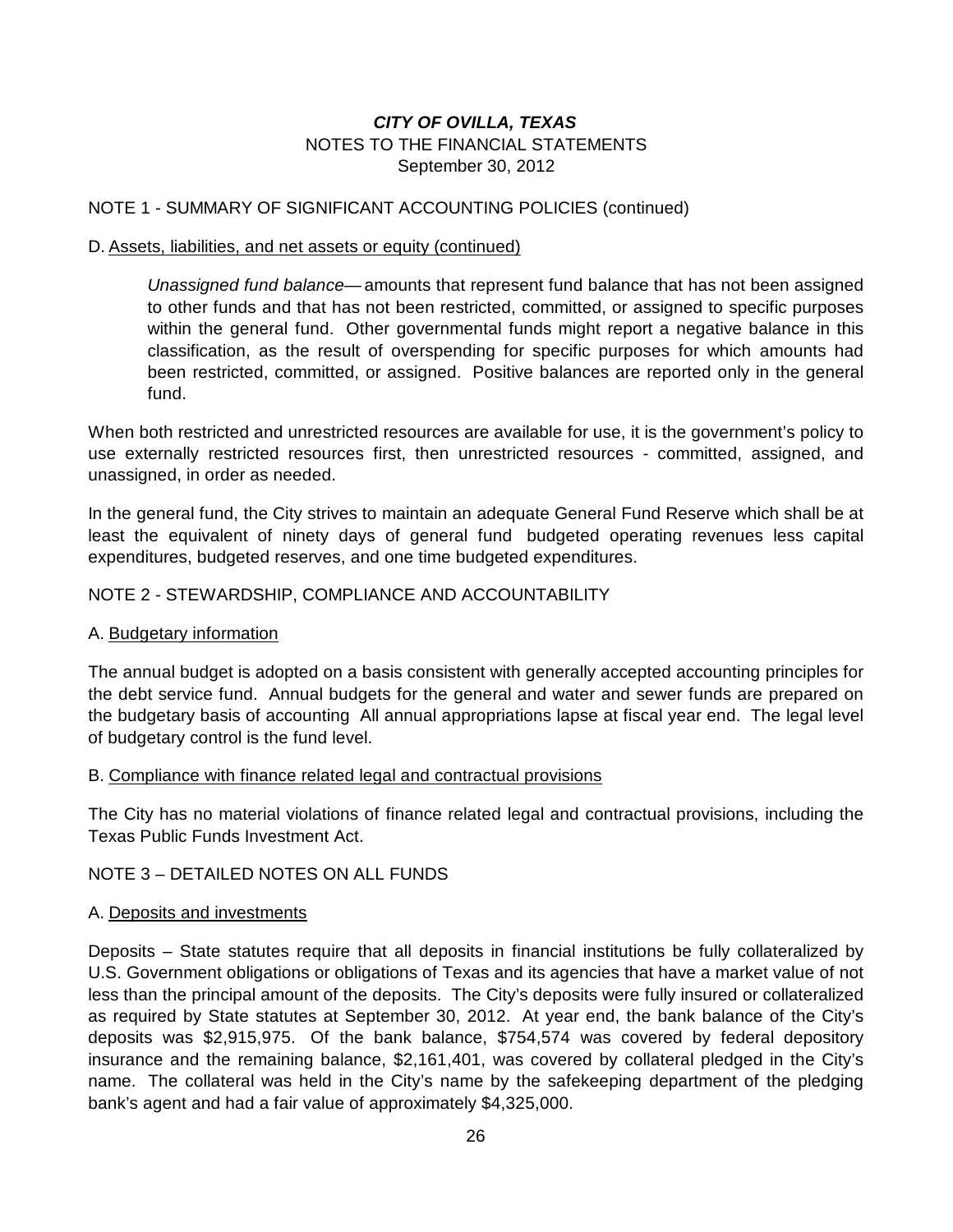#### NOTE 3 – DETAILED NOTES ON ALL FUNDS (continued)

#### A. Deposits and investments (continued)

Investments – Public funds of the City of Ovilla may be invested in the following obligations: (1) obligations of the United States or its agencies and instrumentalities, excluding mortgage-backed securities, (2) direct obligations of the State of Texas, or its agencies and instrumentalities, (3) other obligations which are unconditionally guaranteed or insured by, or backed by the full faith and credit of, the State of Texas or the United States or their respective agencies and instrumentalities, excluding mortgage-related securities, (4) fully insured or collateralized certificates of deposits at a national or state bank with FDIC membership, domiciled within the State of Texas, (5) investment pools meeting the criteria established by section 2256.016 of the Texas Government Code, (6) repurchase agreements, reverse repurchase agreements, bankers' acceptances, and commercial paper provided these instruments are authorized for the City to the extent that they are contained in the portfolios of approved public funds investment pools in which the City invests, and (7) regulated no-load money market mutual funds.

Generally, credit risk is the risk that an issuer of an investment will not fulfill its obligation to the holder of the investment. This is measured by the assignment of a rating by a nationally recognized statistical rating organization. Presented below is the minimum rating required by the Public Funds Investment Act, and the actual rating as of year end.

|                 |    |        | Minimum | Rating as |
|-----------------|----|--------|---------|-----------|
|                 |    | Fair   | Legal   | of Year   |
| Investment Type |    | Value  | Rating  | End       |
| TexPool         | \$ | 308    | N/A     | AAAm      |
| TexSTAR         |    | 10,334 | N/A     | AAAm      |
|                 | S  | 10,642 |         |           |

The City currently invests in 2a7-like pools. The City's investment in TexPool and TexSTAR are not categorized because they are not evidenced by securities that exist in physical or book entry form. The Texas Local Government Investment Pool (TexPool), was created under the Interlocal Cooperation Act, Texas Government Code Ann. Ch. 791 and the Texas Government Code Ann. Ch. 2256. The Texas Treasury Safekeeping Trust Company (the Trust) is trustee of TexPool and is a limited purpose trust company authorized pursuant to Texas Government Code Ann. Section 404.103 for which the Texas State Comptroller is the sole officer, director and shareholder. The advisory board of TexPool is composed of members appointed pursuant to the requirements of the Public Funds Investment Act, Texas Government Code Ann. Ch. 2256.

The daily operations of TexPool are managed by Federated Investors under a contract with the State Comptroller of Public Accounts. The state comptroller maintains oversight responsibility for TexPool including the ability to influence operations, designation of management and accountability for fiscal matters.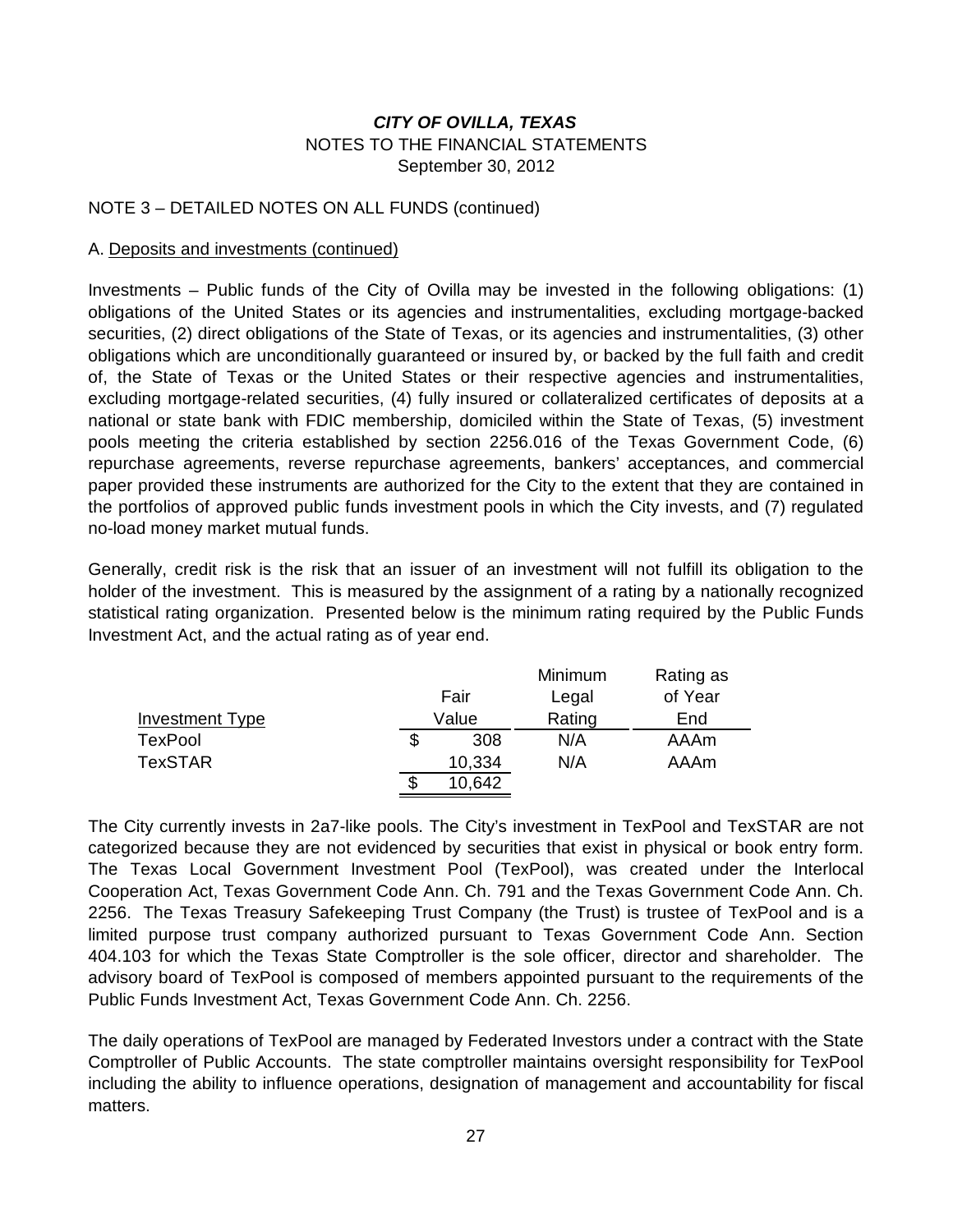### NOTE 3 – DETAILED NOTES ON ALL FUNDS (continued)

#### A. Deposits and investments (continued)

TexSTAR is co-administered by First Southwest Asset Management, Inc. and JPMorgan Chase, who provide investment services, participant services and marketing. Custodial, transfer agency, fund accounting and depository services are provided by JP Morgan Chase Bank and/or its subsidiary J.P. Morgan Investor Services Co.

#### B. Receivables

Receivables as of year end for the government's individual major funds and nonmajor funds in the aggregate, including the applicable allowances for uncollectible accounts, are as follows:

|                       |              | Debt                     | Other        | Water and |          |
|-----------------------|--------------|--------------------------|--------------|-----------|----------|
|                       | General      | Service                  | Governmental | Sewer     | Total    |
| Receivables:          |              |                          |              |           |          |
| Taxes                 | \$<br>84,198 | \$<br>10,857             | \$<br>3,364  | \$<br>-   | 98,419   |
| Accounts              | 20,158       | $\overline{\phantom{0}}$ |              | 229,650   | 249,808  |
| Gross receivables     | 104,356      | 10,857                   | 3,364        | 229,650   | 348,227  |
| Less: allowance for   |              |                          |              |           |          |
| uncollectibles        | (11, 944)    | (4, 957)                 |              | (10, 483) | (27,384) |
| Net total receivables | \$<br>92,412 | \$<br>5,900              | \$<br>3,364  | 219,167   | 320,843  |

Governmental funds report deferred revenue in connection with receivables for revenues that are not considered to be available to liquidate liabilities of the current period. At the end of the current fiscal year, the various components of deferred revenue reported in the governmental funds were as follows:

|                                                          |      | Unavailable |
|----------------------------------------------------------|------|-------------|
| Delinguent property taxes receivable (general fund)      |      | 13.738      |
| Delinquent property taxes receivable (debt service fund) |      | 4.744       |
| Total deferred revenue for governmental funds            | - \$ | 18.482      |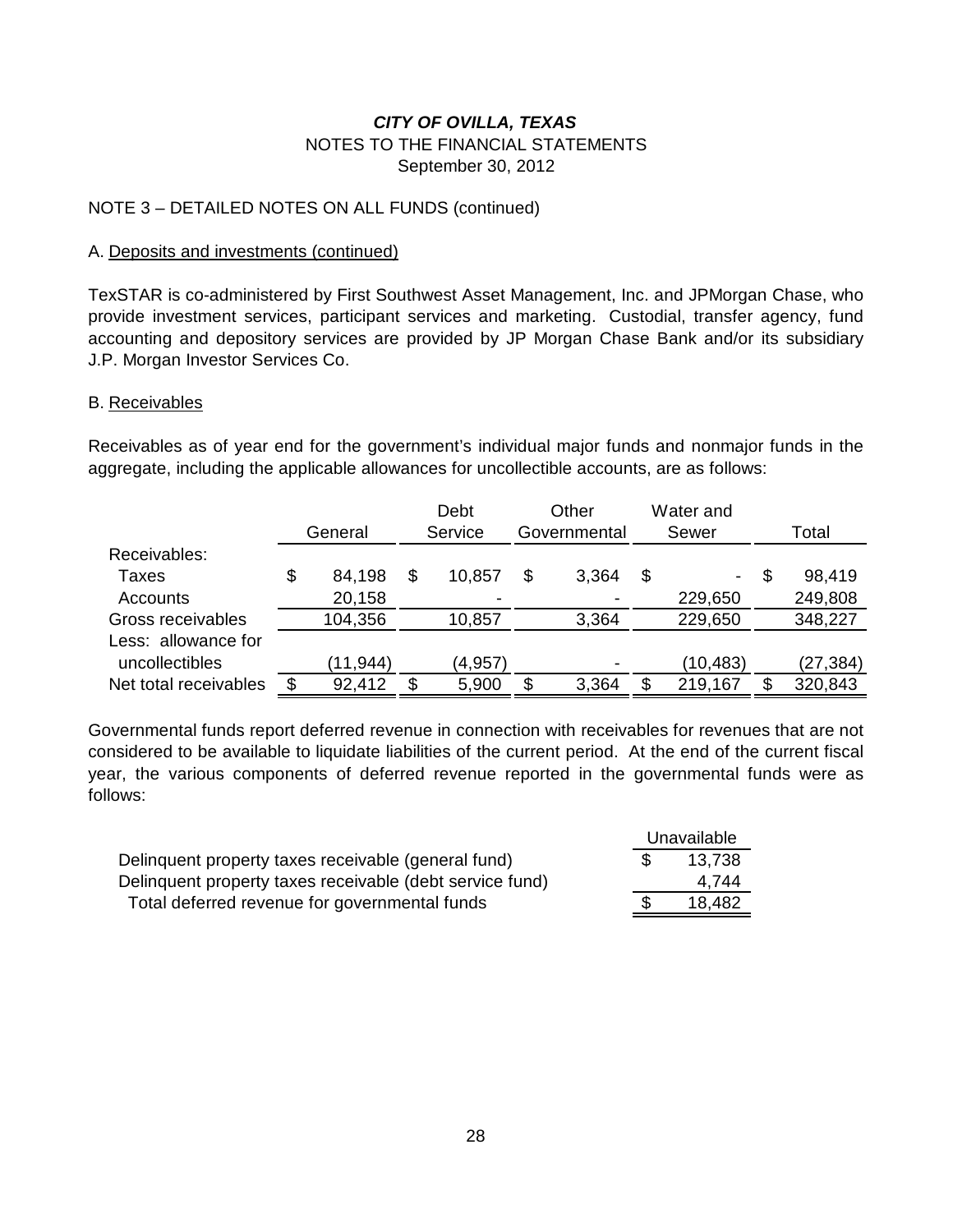# NOTE 3 – DETAILED NOTES ON ALL FUNDS (continued)

# C. Capital assets

Capital asset activity for the year ended September 30, 2012, was as follows:

|                                                        | Beginning              |                          |            |                                           | Ending                 |
|--------------------------------------------------------|------------------------|--------------------------|------------|-------------------------------------------|------------------------|
|                                                        | <b>Balance</b>         |                          | Increases  | Decreases                                 | Balance                |
| Governmental activities:                               |                        |                          |            |                                           |                        |
| Capital assets not being depreciated:                  |                        |                          |            |                                           |                        |
| Land                                                   | \$<br>92,685           | \$                       |            | \$                                        | \$<br>92,685           |
| Total capital assets not being depreciated             | 92,685                 |                          |            |                                           | 92,685                 |
| Capital assets being depreciated:                      |                        |                          |            |                                           |                        |
| <b>Buildings</b>                                       | 317,819                |                          |            |                                           | 317,819                |
| Machinery and equipment                                | 2,670,636              |                          | 145,889    |                                           | 2,816,525              |
| Infrastructure                                         | 1,106,711              |                          | 9,499      |                                           | 1,116,210              |
| Totals capital assets being depreciated                | 4,095,166              |                          | 155,388    |                                           | 4,250,554              |
| Less accumulated depreciation for:                     |                        |                          |            |                                           |                        |
| <b>Buildings</b>                                       | (122, 196)             |                          | (10, 594)  |                                           | (132, 790)             |
| Machinery and equipment                                | (1,773,657)            |                          | (215, 555) |                                           | (1,989,212)            |
| Infrastructure                                         | (179, 860)             |                          | (34, 961)  |                                           | (214, 821)             |
| Total accumulated depreciation                         | (2,075,713)            |                          | (261, 110) | ÷,                                        | (2,336,823)            |
| Total capital assets, being depreciated, net           | 2,019,453              |                          | (105, 722) |                                           | 1,913,731              |
| Governmental activities capital assets, net            | \$<br>2,112,138        | \$                       | (105, 722) | \$                                        | \$<br>2,006,416        |
|                                                        |                        |                          |            |                                           |                        |
| Business-type activities:                              |                        |                          |            |                                           |                        |
| Capital assets not being depreciated:<br>Land          |                        |                          |            |                                           |                        |
| Total capital assets not being depreciated             | \$<br>86,700<br>86,700 | \$                       |            | \$                                        | \$<br>86,700<br>86,700 |
| Capital assets being depreciated:                      |                        |                          |            |                                           |                        |
| <b>Buildings</b>                                       | 85,084                 |                          |            |                                           | 85,084                 |
| Improvements                                           | 4,849,490              |                          |            |                                           | 4,849,490              |
| Machinery and equipment                                | 326,753                |                          |            |                                           | 326,753                |
| Total capital assets being depreciated                 | 5,261,327              |                          |            |                                           | 5,261,327              |
| Less accumulated depreciation for:<br><b>Buildings</b> | (18, 303)              |                          | (2, 331)   |                                           | (20, 634)              |
| Improvements                                           | (1,951,901)            |                          | (163, 388) |                                           | (2, 115, 289)          |
| Machinery and equipment                                | (196, 432)             |                          | (15, 042)  |                                           | (211, 474)             |
| Total accumulated depreciation                         | (2, 166, 636)          |                          | (180, 761) | $\overline{\phantom{a}}$                  | (2,347,397)            |
| Total capital assets being depreciated, net            | 3,094,691              |                          | (180, 761) | $\overline{\phantom{a}}$                  | 2,913,930              |
| Business-type capital assets, net                      | \$<br>3,181,391        | $\overline{\mathcal{G}}$ | (180, 761) | $\overline{\mathbf{3}}$<br>$\blacksquare$ | \$<br>3,000,630        |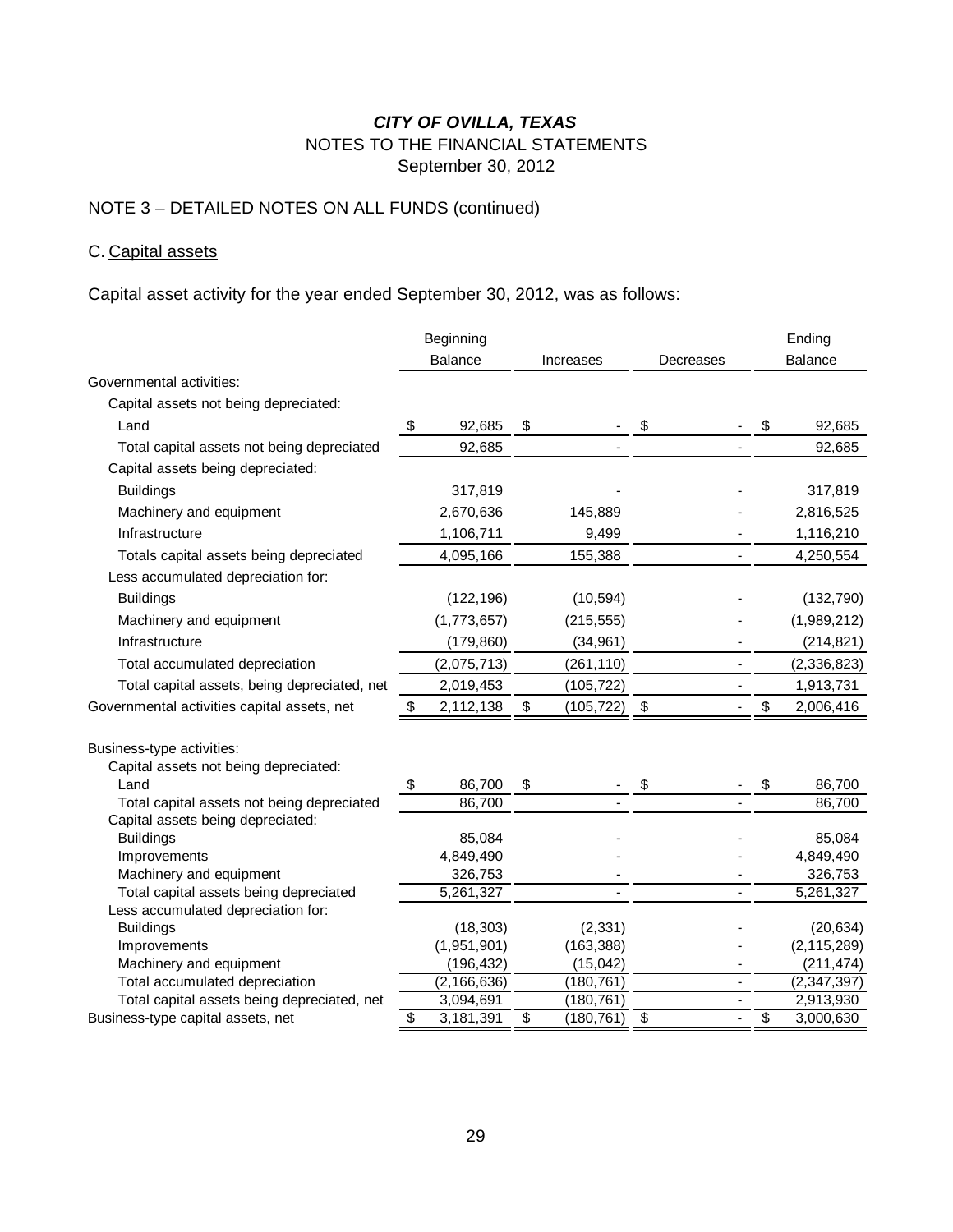### NOTE 3 – DETAILED NOTES ON ALL FUNDS (continued)

#### C. Capital assets (continued)

Depreciation expense was charged to functions/programs of the primary government as follows:

| Governmental activities:                              |               |
|-------------------------------------------------------|---------------|
| General government                                    | \$<br>11,988  |
| Public safety                                         | 205,532       |
| <b>Streets</b>                                        | 41,662        |
| Cultural and recreational                             | 1,928         |
| Total depreciation expense - governmental activities  | 261,110       |
| Business-type activities:                             |               |
| Water and sewer                                       | \$<br>180,761 |
| Total depreciation expense - business-type activities | \$<br>180,761 |

#### D. Interfund receivables, payables and transfers

Due to/from other funds:

| Receivable Fund             | Payable Fund | Amount |
|-----------------------------|--------------|--------|
| Nonmajor governmental funds | General      | 14.515 |
|                             |              | 14,515 |

These balances resulted from the lag time between the dates that transactions are recorded in the accounting system and payments between funds are made.

Interfund transfers:

|                        |    | Transfer In:       |  |        |  |         |  |  |
|------------------------|----|--------------------|--|--------|--|---------|--|--|
| Debt                   |    |                    |  |        |  |         |  |  |
| Transfer out:          |    | Service<br>General |  |        |  | Total   |  |  |
| Nonmajor Governmental  | \$ | 3,000              |  | -      |  | 3,000   |  |  |
| <b>Water and Sewer</b> |    | 94,736             |  | 42.464 |  | 137,200 |  |  |
|                        |    | 97,736             |  | 42.464 |  | 140,200 |  |  |

Transfers were primarily used to move funds from the Water and Sewer Fund to the Debt Service Fund for the payment of bonds and from the Water and Sewer Fund to the General Fund for operations.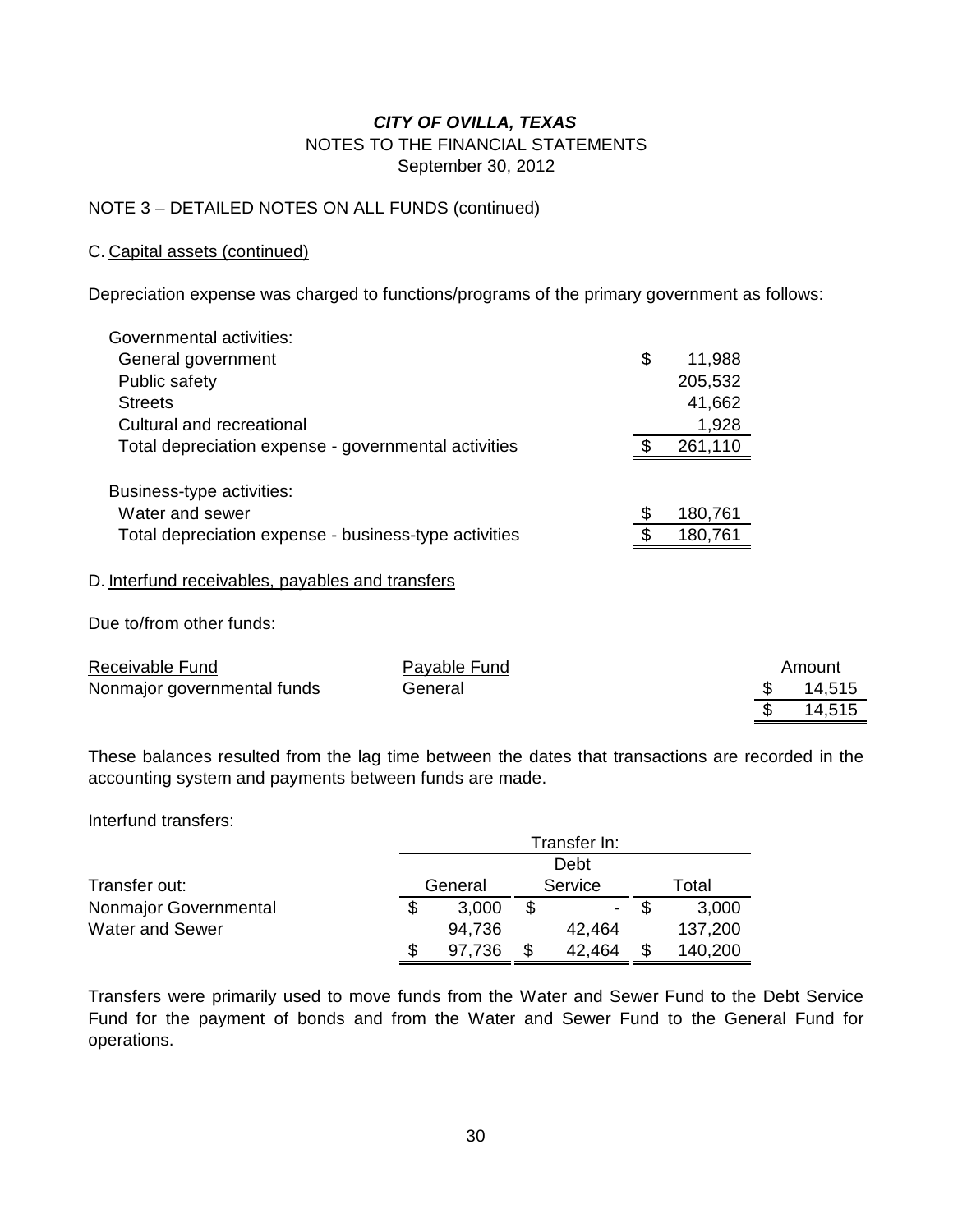#### NOTE 3 – DETAILED NOTES ON ALL FUNDS (continued)

#### E. Long-term debt

General Obligation Refunding Bonds -

The City issues general obligation refunding bonds to provide funds for the refunding of prior outstanding certificates of obligation. General obligation refunding bonds have been issued for both governmental and business-type activities. General obligation bonds are direct obligations and pledge the full faith and credit of the government.

General obligation refunding bonds currently outstanding and reported as liabilities of the City's governmental activities are:

|        |                     | Maturity  | Interest | Year-end        |
|--------|---------------------|-----------|----------|-----------------|
| Series | <b>Issue Amount</b> | Date      | Rate     | <b>Balances</b> |
| 2011   | \$5,959,638         | 8/15/2029 | 2%-4%    | \$5,569,830     |

General obligation refunding bonds currently outstanding and reported as liabilities of the City's business-type activities are:

|        |                     | Maturity  | Interest | Year-end        |
|--------|---------------------|-----------|----------|-----------------|
| Series | <b>Issue Amount</b> | Date      | Rate     | <b>Balances</b> |
| 2011   | \$1,455,362         | 8/15/2029 | 2%-4%    | \$1,360,170     |

Annual debt service requirements to maturity are as follows -

|              | <b>Governmental Activities</b> |                           |               | <b>Business-type Activities</b> |                           |    |          |
|--------------|--------------------------------|---------------------------|---------------|---------------------------------|---------------------------|----|----------|
|              |                                | <b>General Obligation</b> |               |                                 | <b>General Obligation</b> |    |          |
| Year Ending  |                                | <b>Refunding Bonds</b>    |               |                                 | <b>Refunding Bonds</b>    |    |          |
| September 30 |                                | Principal                 | Interest      |                                 | Principal                 |    | Interest |
| 2013         | \$                             | 321,491                   | \$<br>181,181 | \$                              | 78,509                    | \$ | 44,245   |
| 2014         |                                | 285,323                   | 174,751       |                                 | 69,677                    |    | 42,675   |
| 2015         |                                | 293,360                   | 169,045       |                                 | 71,640                    |    | 41,281   |
| 2016         |                                | 301,398                   | 163,178       |                                 | 73,602                    |    | 39,848   |
| 2017         |                                | 301,398                   | 157,150       |                                 | 73,602                    |    | 38,376   |
| 2018-2022    |                                | 1,647,641                 | 651,381       |                                 | 402,359                   |    | 159,069  |
| 2023-2027    |                                | 1,969,132                 | 332,743       |                                 | 480,868                   |    | 81,257   |
| 2028-2029    |                                | 450,087                   | 18,164        |                                 | 109,913                   |    | 4,436    |
|              | S                              | 5,569,830                 | \$1,847,593   | S.                              | 1,360,170                 | \$ | 451,187  |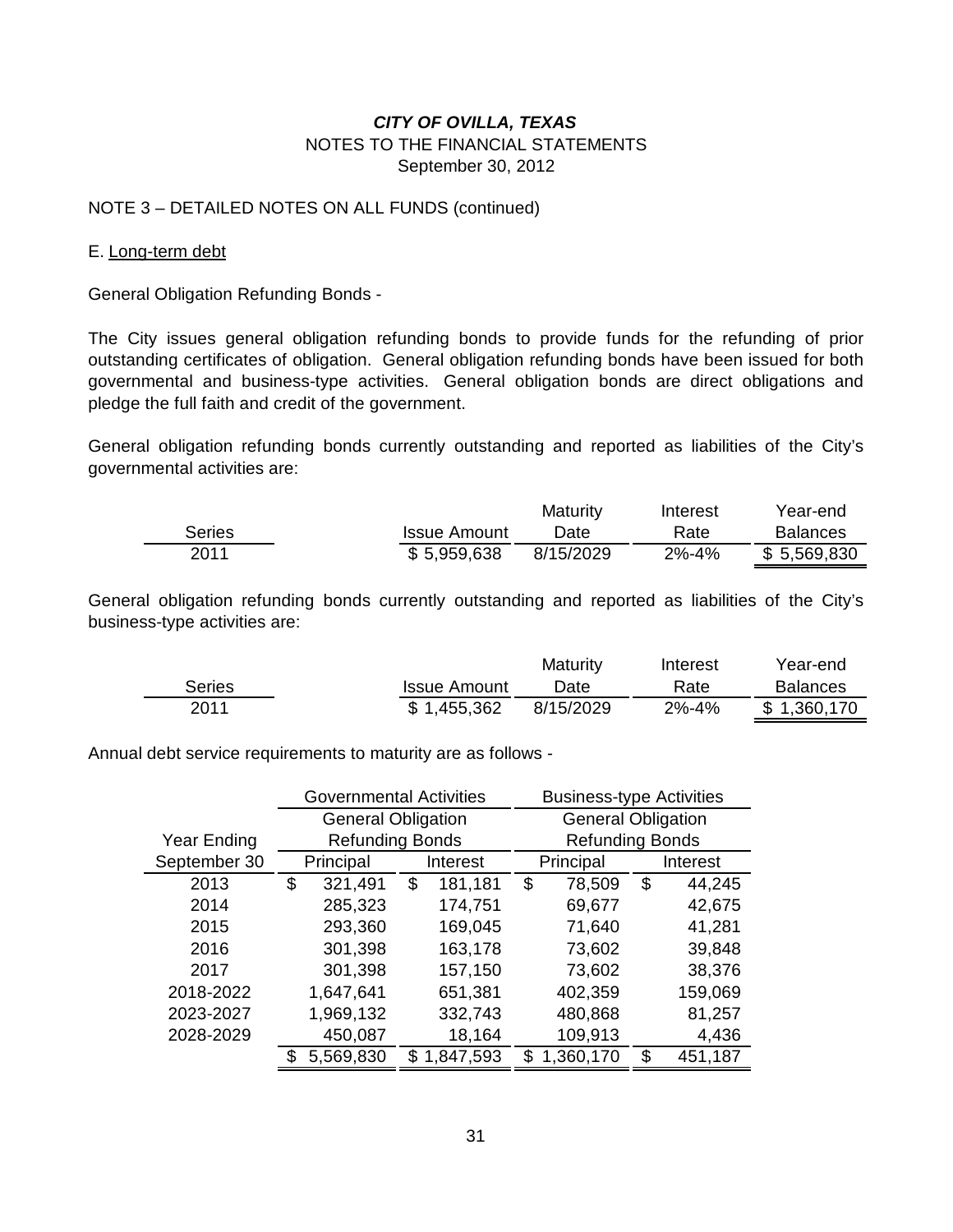#### NOTE 3 – DETAILED NOTES ON ALL FUNDS (continued)

#### E. Long-term debt (continued)

#### Changes in long-term liabilities –

Long-term liability activity for the year ended September 30, 2012, was as follows:

|                                                                                               | Beginning<br><b>Balance</b>   | Additions    | <b>Reductions</b>                    | Ending<br>Balance   | Due Within<br>One Year |
|-----------------------------------------------------------------------------------------------|-------------------------------|--------------|--------------------------------------|---------------------|------------------------|
| <b>Primary Government</b><br>Governmental activities:<br>Bonds payable:<br>General obligation |                               |              |                                      |                     |                        |
| refunding bonds<br>Less deferred amounts:                                                     | \$<br>5,891,321               | \$           | \$<br>(321, 491)                     | \$<br>5,569,830     | \$<br>321,491          |
| For issuance discount<br>For issuance premium                                                 | (10, 438)<br>128,922          |              | 773<br>(7, 162)                      | (9,665)<br>121,760  |                        |
| Total bonds payable<br>Compensated absences<br>Capital leases                                 | 6,009,805<br>51,022<br>11,597 | 13,232       | (327, 880)<br>(23, 361)<br>(11, 597) | 5,681,925<br>40,893 | 321,491<br>40,893      |
| Governmental activity<br>Long-term liabilities                                                | 6,072,424                     | \$<br>13,232 | \$<br>$(362, 838)$ \$                | 5,722,818           | \$<br>362,384          |
| Business-type activities:<br>Bonds payable:<br>General obligation                             |                               |              |                                      |                     |                        |
| refunding bonds<br>Less deferred amounts:                                                     | \$<br>1,438,679               | \$           | \$<br>(78, 509)                      | \$<br>1,360,170     | \$<br>78,509           |
| For issuance discount<br>For issuance premium                                                 | (1, 160)<br>31,483            |              | 77<br>(1,749)                        | (1,083)<br>29,734   |                        |
| Total bonds payable<br>Compensated absences                                                   | 1,469,002<br>14,876           | 9,429        | (80, 181)<br>(7, 593)                | 1,388,821<br>16,712 | 78,509<br>16,712       |
| Business-type activity<br>Long-term liabilities                                               | \$<br>1,483,878               | \$<br>9,429  | \$<br>(87, 774)                      | \$<br>1,405,533     | \$<br>95,221           |

General obligation refunding bonds issued for governmental activity purposes are liquidated by the debt service fund. General obligation bonds issued for business-type activities are repaid from those activities.

Governmental compensated absences and capital lease obligations will be liquidated by the general fund. Business-type compensated absences will be liquidated by those activities.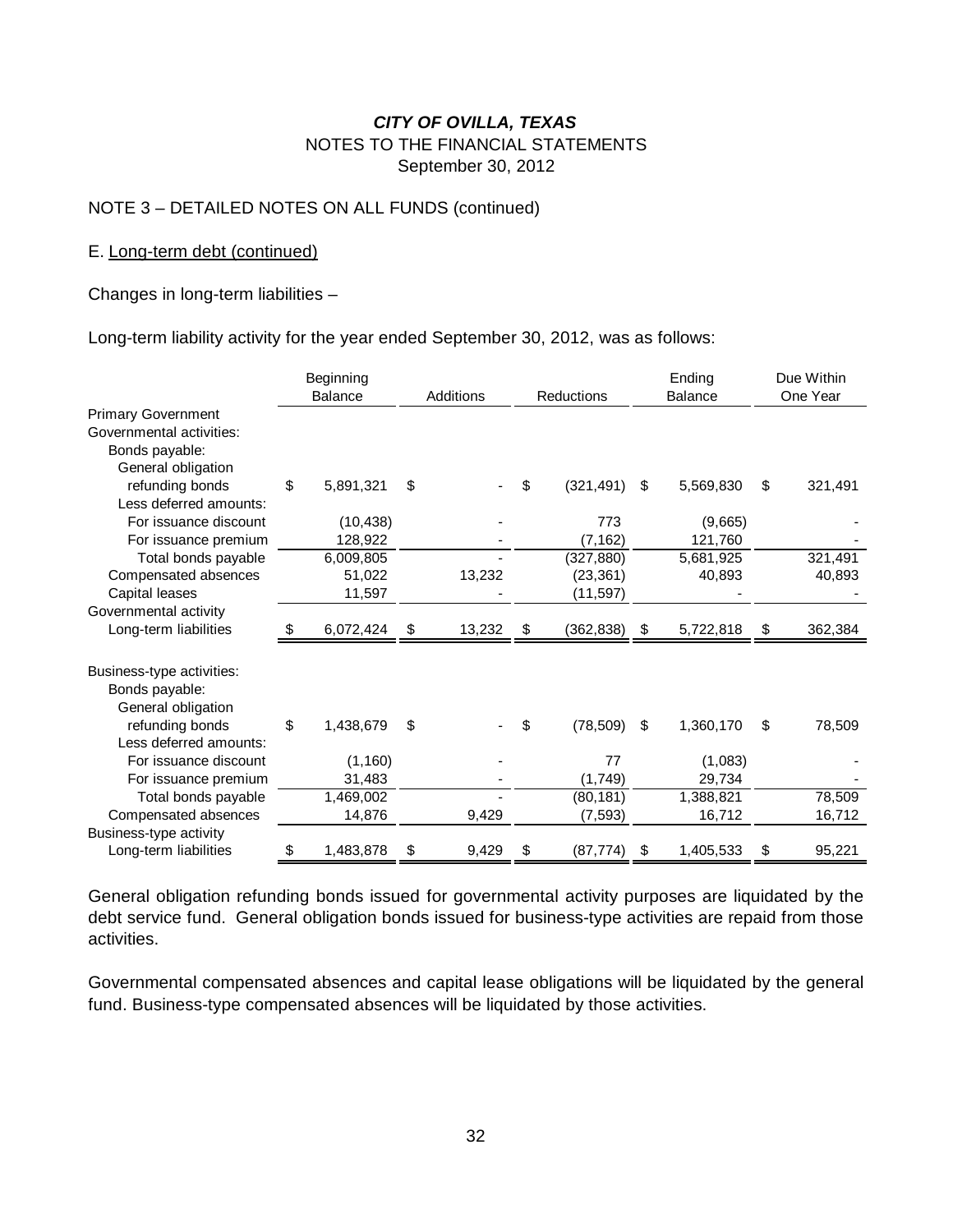#### NOTE 3 – DETAILED NOTES ON ALL FUNDS (continued)

#### F. Restricted assets

The balances of the restricted asset accounts in the proprietary fund are as follows:

| Bond construction account  | 130,978 |
|----------------------------|---------|
| Infrastructure impact fees | 119.748 |
|                            | 250,726 |

#### NOTE 4 – OTHER INFORMATION

#### A. Risk management

The City is exposed to various risks of loss related to torts; theft of, damage to, and destruction of assets; errors and omissions; injuries to employees; and natural disasters. The City maintains commercial insurance coverage covering each of those risks of loss. Management believes such coverage is sufficient to preclude any significant uninsured losses to the City. Settled claims have not exceeded this commercial coverage in any of the past three fiscal years.

#### B. Commitments

The City has entered into a memorandum of agreement with the City of Dallas, Texas to purchase treated water for a term of thirty years, expiring in 2039. The City pays for water based on the volume received at a flat rate as determined under the contract. The City of Dallas agrees to provide potable water to meet volume and demand requirements of the City. Delivery of potable water are subject to and limited to available system supply and system deliverability, as determined by the Director of Water Utilities of Dallas. If the City ceases to take water from the City of Dallas because other surface water supplies have been developed or acquired, the City shall for five years or the balance of this contract, whichever is less, remain liable for demand charges at the billing level in effect at such cessation.

Actual payments for the year ended September 30, 2012 were \$321,915.

The City has entered into a contract with the Trinity River Authority of Texas - Red Oak Creek Regional Wastewater System to obtain wastewater treatment services, expiring in 2017. In the contract, the Authority agreed to acquire and construct a regional wastewater treatment system to serve the City and other contractual parties, in the area of the watershed or drainage basin of Red Oak Creek, being a tributary of the Trinity River, and located in Ellis and Dallas Counties, Texas. The Trinity River Authority (TRA) is a governmental agency, which is controlled by directors appointed by the governor.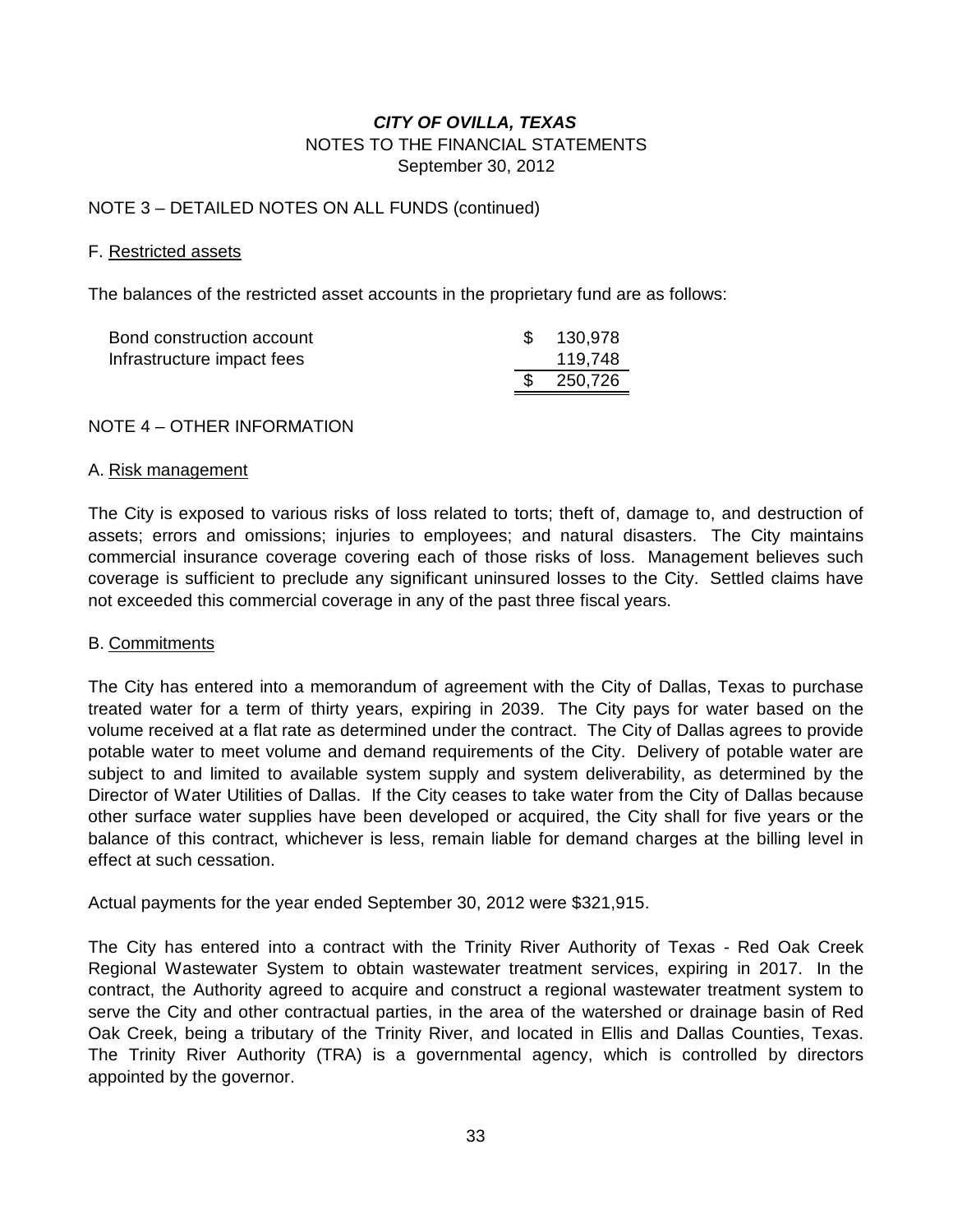#### NOTE 4 – OTHER INFORMATION

#### B. Commitments (continued)

The City is responsible for a proportionate share of the system's annual operation, maintenance and debt service costs for the term of the contract. These costs are determined annually and are payable in monthly installments. The estimated future monthly payment due under the contract at September 30, 201s totaled \$2,262.

Actual payments for the year ended September 30, 2012 were \$36,449.

The payments to be received from the City of Ovilla, Texas are used as collateral for the bonds issued by TRA to construct the facility.

Complete separate financial statements for the Trinity River Authority may be obtained at Trinity River Authority of Texas, 5300 South Collins, P.O. Box 60, Arlington, Texas 76004.

#### C. Contingencies

Amounts received or receivable from grantor agencies are subject to audit and adjustment by grantor agencies. Any disallowed claims, including amounts already collected, may constitute a liability of the applicable funds. The amount, if any, of expenditures which may be disallowed by the grantor, cannot be determined at this time although the government expects such amounts, if any, to be immaterial.

#### D. Texas Municipal Retirement System

#### Plan Description -

The City provides pension benefits for all of its eligible employees through a non-traditional, joint contributory, hybrid defined benefit plan in the state-wide Texas Municipal Retirement System (TMRS), an agent multiple-employer public employee retirement system. The plan provisions that have been adopted by the City are within the options available in the governing state statutes of TMRS.

TMRS issues a publicly available comprehensive annual financial report that includes financial statements and required supplementary information (RSI) for TMRS; the report also provides detailed explanations of the contributions, benefits and actuarial methods and assumptions used by the System. This report may be obtained from TMRS' website at www.TMRS.com.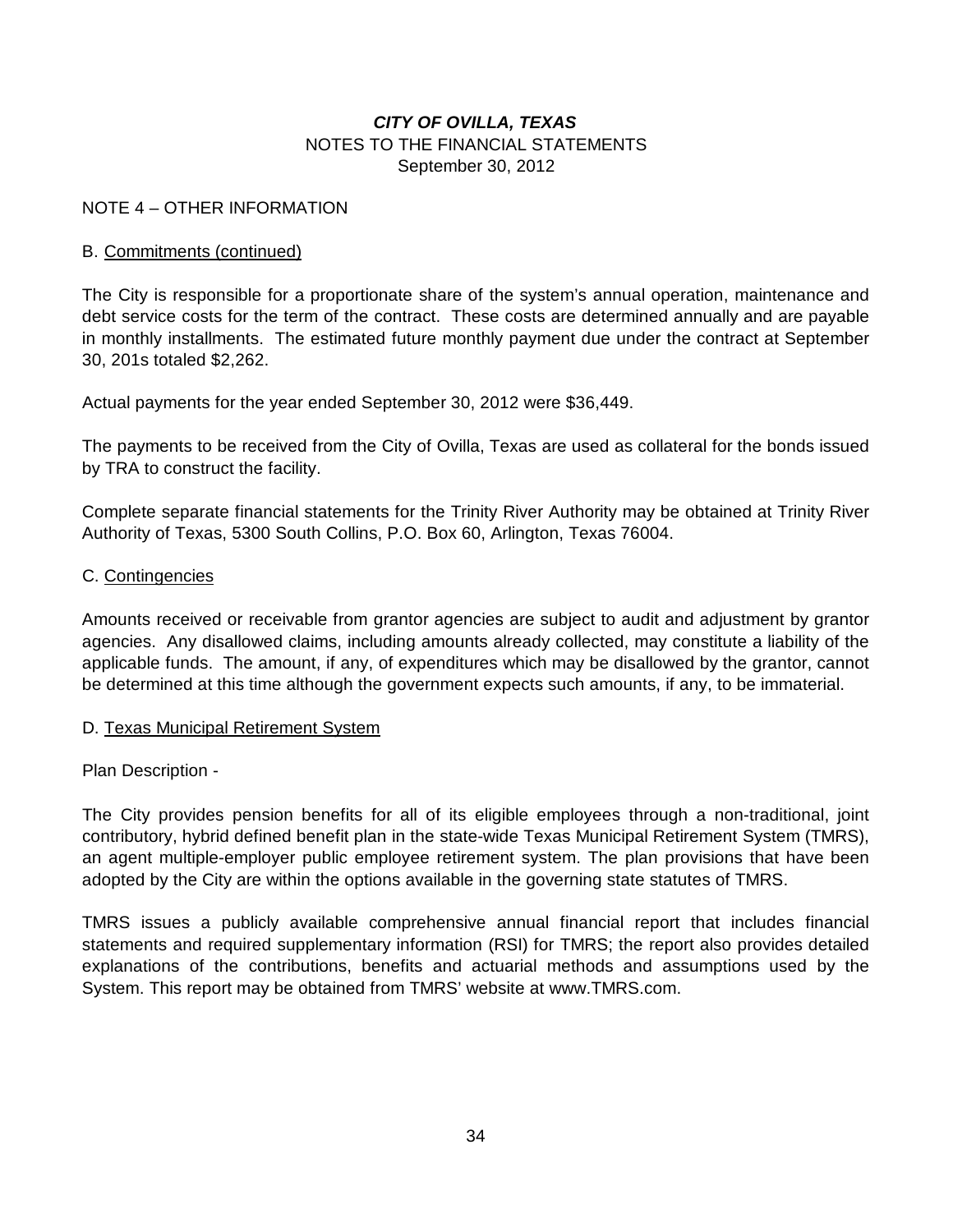#### NOTE 4 – OTHER INFORMATION (continued)

#### D. Texas Municipal Retirement System (continued)

The plan provisions are adopted by the governing body of the City, within the options available in the state statutes governing TMRS. Plan provisions for the City were as follows:

|                                                             | Plan Year 2011  | Plan Year 2012  |
|-------------------------------------------------------------|-----------------|-----------------|
| Employee deposit rate                                       | 7.0%            | 7.0%            |
| Matching ratio (city to employee)                           | 1.5 to 1        | $2$ to 1        |
| Years required for vesting                                  | 5               | 5               |
| Service retirement eligibility (expressed as age / years of |                 |                 |
| service)                                                    | 60/5, 0/20      | 60/5, 0/20      |
| Updated service credit                                      | 100% Repeating, | 100% Repeating, |
|                                                             | Transfers       | Transfers       |
| Annuity increase (to retirees)                              | 0% of CPI       | 0% of CPI       |

#### Contributions -

Under the state law governing TMRS, the contribution rate for each city is determined annually by the actuary, using the Projected Unit Credit actuarial cost method. This rate consists of the normal cost contribution rate and the prior service cost contribution rate, which is calculated to be a level percent of payroll from year to year. The normal cost contribution rate finances the portion of an active member's projected benefit allocated annually; the prior service contribution rate amortizes the unfunded (overfunded) actuarial liability (asset) over the applicable period for that city. Both the normal cost and prior service contribution rates include recognition of the projected impact of annually repeating benefits, such as Updated Service Credits and Annuity Increases.

The City contributes to the TMRS Plan at an actuarially determined rate, which for 2012 and 2011 was 5.02% and 5.50%, respectively. Both the employees and the City make contributions monthly. Since the City needs to know its contribution rate in advance for budgetary purposes, there is a one-year delay between the actuarial valuation that serves as the basis for the rate and the calendar year when the rate goes into effect. The annual pension cost and net pension obligation/(asset) are as follows:

| Annual Required Contribution (ARC)                | S | 48.607    |
|---------------------------------------------------|---|-----------|
| Interest on Net Pension Obligation                |   |           |
| Adjustment to the ARC                             |   |           |
| Annual Pension Cost (APC)                         |   | 48.607    |
| <b>Contributions Made</b>                         |   | (48, 607) |
| Increase (decrease) in net pension obligation     |   |           |
| Net Pension Obligation/(Asset), beginning of year |   |           |
| Net Pension Obligation/(Asset), end of year       |   |           |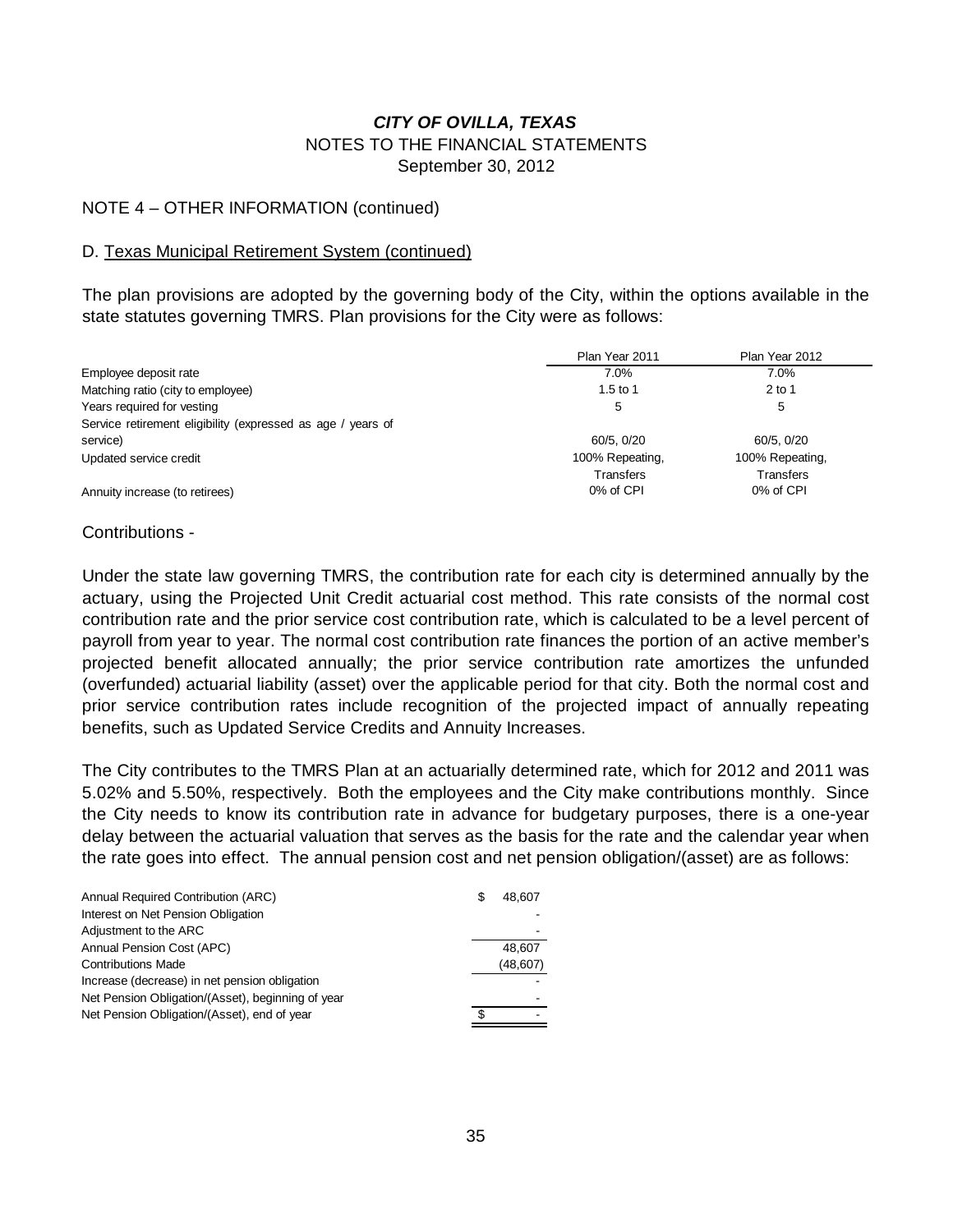#### NOTE 4 – OTHER INFORMATION (continued)

#### D. Texas Municipal Retirement System (continued)

Six year historical trend information is as follows:

| Fiscal | Annual       | Actual       | Percentage  | <b>Net Pension</b> |
|--------|--------------|--------------|-------------|--------------------|
| Year   | Pension      | Contribution | of APC      | Obligation/        |
| Ending | Cost (APC)   | Made         | Contributed | (Asset)            |
| 2007   | 52.233<br>\$ | 52.233<br>\$ | 100%        | \$<br>۰            |
| 2008   | 55,804       | 55,804       | 100%        |                    |
| 2009   | 48.420       | 48.420       | 100%        |                    |
| 2010   | 49,069       | 49,069       | 100%        |                    |
| 2011   | 51,525       | 51.525       | 100%        |                    |
| 2012   | 48.607       | 48.607       | 100%        |                    |

The required contribution rates for the year ended September 30, 2012 were determined as part of the December 31, 2009 and 2010 actuarial valuations. Additional information as of the latest actuarial valuation, December 31, 2011, also follows:

| <b>Valuation Date</b>         | 12/31/2009                   | 12/31/2010                   | 12/31/2011                   |
|-------------------------------|------------------------------|------------------------------|------------------------------|
| <b>Actuarial Cost Method</b>  | <b>Projected Unit Credit</b> | <b>Projected Unit Credit</b> | <b>Projected Unit Credit</b> |
| <b>Amortization Method</b>    | Level Percent                | Level Percent                | Level Percent                |
|                               | of Payroll                   | of Payroll                   | of Payroll                   |
| GASB 25 Equivalent Single     | $22.9$ years;                | 23.8 years;                  | $23.8$ years;                |
| Amortization Period           | closed period                | closed period                | closed period                |
| Amortization Period for new   | 25 years                     | 25 years                     | 25 years                     |
| Gains/Losses                  |                              |                              |                              |
| Asset Valuation Method        | 10-year Smoothed             | 10-year Smoothed             | 10-year Smoothed             |
|                               | Market                       | Market                       | Market                       |
| <b>Actuarial Assumptions:</b> |                              |                              |                              |
| Investment Rate of Return*    | 7.5%                         | 7.0%                         | 7.0%                         |
| Projected Salary Increases*   | Varies by                    | Varies by                    | Varies by                    |
|                               | age and service              | age and service              | age and service              |
| * Includes Inflation at       | $3.0\%$                      | 3.0%                         | 3.0%                         |
| Cost-of-Living Adjustments    | 0%                           | $0\%$                        | 0%                           |

Funded Status and Funding Progress – The schedule of funding progress, presenting multi-year trend information about whether the actuarial value of plan assets is increasing or decreasing over time relative to the actuarial accrued liability of benefits, is as follows:

|            |               | Actuarial    |             |          |                | UAAL as a  |
|------------|---------------|--------------|-------------|----------|----------------|------------|
| Actuarial  | Actuarial     | Accrued      |             | Unfunded |                | Percentage |
| Valuation  | Value of      | Liability    | Funded      | AAL      | Covered        | of Covered |
| Date       | Assets        | (AAL)        | Ratio       | (UAAL)   | Payroll        | Payroll    |
| 12/31/2006 | 499.847<br>\$ | 548.375<br>S | $91.2\%$ \$ | 48,528   | 689.402<br>\$. | 7.0%       |
| 12/31/2007 | 590,205       | 706,706      | 83.5%       | 116.501  | 722.025        | 16.1%      |
| 12/31/2008 | 722,820       | 844.686      | 85.6%       | 121.866  | 854.190        | 14.3%      |
| 12/31/2009 | 857,209       | 976.704      | 87.8%       | 119.495  | 845.619        | 14.1%      |
| 12/31/2010 | 1,274,261     | 1,495,042    | 85.2%       | 220.781  | 895.775        | 24.6%      |
| 12/31/2011 | 1,417,592     | 1,641,208    | 86.4%       | 223.616  | 891.271        | 25.1%      |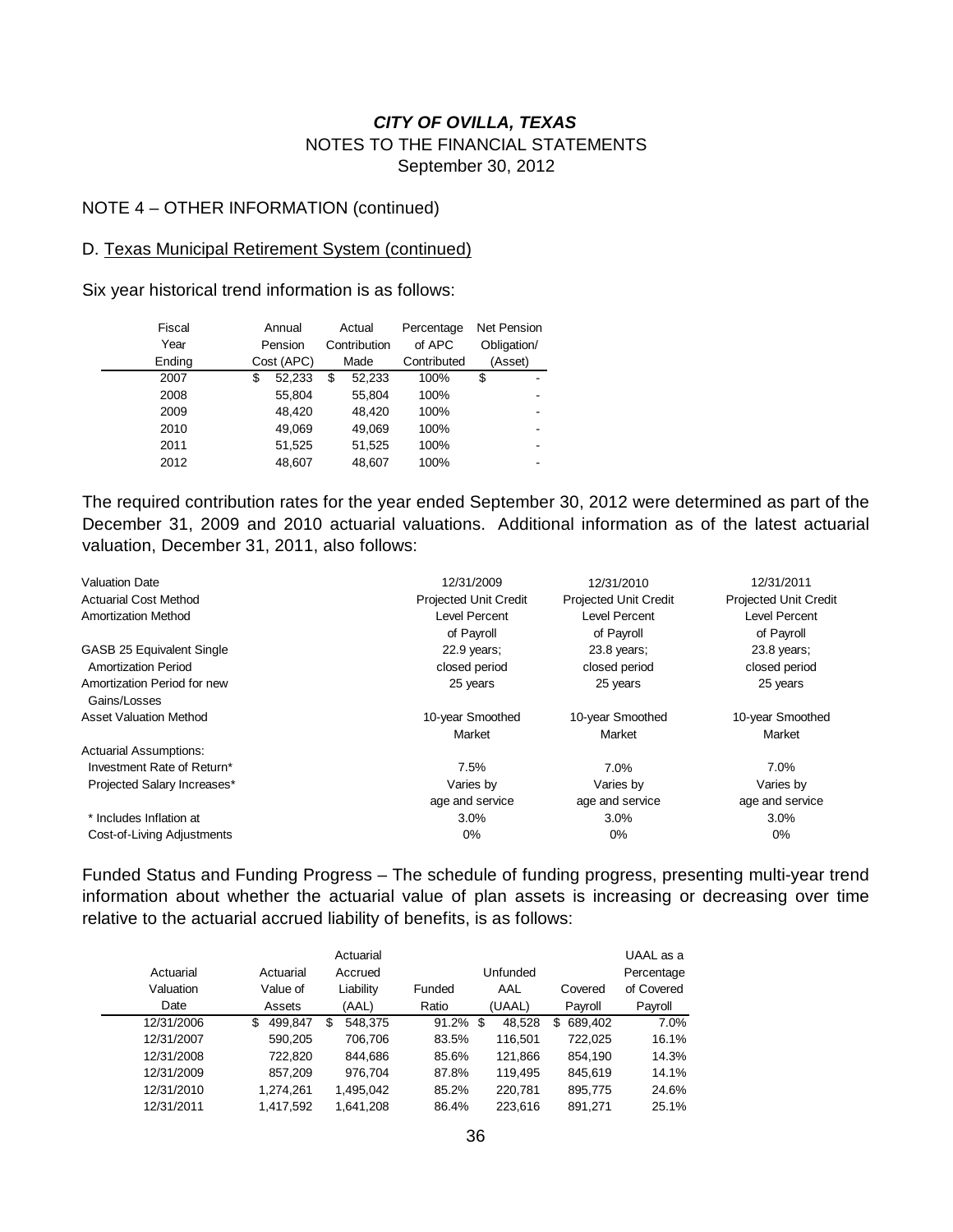#### NOTE 4 – OTHER INFORMATION (continued)

#### D.Texas Municipal Retirement System (continued)

Actuarial valuations involve estimates of the value of reported amounts and assumptions about the probability of events far into the future. Actuarially determined amounts are subject to continual revision as actual results are compared to past expectations and new estimates are made about the future.

Actuarial calculations are based on the benefits provided under the terms of the substantive plan in effect at the time of each valuation, and reflect a long-term perspective. Consistent with that perspective, actuarial methods and assumptions used include techniques that are designed to reduce short-term volatility in actuarial accrued liabilities and the actuarial value of assets.

#### E. Texas Emergency Services Retirement System

Plan Description -

The Fire Fighter's Pension Commissioner is the administrator of the Texas Emergency Services Retirement System (TESRS), a cost-sharing multiple employer pension system established and administered by the State of Texas to provide pension benefits for emergency services personnel who serve without significant monetary remuneration. TESRS is considered a component unit of the State of Texas financial reporting entity and is included in the State's financial reports as a pension trust fund. At August 31, 2010 there were 199 member fire or emergency services departments participating in TESRS. Eligible participants include volunteer emergency services personnel who are members in good standing of a participating department.

At August 31, 2010, the pension system membership consisted of:

| Retirees and Beneficiaries Currently Receiving Benefits*                | 2.167 |
|-------------------------------------------------------------------------|-------|
| Terminated Participants Entitled to Benefits but Not Yet Receiving Them | 2.106 |
| Active Participants (Vested and Nonvested)                              | 4,371 |
|                                                                         | 8.644 |

Senate Bill 411, 65th Legislature, Regular Session (1977), created TESRS and established the applicable benefit provisions. The 79th Legislature, Regular Session (2005), recodified the provisions and gave the TESRS Board of Trustees authority to establish vesting requirements, contribution levels, benefit formulas, and eligibility requirements by board rule. The benefit provisions include retirement benefits as well as death and disability benefits. Members are 50% vested after the tenth year of service, with the vesting percent increasing 10% for each of the next five years of service so that a member becomes 100% vested with 15 years of service.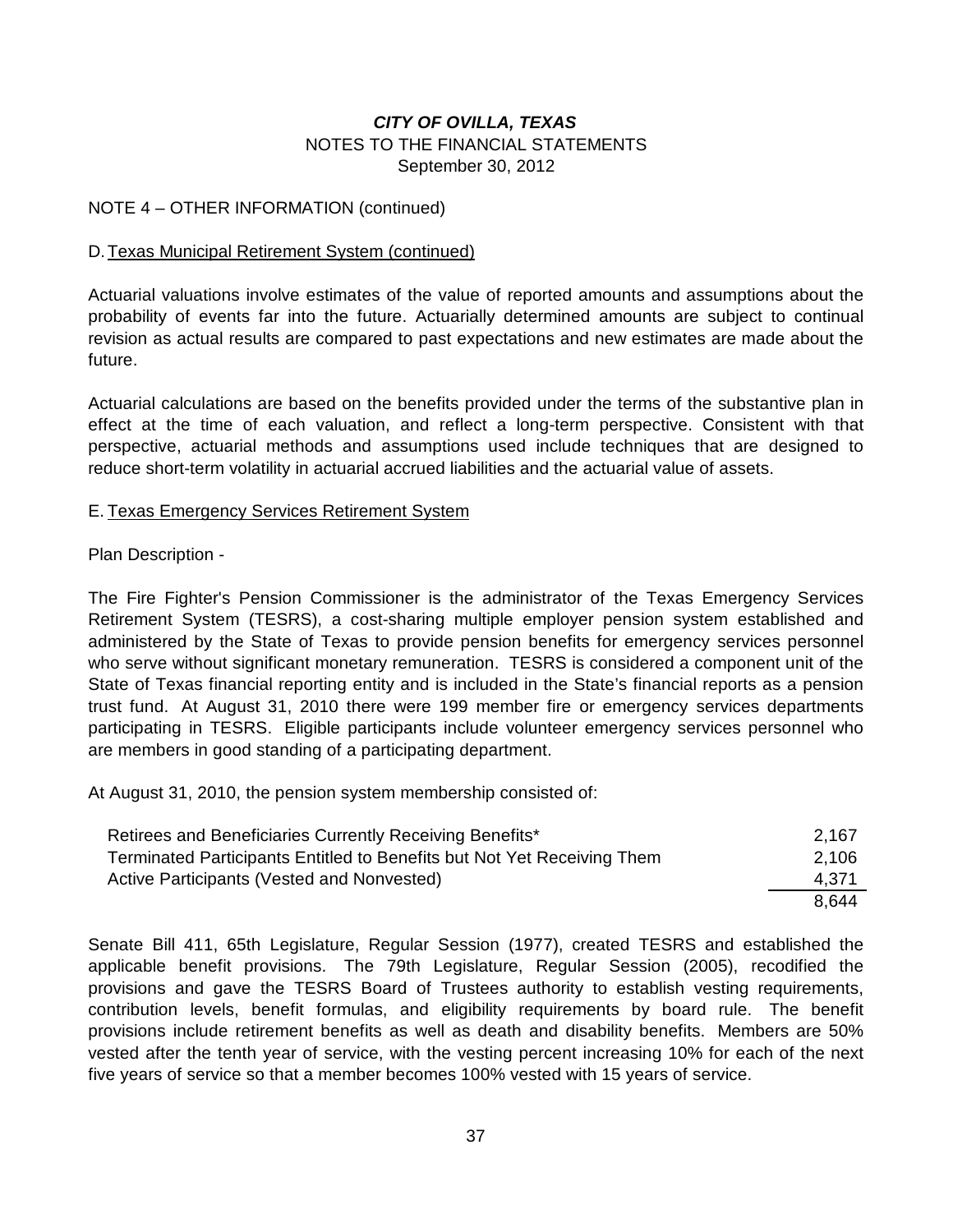#### NOTE 4 – OTHER INFORMATION (continued)

#### E. Texas Emergency Services Retirement System (continued)

Upon reaching age 55, each vested member may retire and receive a monthly pension equal to his vested percent multiplied by six times the governing body's average monthly contribution over the member's years of qualified service. For years of service in excess of 15 years, this monthly benefit is increased at the rate of 6.2% compounded annually.

On and off-duty death benefits and on-duty disability benefits are dependent on whether or not the member was engaged in the performance of duties at the time of death or disability. Death benefits include a lump sum amount and continuing monthly payments to a member's surviving spouse and dependent children.

#### Funding Policy -

Contribution provisions were established by S.B. 411, 65th Legislature, Regular Session (1977) and were amended by board rule in 2006. No contributions are required by individual members of participating departments. The governing bodies of participating departments are required to contribute at least the minimum prescribed amount per month for each active member and may contribute more. Additional contributions may be made by a governing body to pay for granting credit for service before the department began participating in TESRS (prior service). The State may also be required to make annual contributions up a limited amount to make TESRS actuarially sound.

Contributions Required and Contributions Made -

The contribution requirement per active emergency services personnel member per month is not actuarially determined. Rather, the minimum contribution provisions were set by board rule. For the fiscal year ending August 31, 2010 total contributions (dues and prior service) of \$2,875,103 were paid into TESRS by the political subdivisions served by the member volunteer emergency services personnel. The state did not appropriate any maximum state contribution for the fiscal year ending August 31, 2010 and 2011. Total contributions made were greater than the contributions required by the state statute and equal to the contributions required based on the August 31, 2008 actuarial valuation.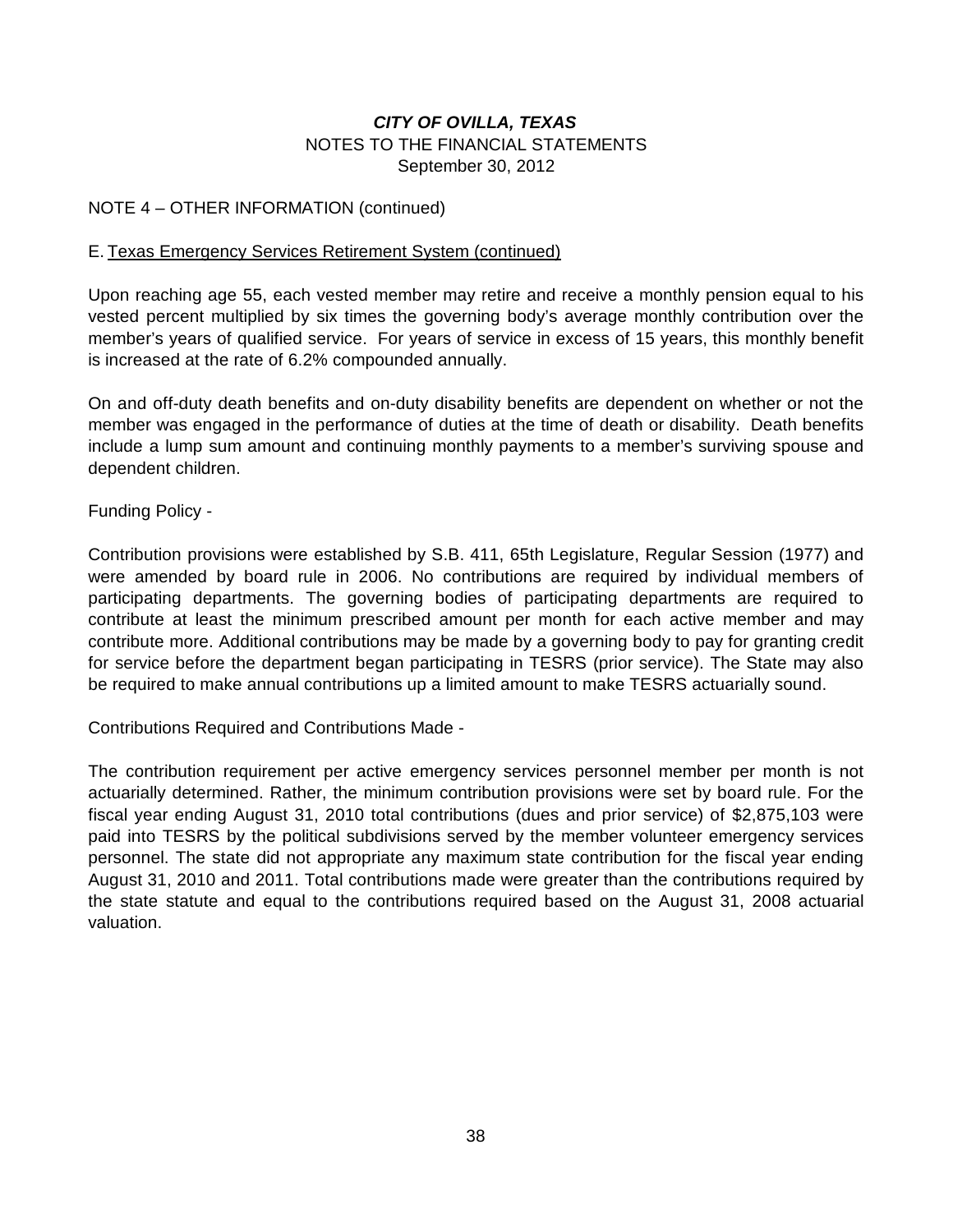#### NOTE 4 – OTHER INFORMATION (continued)

#### E. Texas Emergency Services Retirement System (continued)

The purpose of the biennial actuarial valuation is to test the adequacy of the contribution arrangement to determine if it is adequate to pay the benefits that are promised. The actuarial valuation as of August 31, 2010 revealed the adequacy of the expected contributions from the political subdivisions (dues and prior service contributions) together with the actual state appropriations for the fiscal year ending August 31, 2010 (\$502,491 to help pay for the System's administrative expenses) and with the assumed continuation of legislative appropriations of (1) the maximum state contribution amount in future years for up to 30 years as is necessary for the System to have a 30-year amortization period, and (2) approximately \$500,000 each year to help pay for the System's administrative expenses. Expected contributions for the fiscal year ending August 31, 2011 are less than the contributions required because of the lag in time between an actuarial valuation that shows the need for maximum state contribution amounts and the appropriations process.

|            | Schedule of Funding Progress |              |                  |        |                |                 |  |
|------------|------------------------------|--------------|------------------|--------|----------------|-----------------|--|
|            |                              | Actuarial    |                  |        |                |                 |  |
|            |                              | Accrued      |                  |        |                |                 |  |
| Actuarial  | Actuarial                    | Liability    | Unfunded         |        | Total          | <b>UAAL Per</b> |  |
| Valuation  | Value of                     | (AAL)        | AAL              | Funded | <b>Members</b> | Member          |  |
| Date       | Assets                       | - Entry Age  | (UAAL)           | Ratio  | Covered        | Covered         |  |
| 08/31/2006 | \$42,268,305                 | \$58,082,828 | 15,814,523<br>\$ | 72.8%  | 8.061          | \$<br>1.962     |  |
| 08/31/2007 | N/A                          | N/A          | N/A              | N/A    | N/A            | N/A             |  |
| 08/31/2008 | 2<br>60,987,157              | 64,227,341   | 3,240,184        | 95.0%  | 8.254          | 393             |  |
| 08/31/2009 | N/A                          | N/A          | N/A              | N/A    | N/A            | N/A             |  |
| 08/31/2010 | 3<br>64,113,803              | 81,264,230   | 17,150,427       | 78.9%  | 8.644          | 1.984           |  |
| 08/31/2011 | N/A                          | N/A          | N/A              | N/A    | N/A            | N/A             |  |

Notes:

 $1$  The actuarial accrued liability is based upon the entry age actuarial cost method.

 $2$  Changes in actuarial assumptions were reflected in this valuation.

 $3$  Changes in actuarial assumption and method were reflected in this valuation.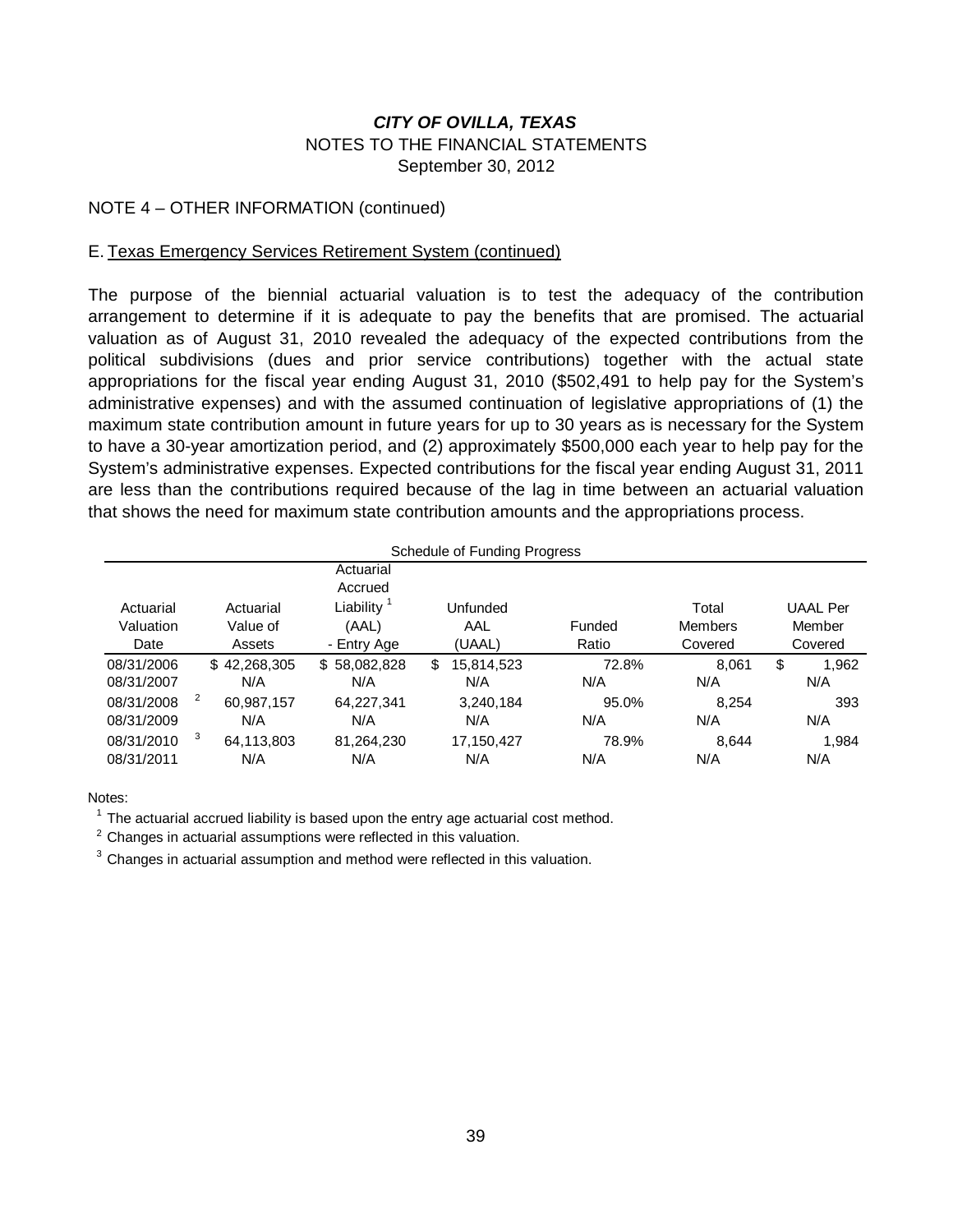# NOTE 4 – OTHER INFORMATION (continued)

# E. Texas Emergency Services Retirement System (continued)

Six-year trend information is as follows:

|            | Annual          |                                   |             |
|------------|-----------------|-----------------------------------|-------------|
| Fiscal     | Required        |                                   | Percentage  |
| Year       | Contributions   | Actual                            | of ARC      |
| Ending     | (ARC)           | Contributions                     | Contributed |
| 08/31/2006 | 2,753,035<br>\$ | 4<br>2,753,035<br>\$              | 100%        |
| 08/31/2007 | 3,162,742 $^2$  | 5<br>3,162,742                    | 100%        |
| 08/31/2008 | 3,160,764       | 6<br>$\overline{2}$<br>11,239,339 | 356%        |
| 08/31/2009 | 2,698,271       | -3<br>2,698,271                   | 100%        |
| 08/31/2010 | 2,875,103       | 3<br>2,875,103                    | 100%        |
| 08/31/2011 | N/A             | N/A                               | N/A         |

 $1$  Based on the revised August 31, 2004 actuarial valuation.

<sup>2</sup> Based on the August 31, 2006 actuarial valuation.

<sup>3</sup> Based on the August 31, 2008 actuarial valuation.

<sup>4</sup> Includes a state contribution of \$675,307.

<sup>5</sup> Includes a state contribution of \$709,072.

<sup>6</sup> Includes a state contribution of \$8,800,000.

| <b>Valuation Date</b>         | 8/31/2008                                                                                                                    | 8/31/2010                                                                                                           |  |  |  |  |  |  |
|-------------------------------|------------------------------------------------------------------------------------------------------------------------------|---------------------------------------------------------------------------------------------------------------------|--|--|--|--|--|--|
| <b>Actuarial Cost Method</b>  | Entry Age                                                                                                                    | Entry Age                                                                                                           |  |  |  |  |  |  |
| <b>Amortization Method</b>    | Level dollar, open                                                                                                           | Level dollar, open                                                                                                  |  |  |  |  |  |  |
| <b>Amortization Period</b>    | 6 years                                                                                                                      | 30 years                                                                                                            |  |  |  |  |  |  |
| <b>Asset Valuation Method</b> | Market value smoothed by a 5-<br>deferred<br>recognition<br>vear<br>90%/110%<br>with a<br>method<br>corridor on market value | Market value smoothed by a<br>5-year deferred recognition<br>method with a $80\%/120\%$<br>corridor on market value |  |  |  |  |  |  |
| <b>Actuarial Assumptions:</b> |                                                                                                                              |                                                                                                                     |  |  |  |  |  |  |
| Investment Rate of Return*    | 8.00%<br>net<br>per<br>vear,                                                                                                 | of 7.75%<br>of<br>per<br>vear,<br>net                                                                               |  |  |  |  |  |  |
|                               | investment expenses                                                                                                          | investment expenses                                                                                                 |  |  |  |  |  |  |
| Projected Salary Increases    | N/A<br>N/A                                                                                                                   |                                                                                                                     |  |  |  |  |  |  |
| * Includes Inflation at       | 3.50%                                                                                                                        | 3.50%                                                                                                               |  |  |  |  |  |  |
| Cost-of-Living Adjustments    | None<br>None                                                                                                                 |                                                                                                                     |  |  |  |  |  |  |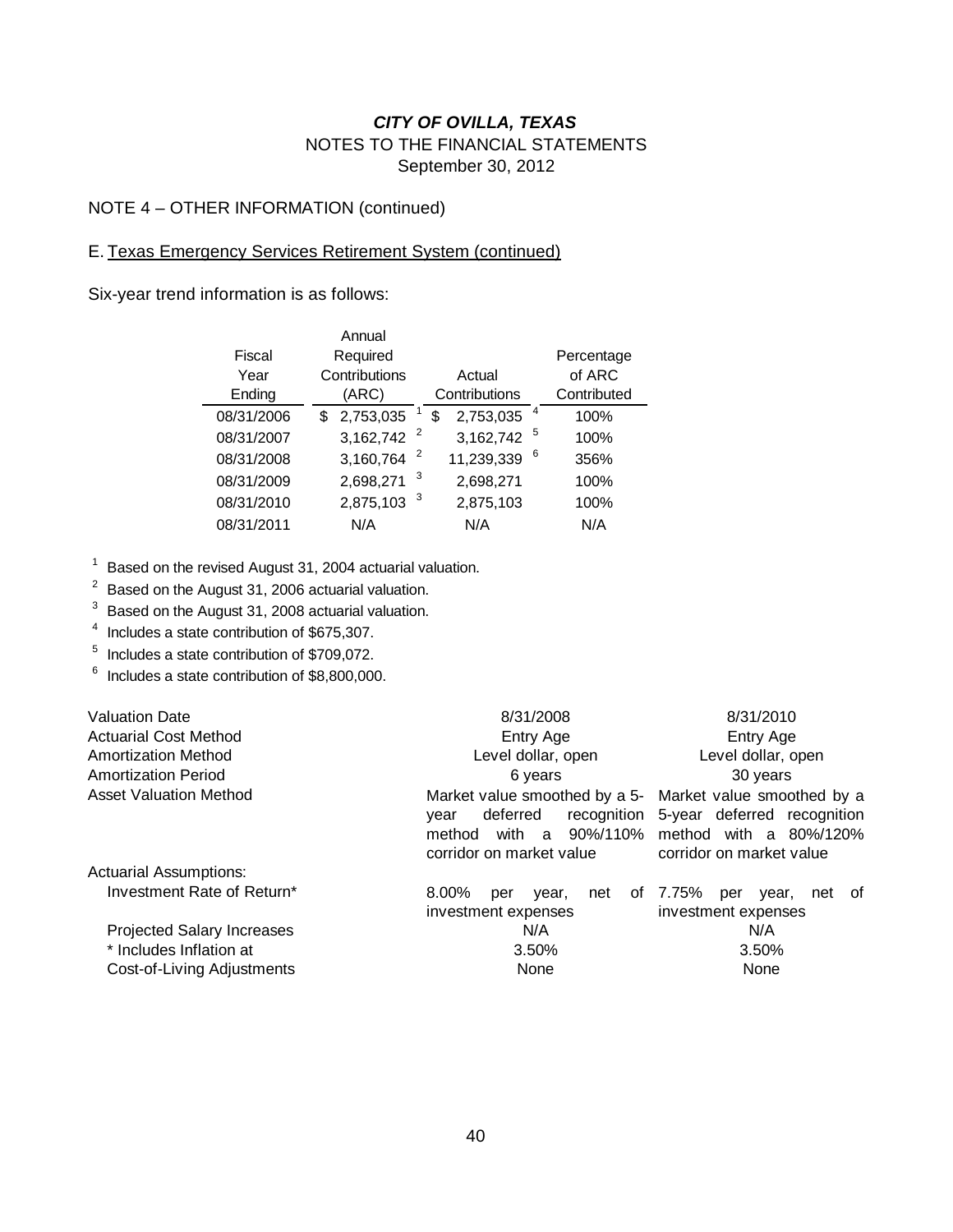#### NOTE 4 – OTHER INFORMATION (continued)

#### F. Postemployment Benefits

#### Program Description:

The City also participates in the cost sharing multiple-employer defined benefit group-term life insurance plan operated by the Texas Municipal Retirement System (TMRS) known as the Supplemental Death Benefits Fund (SDBF). The City elected, by ordinance, to provide group-term life insurance coverage to both current and retired employees. The City may terminate coverage under and discontinue participation in the SDBF by adopting an ordinance before November 1 of any year to be effective the following January 1.

TMRS issues a publicly available comprehensive annual financial report that includes financial statements and required supplementary information (RSI) for TMRS; the report also provides detailed explanations of the contributions, benefits and actuarial methods and assumptions used by the System. This report may be obtained from TMRS' website at www.TMRS.com.

The death benefit for active employees provides a lump-sum payment approximately equal to the employee's annual salary (calculated based on the employee's actual earnings, for the 12-month period preceding the month of death); retired employees are insured for \$7,500; this coverage is an "other postemployment benefit," or OPEB.

The City contributes to the SDBF at a contractually required rate as determined by an annual actuarial valuation. The rate is equal to the cost of providing one-year term life insurance. The funding policy for the SDBF program is to assure that adequate resources are available to meet all death benefit payments for the upcoming year; the intent is not to pre-fund retiree term life insurance during employees' entire careers.

The City's contributions to the TMRS SDBF for the years ended 2012 and 2011 were \$1,337 and \$1,344, respectively, which equaled the required contributions each year.

|          |        |                     |              |       |                                    | <b>Schedule of Contribution Rates</b> |             |  |  |  |  |  |
|----------|--------|---------------------|--------------|-------|------------------------------------|---------------------------------------|-------------|--|--|--|--|--|
|          |        | City's Contribution |              |       | As a Percentage of Covered Payroll |                                       |             |  |  |  |  |  |
| Plan/    | Annual |                     | Actual       |       | Annual                             | Actual                                | Percentage  |  |  |  |  |  |
| Calendar |        | Required            | Contribution |       | Required                           | Contribution                          | of ARC      |  |  |  |  |  |
| Year     |        | Contribution        | Made         |       | Contribution                       | Made                                  | Contributed |  |  |  |  |  |
| 2007     | \$     | 1.880               | \$           | 1,880 | 0.26%                              | 0.22%                                 | 100.0%      |  |  |  |  |  |
| 2008     |        | 1,281               |              | 1,281 | 0.15%                              | 0.26%                                 | 100.0%      |  |  |  |  |  |
| 2009     |        | 1.268               |              | 1,268 | 0.15%                              | 0.15%                                 | 100.0%      |  |  |  |  |  |
| 2010     |        | 1.440               |              | 1.440 | 0.19%                              | 0.15%                                 | 100.0%      |  |  |  |  |  |
| 2011     |        | 1.344               |              | 1.344 | 0.15%                              | 0.19%                                 | 100.0%      |  |  |  |  |  |
| 2012     |        | 1,337               |              | 1,337 | 0.15%                              | 0.15%                                 | 100.0%      |  |  |  |  |  |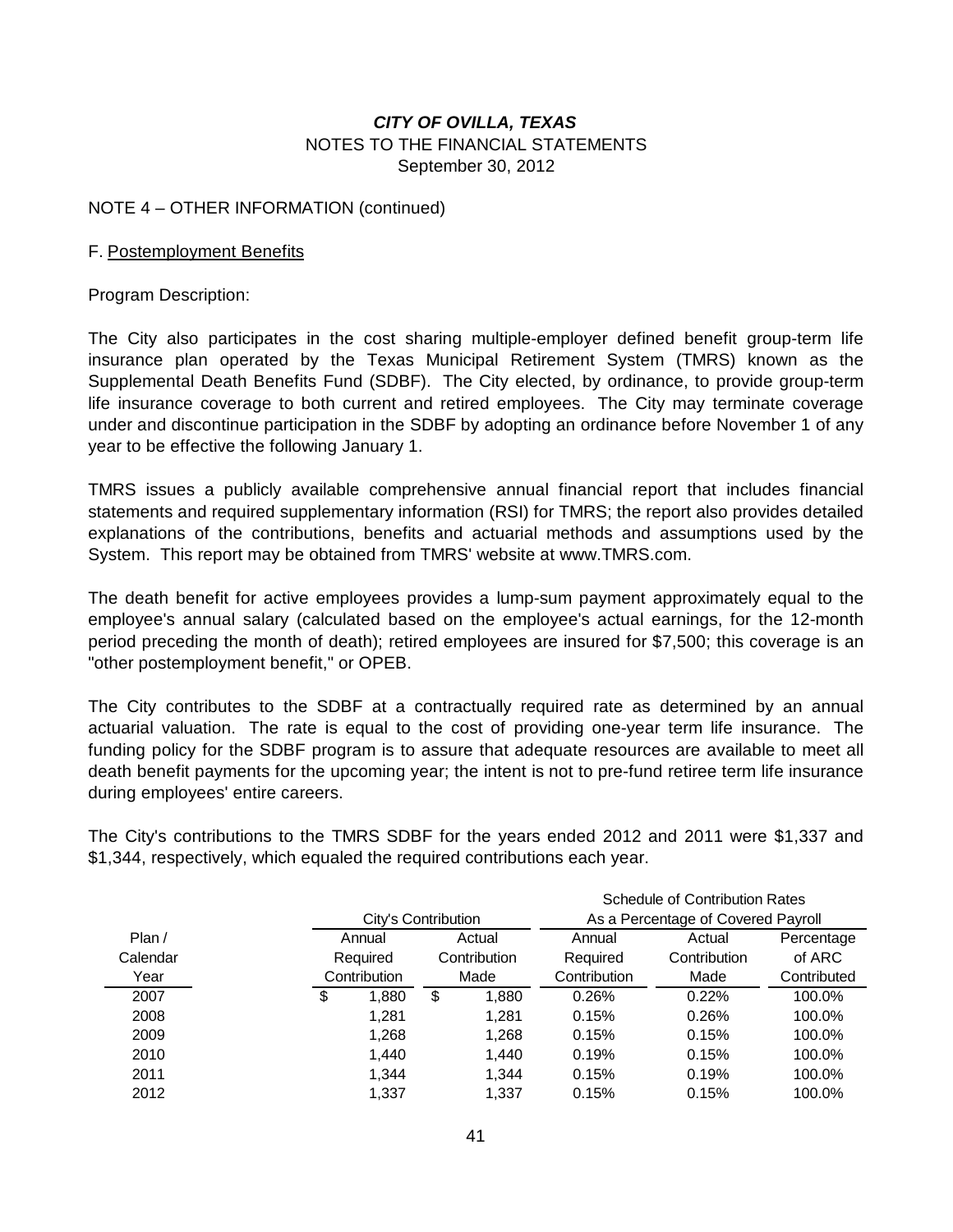## NOTE 4 – OTHER INFORMATION (continued)

# G.Subsequent Events

Subsequent to year end, the City entered into a contract for engineering services related to the Water Street Water Line Project and the Red Oak Creek Water Line Crossing Project totaling \$15,700.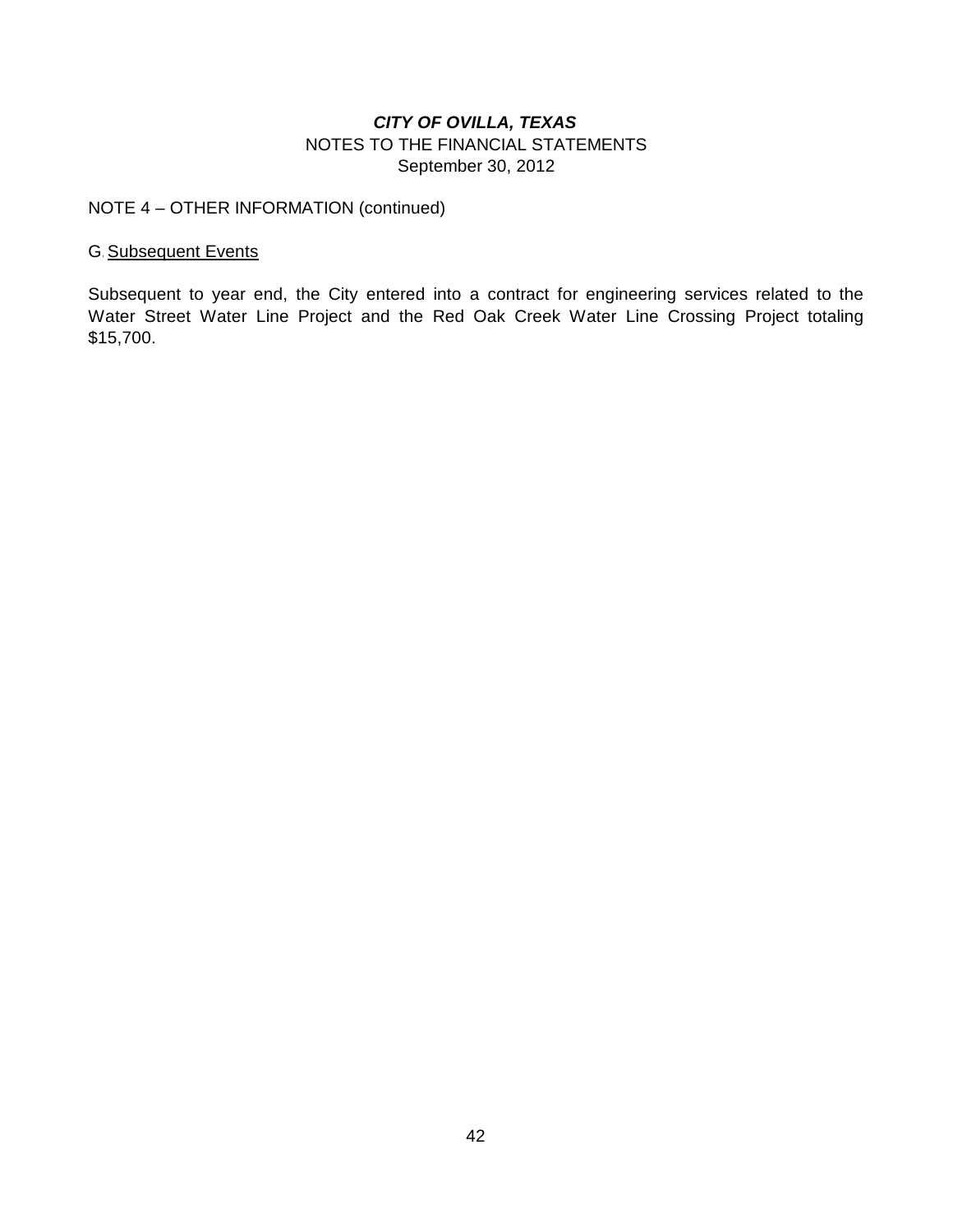# REQUIRED SUPPLEMENTARY INFORMATION

General Fund

This supplementary schedule is included to supplement the basic financial statements as required by the Governmental Accounting Standards Board.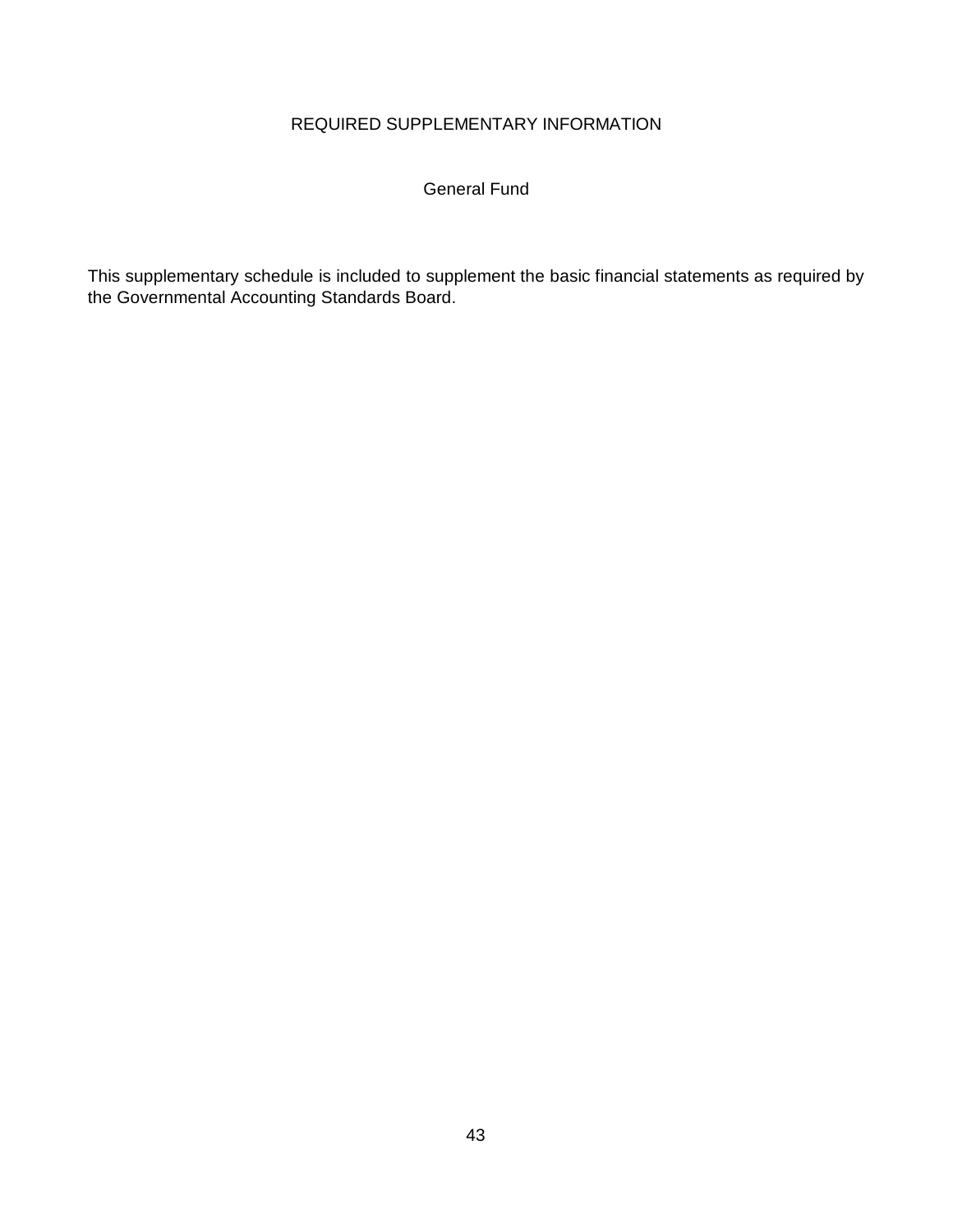#### *CITY OF OVILLA, TEXAS* SCHEDULE OF REVENUES, EXPENDITURES, AND CHANGES IN FUND BALANCE - BUDGET AND ACTUAL GENERAL FUND Year Ended September 30, 2012

|                                         | <b>Budget Amounts</b> |              | Actual<br><b>GAAP</b> | Adjustments<br><b>Budget</b> | Actual<br><b>Budget</b> | Variance with<br>Final Budget -<br>Over (Under) |  |  |
|-----------------------------------------|-----------------------|--------------|-----------------------|------------------------------|-------------------------|-------------------------------------------------|--|--|
|                                         | Original              | Final        | <b>Basis</b>          | <b>Basis</b>                 | <b>Basis</b>            | <b>Budget</b>                                   |  |  |
| <b>REVENUES</b>                         |                       |              |                       |                              |                         |                                                 |  |  |
| Taxes:                                  |                       |              |                       |                              |                         |                                                 |  |  |
| Property                                | \$1,236,000           | \$1,245,000  | \$1,253,786           | \$<br>2,726                  | \$1,256,512             | 11,512<br>\$                                    |  |  |
| <b>Sales</b>                            | 162,000               | 205,000      | 201,432               | 2,202                        | 203,634                 | (1,366)                                         |  |  |
| Franchise                               | 142,000               | 147,321      | 151,591               | 2,979                        | 154,570                 | 7,249                                           |  |  |
| Licenses and permits                    | 27,000                | 28,200       | 30,184                |                              | 30,184                  | 1,984                                           |  |  |
| Fines and forfeitures                   | 54,650                | 50,901       | 58,844                | (2,008)                      | 56,836                  | 5,935                                           |  |  |
| Charges for current services            | 354,410               | 355,935      | 364,312               | (10, 842)                    | 353,470                 | (2,465)                                         |  |  |
| Revenues from use of money and property | 500                   | 3,500        | 5,591                 |                              | 5,591                   | 2,091                                           |  |  |
| Other                                   | 89,231                | 91,391       | 101,700               |                              | 101,700                 | 10,309                                          |  |  |
| Intergovernmental                       | 1,175                 | 5,195        | 28,226                | (23,030)                     | 5,196                   | 1                                               |  |  |
| <b>Total revenues</b>                   | 2,066,966             | 2,132,443    | 2,195,666             | (27, 973)                    | 2,167,693               | 35,250                                          |  |  |
| <b>EXPENDITURES</b>                     |                       |              |                       |                              |                         |                                                 |  |  |
| Current:                                |                       |              |                       |                              |                         |                                                 |  |  |
| General government                      | 492,501               | 485,673      | 358,218               | (2,035)                      | 356,183                 | (129, 490)                                      |  |  |
| Public safety:                          |                       |              |                       |                              |                         |                                                 |  |  |
| Fire protection                         | 491,493               | 578,548      | 538,599               | (5,857)                      | 532,742                 | (45,806)                                        |  |  |
| Police protection                       | 599,660               | 622,636      | 598,644               | (2,100)                      | 596,544                 | (26,092)                                        |  |  |
| Municipal court                         | 50,610                | 54,491       | 55,241                | (573)                        | 54,668                  | 177                                             |  |  |
| Code enforcement                        | 60,446                | 68,719       | 66,899                | (876)                        | 66,023                  | (2,696)                                         |  |  |
| Total public safety                     | 1,202,209             | 1,324,394    | 1,259,383             | (9,406)                      | 1,249,977               | (74, 417)                                       |  |  |
| <b>Streets</b>                          | 284,578               | 369,676      | 340,034               |                              | 340,034                 | (29, 642)                                       |  |  |
| Cultural and recreational               | 15,200                | 23,293       | 21,993                | $\blacksquare$               | 21,993                  | (1,300)                                         |  |  |
| Solid waste                             | 197,450               | 197,450      | 196,493               |                              | 196,493                 | (957)                                           |  |  |
| Debt service:                           |                       |              |                       |                              |                         |                                                 |  |  |
| Principal retirement                    |                       |              | 11,597                | (11, 597)                    |                         |                                                 |  |  |
| Interest and fiscal charges             |                       |              | 494                   | (494)                        |                         |                                                 |  |  |
| Total debt service                      | $\mathbf{r}$          | $\mathbf{r}$ | 12.091                | (12,091)                     | $\mathbf{r}$            |                                                 |  |  |
| Total expenditures                      | 2,191,938             | 2,400,486    | 2,188,212             | (23, 532)                    | 2,164,680               | (235, 806)                                      |  |  |
| Excess (deficiency) of revenues over    |                       |              |                       |                              |                         |                                                 |  |  |
| (under) expenditures                    | (124,972)             | (268, 043)   | 7,454                 | (4, 441)                     | 3,013                   | 271,056                                         |  |  |
| OTHER FINANCING SOURCES (USES)          |                       |              |                       |                              |                         |                                                 |  |  |
| Transfers in                            | 124,972               | 124,972      | 97,736                | 12,733                       | 110,469                 | (14, 503)                                       |  |  |
| Total other financing sources and uses  | 124,972               | 124,972      | 97,736                | 12,733                       | 110,469                 | (14, 503)                                       |  |  |
| Net change in fund balance              |                       | (143, 071)   | 105,190               | 8,292                        | 113,482                 | 256,553                                         |  |  |
| Fund balance at beginning of year       |                       |              | 1,095,132             |                              | 1,095,132               | 1,095,132                                       |  |  |
| Fund balance at end of year             | $\sqrt[6]{2}$         | \$(143,071)  | \$1,200,322           | \$<br>8,292                  | \$1,208,614             | \$1,351,685                                     |  |  |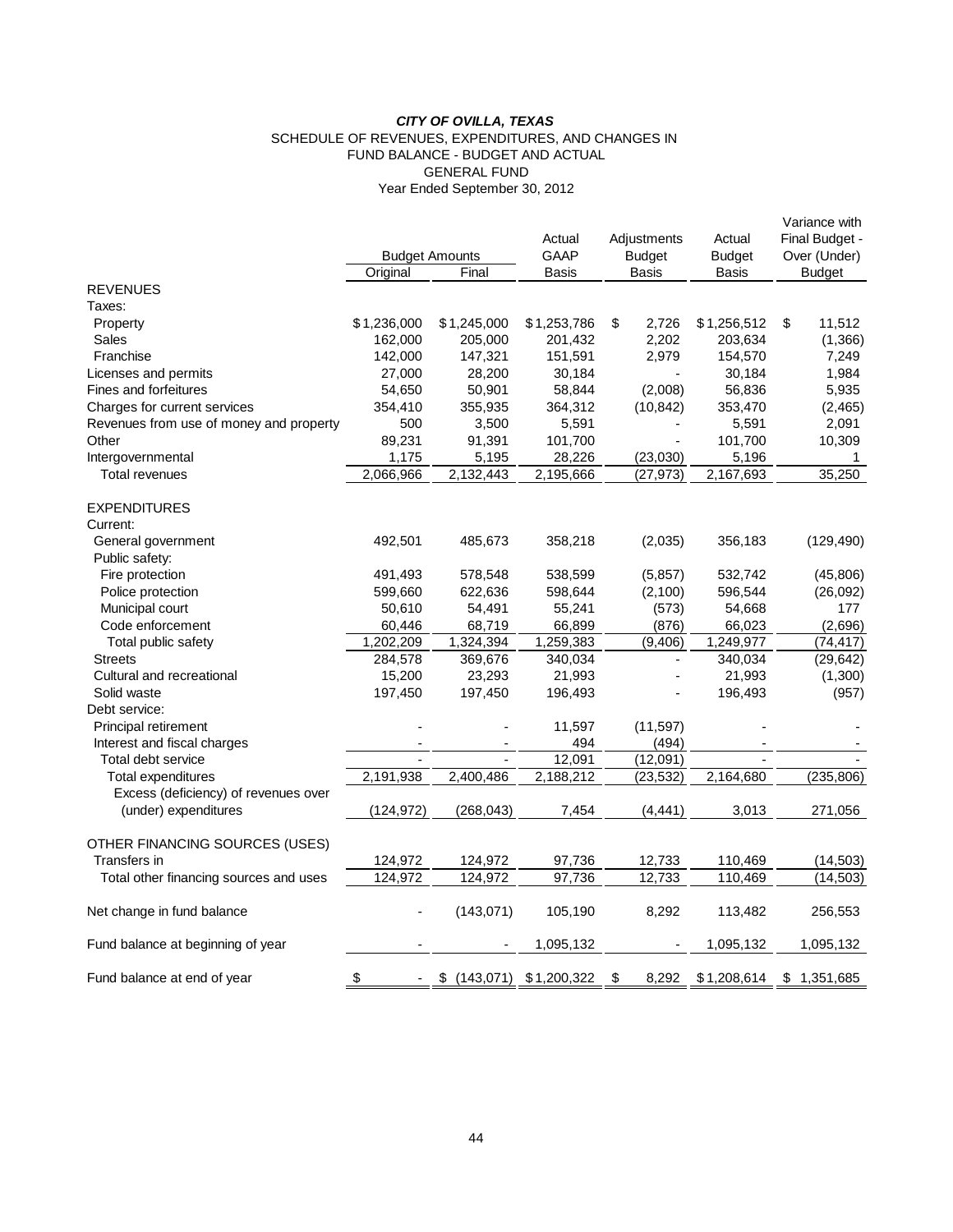#### Nonmajor Governmental Funds

#### SPECIAL REVENUE FUNDS

Special revenue funds are used to account for the proceeds of specific revenue sources that are restricted by law or administrative action to be used for specified purposes.

*Fire Department Auxiliary* - This fund is used to account for donations to the Fire Department which in turn are spent on education, firefighter awards banquet and community services such as National Night Out and Heritage Day.

*Park Impact Fees* - This fund is used to account for funds received from an impact fee assessed through new building permits and is used to purchase new park equipment and make improvements to our parks.

*Police Department Special* - This fund is used to account for donations to the Police Department which in turn are spent on education, protective equipment, police awards and community services such as National Night Out and Heritage Day.

*Ovilla 4B Economic Development Corporation* - This fund is used to account for the Ovilla 4B Economic Development Corporation created under Section 4B of the Development Corporation Act of 1979, as amended, Article 5190.6, Vernon's Texas civil statutes, as amended. The Ovilla 4B Economic Development Corporation initiative is to promote economic development in Ovilla and is currently accumulating funds to spend on future projects.

*Ovilla Municipal Development District* - This fund is used to account for the Ovilla Municipal Development District, a political subdivision of the State of Texas and the City, created in accordance with Chapter 377 of the Texas Local Government Code (the "Act"). The Ovilla Municipal Development District was established for the purpose of developing and financing all permissible projects prescribed by the Act.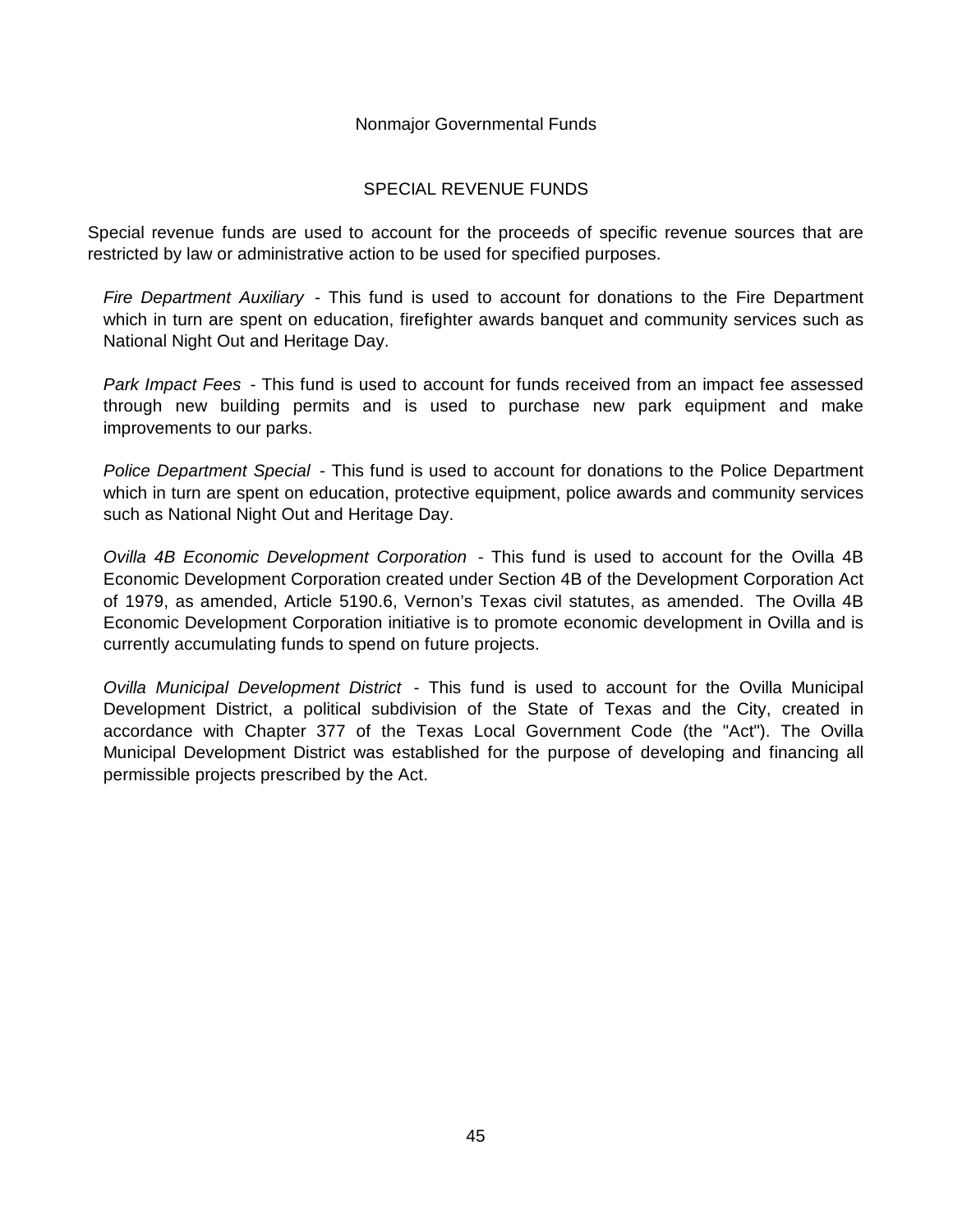# *CITY OF OVILLA, TEXAS* COMBINING BALANCE SHEET NONMAJOR GOVERNMENTAL FUNDS September 30, 2012

|                      |                                                     |             |     |        |       |            |    | Ovilla 4B   |    | Ovilla          |    | Total        |
|----------------------|-----------------------------------------------------|-------------|-----|--------|-------|------------|----|-------------|----|-----------------|----|--------------|
|                      |                                                     | Fire        |     | Park   |       | Police     |    | Economic    |    | Municipal       |    | Nonmajor     |
|                      |                                                     | Department  |     | Impact |       | Department |    | Development |    | Development     |    | Governmental |
|                      |                                                     | Auxiliary   |     | Fees   |       | Special    |    | Corporation |    | <b>District</b> |    | Funds        |
|                      | <b>ASSETS</b>                                       |             |     |        |       |            |    |             |    |                 |    |              |
|                      | Cash and cash equivalents                           | \$<br>7,272 | \$. | 22,515 | \$    | 1,704      | \$ | 235,255     | \$ | 41,664          | S  | 308,410      |
|                      | <b>Receivables</b>                                  |             |     |        |       |            |    |             |    | 3,364           |    | 3,364        |
|                      | Due from other funds                                |             |     |        |       |            |    | 14,515      |    |                 |    | 14,515       |
|                      | <b>Total assets</b>                                 | 7,272       | \$  | 22,515 | $\$\$ | 1,704      |    | 249,770     | \$ | 45,028          | \$ | 326,289      |
| $\ddot{\varepsilon}$ | <b>LIABILITIES AND FUND BALANCES</b><br>Liabilities | \$          | \$  |        | \$    |            | \$ |             | \$ |                 | \$ |              |
|                      | Fund balances:<br>Restricted for:                   |             |     |        |       |            |    |             |    |                 |    |              |
|                      | Public safety                                       | 7,272       |     |        |       | 1,704      |    |             |    |                 |    | 8,976        |
|                      | Cultural and recreational                           |             |     | 22,515 |       |            |    |             |    |                 |    | 22,515       |
|                      | Economic development                                |             |     |        |       |            |    | 249,770     |    |                 |    | 249,770      |
|                      | Municipal development                               |             |     |        |       |            |    |             |    | 45,028          |    | 45,028       |
|                      | <b>Total fund balances</b>                          | 7,272       |     | 22,515 |       | 1,704      |    | 249,770     |    | 45,028          |    | 326,289      |
|                      | Total liabilities and fund balances                 | \$<br>7,272 |     | 22,515 | S     | 1,704      |    | 249,770     | \$ | 45,028          |    | 326,289      |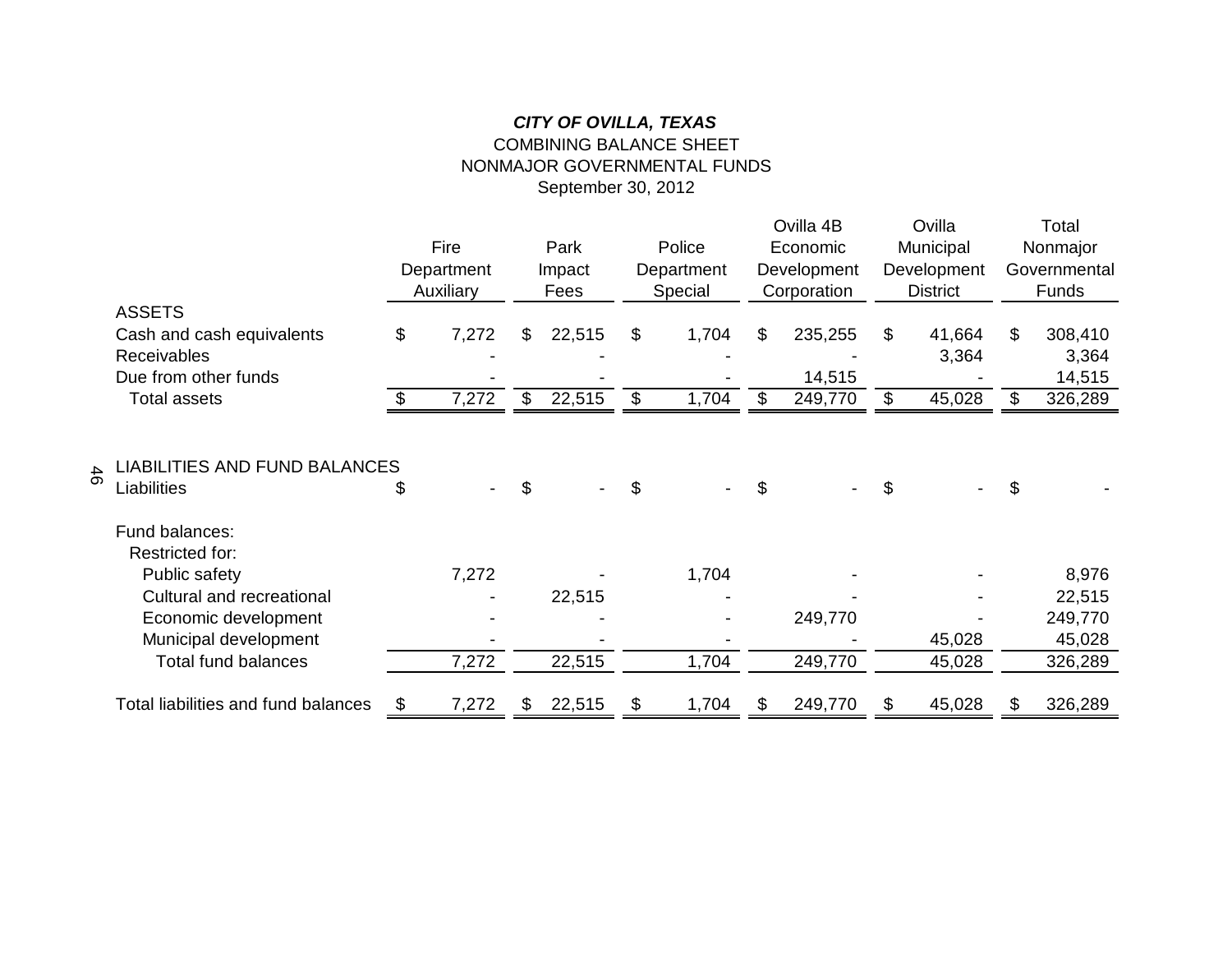#### *CITY OF OVILLA, TEXAS* COMBINING STATEMENT OF REVENUES, EXPENDITURES, AND CHANGES IN FUND BALANCES NONMAJOR GOVERNMENTAL FUNDSYear Ended September 30, 2012

|                                      | Fire<br>Department<br>Auxiliary | Park<br>Impact<br>Fees | Police<br>Department<br>Special | Ovilla 4B<br>Economic<br>Development<br>Corporation | Ovilla<br>Municipal<br>Development<br><b>District</b> | Total<br>Nonmajor<br>Governmental<br>Funds |
|--------------------------------------|---------------------------------|------------------------|---------------------------------|-----------------------------------------------------|-------------------------------------------------------|--------------------------------------------|
| <b>REVENUES</b>                      |                                 |                        |                                 |                                                     |                                                       |                                            |
| Sales tax                            | \$                              | \$                     | \$                              | \$<br>80,783<br>636                                 | \$<br>23,712<br>23                                    | \$<br>104,495                              |
| Interest<br>Other                    |                                 | 14<br>1,673            |                                 |                                                     |                                                       | 673<br>1,673                               |
| Intergovernmental                    | 1,462                           |                        |                                 |                                                     |                                                       | 1,462                                      |
| Contributions and donations          | 18,390                          |                        | 1,513                           |                                                     |                                                       | 19,903                                     |
| Total revenues                       | 19,852                          | 1,687                  | 1,513                           | 81,419                                              | 23,735                                                | 128,206                                    |
|                                      |                                 |                        |                                 |                                                     |                                                       |                                            |
| <b>EXPENDITURES</b>                  |                                 |                        |                                 |                                                     |                                                       |                                            |
| 숙 Current:                           |                                 |                        |                                 |                                                     |                                                       |                                            |
| Public safety                        | 16,944                          |                        | 6,595                           |                                                     |                                                       | 23,539                                     |
| Cultural and recreational            |                                 | 3,000                  |                                 |                                                     |                                                       | 3,000                                      |
| Economic development                 |                                 |                        |                                 | 7,394                                               |                                                       | 7,394                                      |
| Municipal development                |                                 |                        |                                 |                                                     | 1,650                                                 | 1,650                                      |
| Total expenditures                   | 16,944                          | 3,000                  | 6,595                           | 7,394                                               | 1,650                                                 | 35,583                                     |
|                                      |                                 |                        |                                 |                                                     |                                                       |                                            |
| Excess (deficiency) of               |                                 |                        |                                 |                                                     |                                                       |                                            |
| revenues over expenditures           | 2,908                           | (1, 313)               | (5,082)                         | 74,025                                              | 22,085                                                | 92,623                                     |
| OTHER FINANCING SOURCES (USES)       |                                 |                        |                                 |                                                     |                                                       |                                            |
| <b>Transfers out</b>                 |                                 |                        |                                 | (2,500)                                             | (500)                                                 | (3,000)                                    |
| Total other financing sources (uses) |                                 |                        | $\sim$                          | (2,500)                                             | (500)                                                 | (3,000)                                    |
|                                      |                                 |                        |                                 |                                                     |                                                       |                                            |
| Net change in fund balances          | 2,908                           | (1, 313)               | (5,082)                         | 71,525                                              | 21,585                                                | 89,623                                     |
|                                      |                                 |                        |                                 |                                                     |                                                       |                                            |
| Fund balances - beginning            | 4,364                           | 23,828                 | 6,786                           | 178,245                                             | 23,443                                                | 236,666                                    |
| Fund balances - ending               | \$<br>7,272                     | \$<br>22,515           | \$<br>1,704                     | \$<br>249,770                                       | \$<br>45,028                                          | \$<br>326,289                              |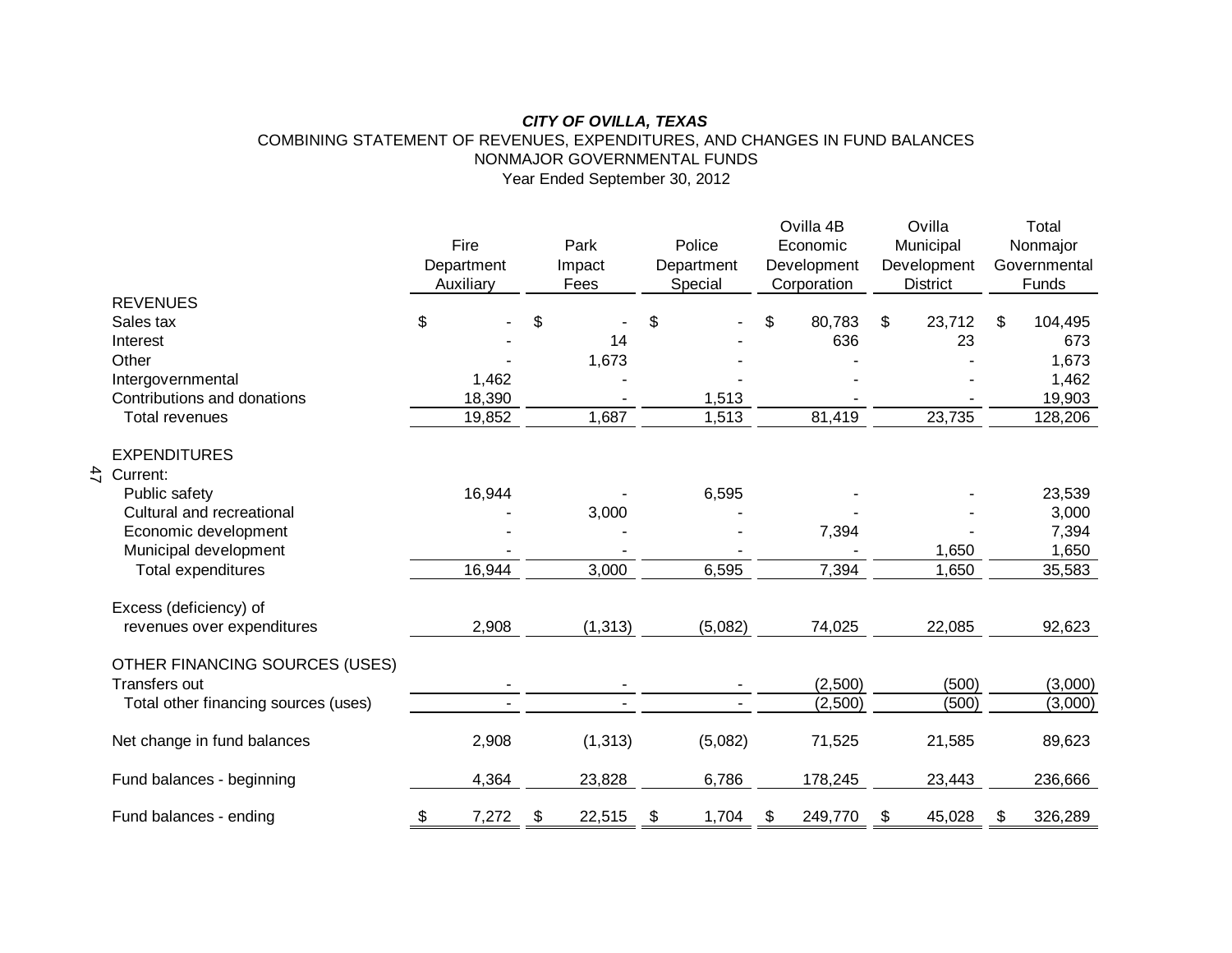# DEBT SERVICE FUND

The *debt service fund* is used to account for the accumulation of resources for the payment of principal and interest on general long-term debt.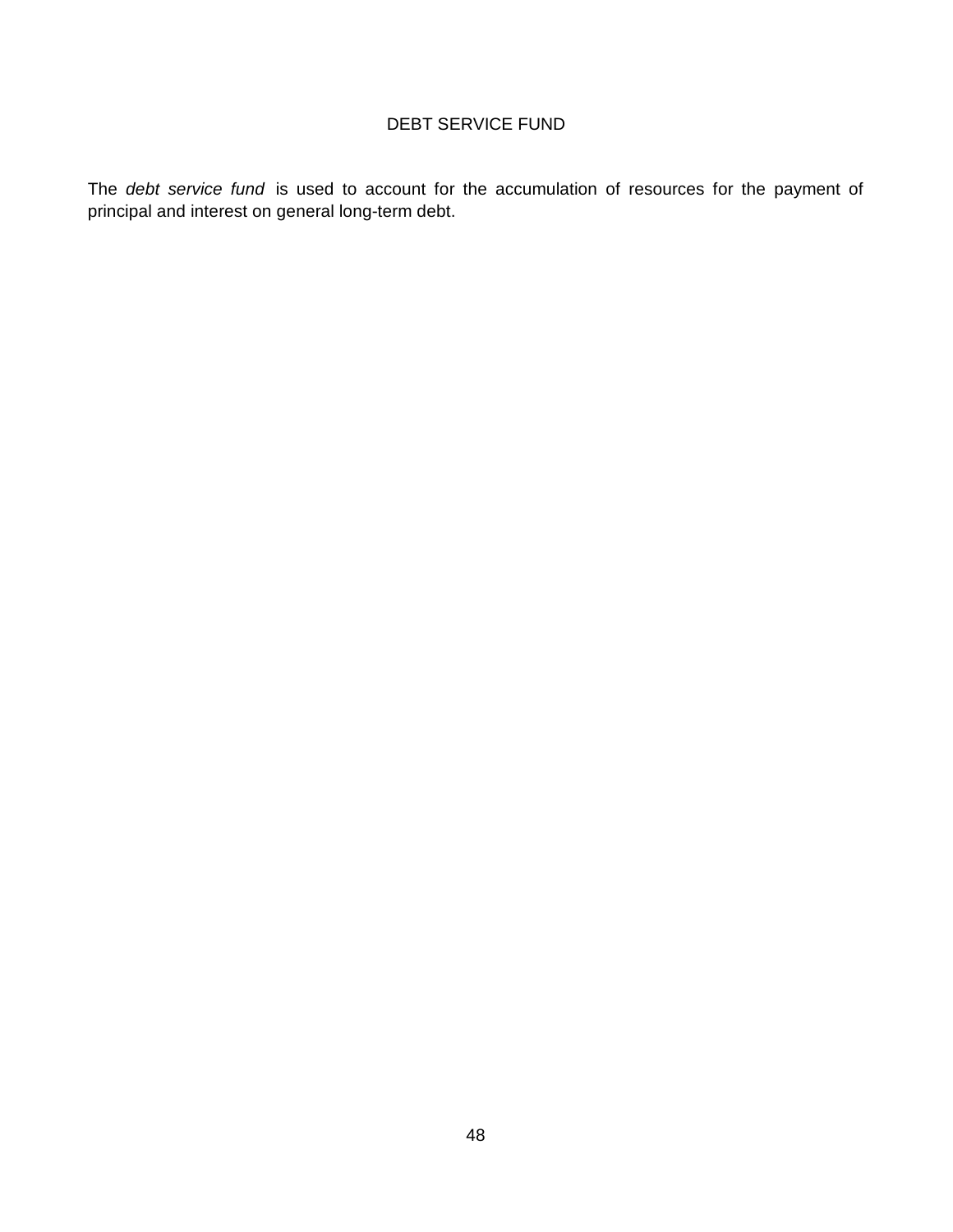# SCHEDULE OF REVENUES, EXPENDITURES, AND CHANGES IN FUND BALANCE - BUDGET AND ACTUAL DEBT SERVICE FUND For the Year Ended September 30, 2012

|                                      |           |                         |               | Variance with<br><b>Final Budget-</b> |  |  |
|--------------------------------------|-----------|-------------------------|---------------|---------------------------------------|--|--|
|                                      |           | <b>Budgeted Amounts</b> | Actual        | Over (Under)                          |  |  |
|                                      | Original  | Final                   | Amounts       | <b>Budget</b>                         |  |  |
|                                      |           |                         |               |                                       |  |  |
| Revenues:                            |           |                         |               |                                       |  |  |
| Property tax                         | \$528,478 | \$436,432               | \$<br>435,447 | \$<br>(985)                           |  |  |
| Interest                             | 1,100     | 900                     | 929           | 29                                    |  |  |
| Other                                |           |                         | 4,623         | 4,623                                 |  |  |
| <b>Total revenues</b>                | 529,578   | 437,332                 | 440,999       | 3,667                                 |  |  |
| Expenditures:                        |           |                         |               |                                       |  |  |
| Debt service:                        |           |                         |               |                                       |  |  |
| Principal on bonds                   | 400,000   | 400,000                 | 321,491       | (78, 509)                             |  |  |
| Interest and fiscal charges          | 233,925   | 233,925                 | 187,910       | (46, 015)                             |  |  |
| <b>Total expenditures</b>            | 633,925   | 633,925                 | 509,401       | (124, 524)                            |  |  |
|                                      |           |                         |               |                                       |  |  |
| Excess (deficiency) of               |           |                         |               |                                       |  |  |
| revenues over expenditures           | (104,347) | (196,593)               | (68, 402)     | 128,191                               |  |  |
|                                      |           |                         |               |                                       |  |  |
| Other financing sources (uses):      |           |                         |               |                                       |  |  |
| Transfers in                         | 166,788   | 166,788                 | 42,464        | (124, 324)                            |  |  |
| Total other financing sources (uses) | 166,788   | 166,788                 | 42,464        | (124, 324)                            |  |  |
| Net change in fund balance           | 62,441    | (29, 805)               | (25, 938)     | 3,867                                 |  |  |
| Fund balance - beginning             |           | 115,500                 | 172,872       | 57,372                                |  |  |
| Fund balance - ending                | 62,441    | 85,695                  | 146,934       | \$<br>61,239                          |  |  |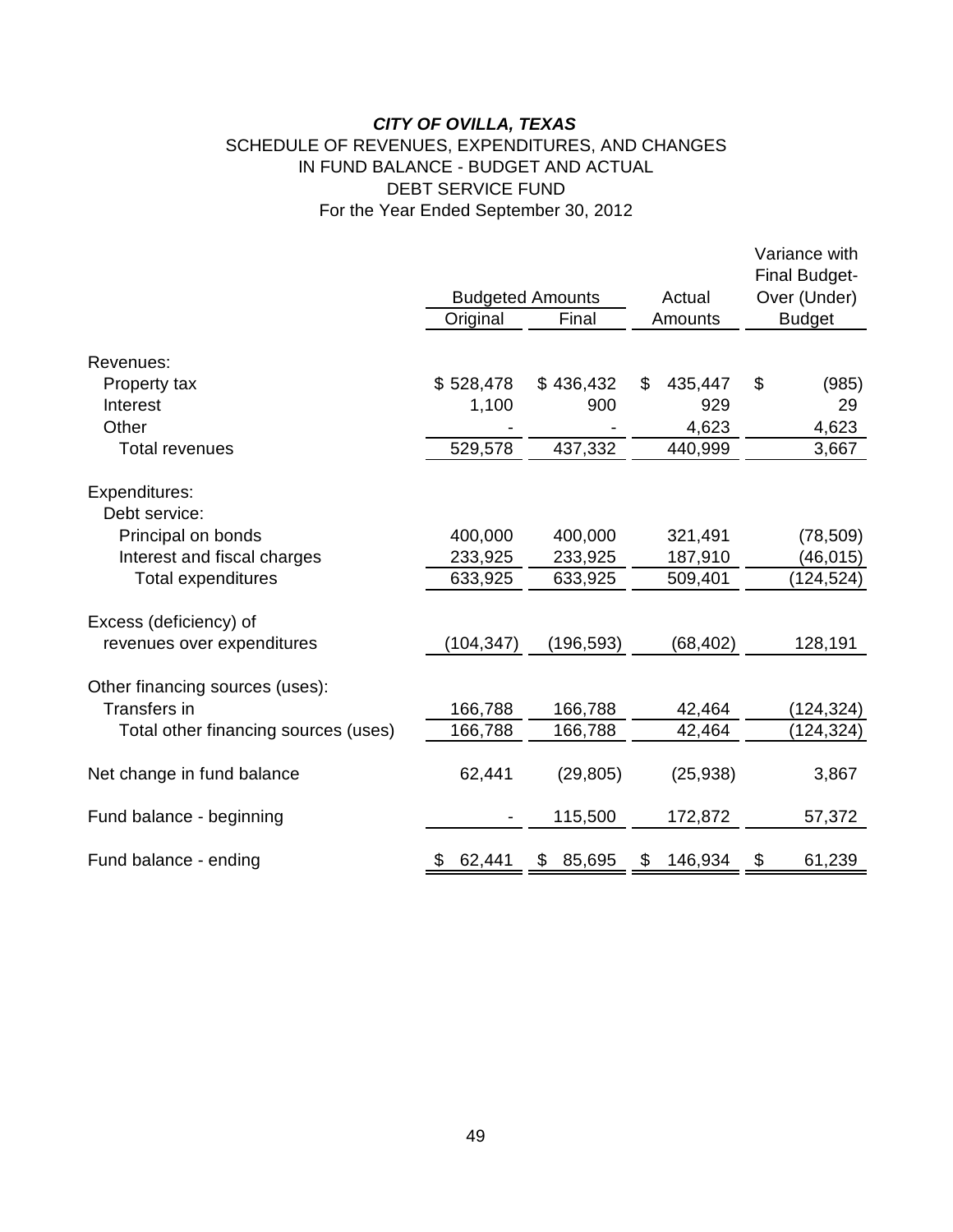# Proprietary Fund

# ENTERPRISE FUND

The City's water and sewer utility operations are accounted for in this fund.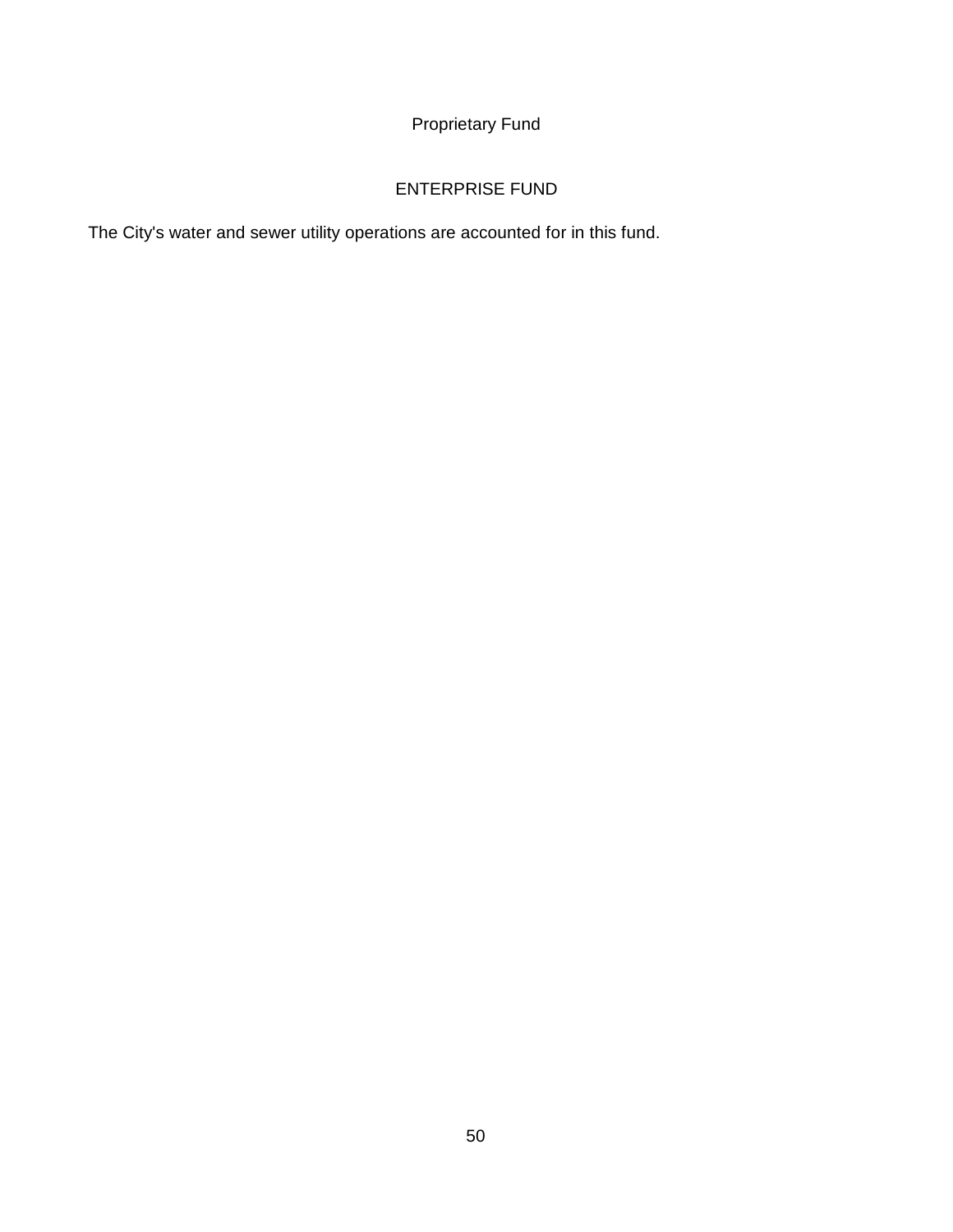#### *CITY OF OVILLA, TEXAS* SCHEDULE OF OPERATING REVENUES AND EXPENSES - BUDGET AND ACTUAL ENTERPRISE FUND - WATER AND SEWER Year Ended September 30, 2012

|                                 | <b>Budget Amounts</b><br>Original |             |    | Final     | Actual<br>GAAP<br><b>Basis</b> |             |   | Adjustments<br><b>Budget</b><br>Basis | Actual<br><b>Budget</b><br><b>Basis</b> |             | Variance with<br><b>Final Budget</b><br>Over (Under)<br><b>Budget</b> |            |
|---------------------------------|-----------------------------------|-------------|----|-----------|--------------------------------|-------------|---|---------------------------------------|-----------------------------------------|-------------|-----------------------------------------------------------------------|------------|
| <b>WATER OPERATING REVENUES</b> |                                   |             |    |           |                                |             |   |                                       |                                         |             |                                                                       |            |
| Water sales                     | \$                                | 912,040     | \$ | 1,012,040 | \$                             | 927,450     | S | 133,392                               |                                         | \$1,060,842 | \$.                                                                   | 48,802     |
| Sewer service charge            |                                   | 138,951     |    | 141,101   |                                | 150,117     |   | (4,796)                               |                                         | 145,321     |                                                                       | 4,220      |
| Impact fees                     |                                   | 5,100       |    | 600       |                                | 3,049       |   | (1, 815)                              |                                         | 1,234       |                                                                       | 634        |
| Infrastructure improvement fees |                                   | 55,000      |    | 55,000    |                                | 55,439      |   |                                       |                                         | 55,439      |                                                                       | 439        |
| Miscellaneous                   |                                   | 25,500      |    | 31.925    |                                | 36,246      |   | 341                                   |                                         | 36,587      |                                                                       | 4,662      |
| TOTAL OPERATING REVENUES        |                                   | \$1,136,591 | \$ | 1,240,666 |                                | \$1,172,301 | S | 127,122                               |                                         | \$1,299,423 | S                                                                     | 58,757     |
| <b>OPERATING EXPENSES</b>       |                                   |             |    |           |                                |             |   |                                       |                                         |             |                                                                       |            |
| Water administration            | \$                                | 168.951     | \$ | 169.471   | \$                             | 145,808     | S | (2,220)                               | S                                       | 143,588     | \$                                                                    | (25, 883)  |
| Water expenses                  |                                   | 531,503     |    | 628,359   |                                | 547,333     |   | 793                                   |                                         | 548,126     |                                                                       | (80, 233)  |
| Sewer expenses                  |                                   | 150.235     |    | 157.084   |                                | 141,052     |   | (2,563)                               |                                         | 138,489     |                                                                       | (18, 595)  |
| Depreciation                    |                                   |             |    |           |                                | 180,761     |   | (180,761)                             |                                         |             |                                                                       |            |
| TOTAL OPERATING EXPENSES        | \$                                | 850.689     | \$ | 954.914   |                                | \$1,014,954 |   | (184,751)                             | S                                       | 830,203     | \$                                                                    | (124, 711) |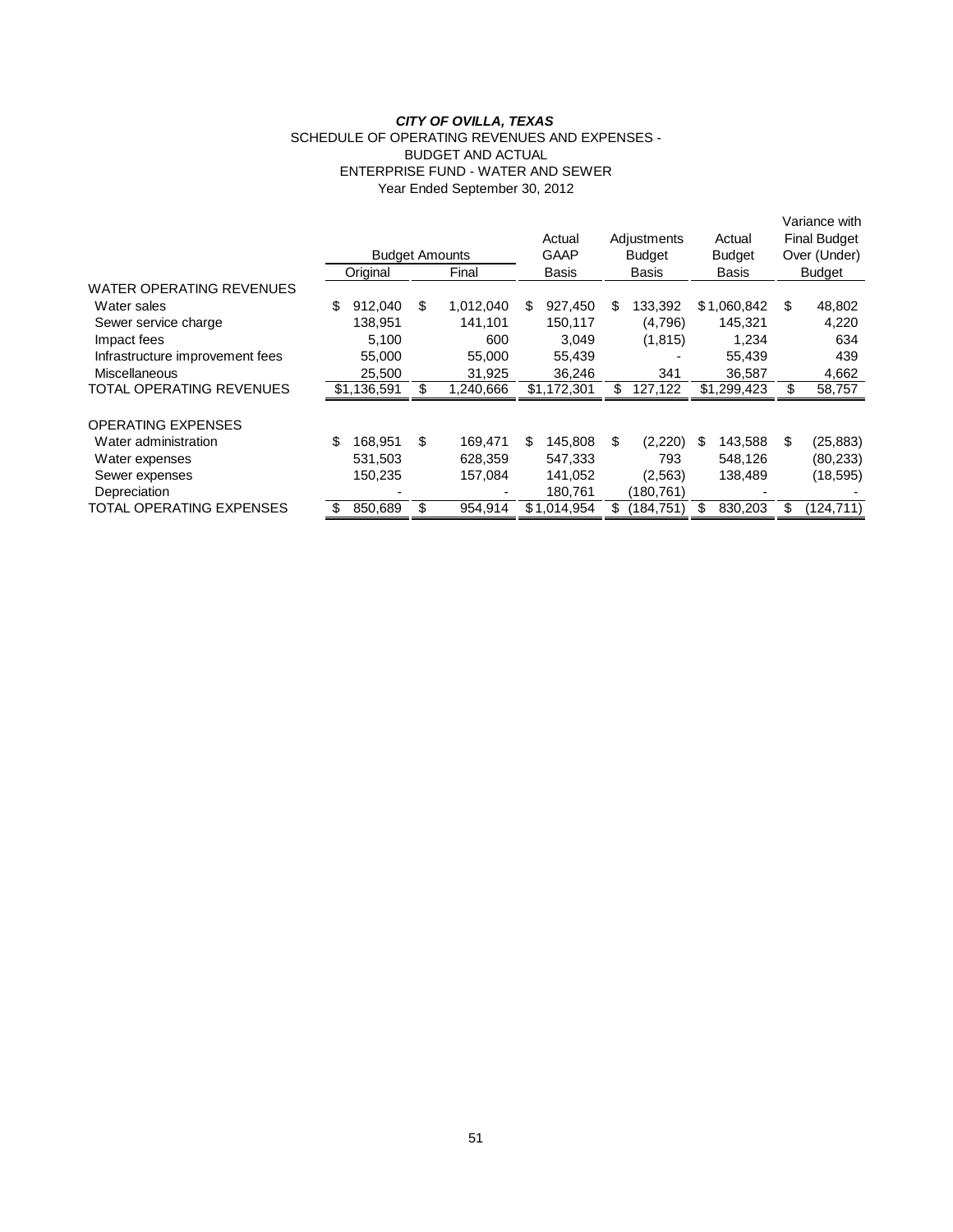Supplementary Financial Data